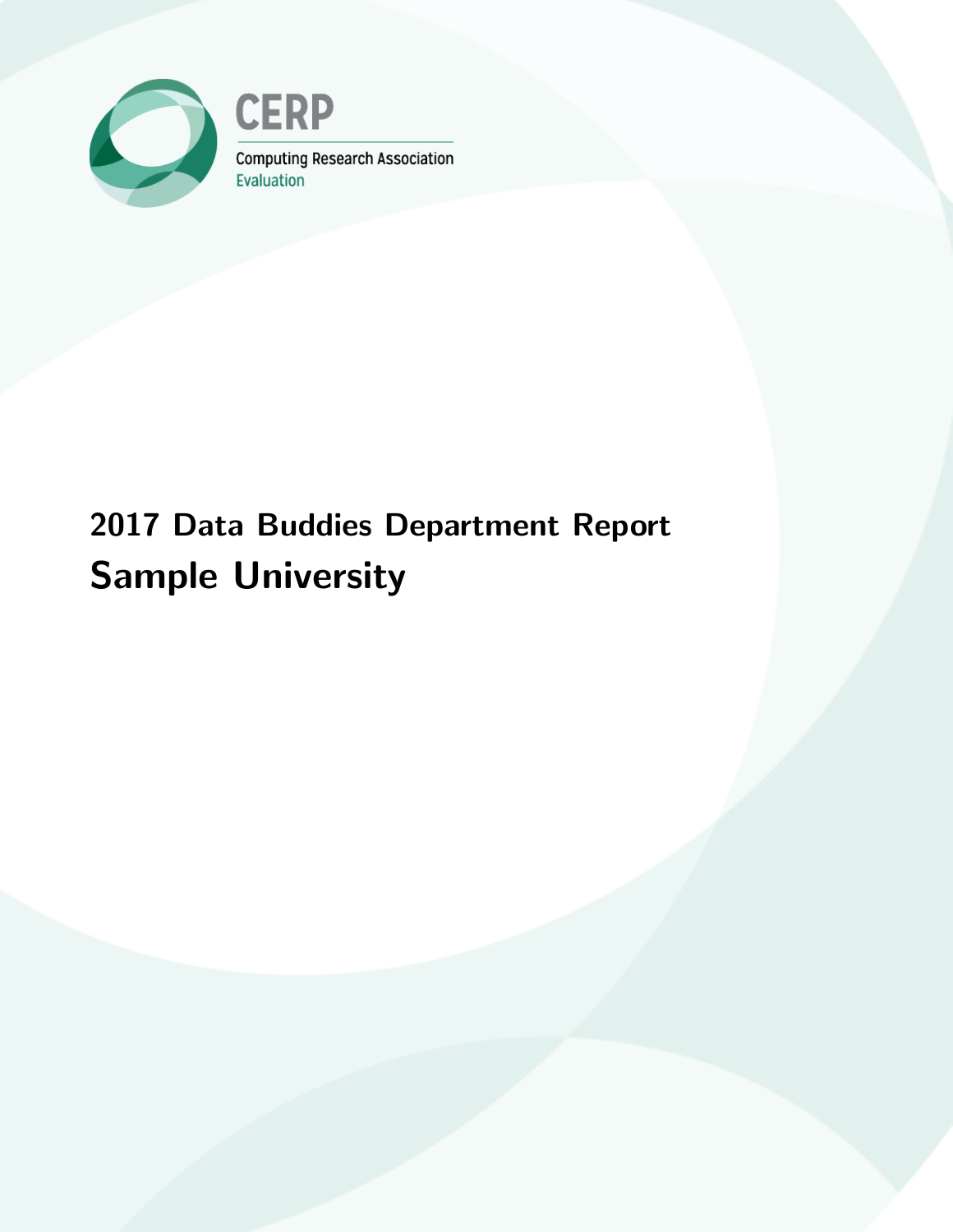### REPORT INFORMATION

This report presents data collected via The Computing Research Association's (CRA) Data Buddies survey during the end of the Fall 2017 and the beginning of the Spring 2018 academic semesters. The Data Buddies surveys are designed to assess experiences of students engaged in the computing community. This includes students who are pursuing a computing degree, as well as students who are simply taking computing courses while pursuing other degrees.

#### Report structure

This report compares data collected from your students to data from students at similar institutions. In this report, "similar institutions" are those whose computing departments award Ph.D.s. Data are presented by student population (i.e. undergraduate and graduate). For each population, we present:

- An executive summary page containing key findings about students in your department
- Detailed comparative tables for:
	- Your students and students at similar institutions
	- Women and men at your institution and at similar institutions
	- Students from underrepresented racial/ethnic (URM) groups versus students who are from majority groups<sup>[1](#page-1-0)</sup> at your institution and at other institutions.

If your institution did not have at least 5 respondents for a particular student group and/or does not have a particular student population (e.g., graduate students), there will be no content reported for that chapter.

### Table layout

For each survey question, either a mean  $+$  standard deviation (SD) or a proportion (in percentage) is reported, depending on the type of survey question. Sample sizes within each table are notated with 'n' in the bottom row of each table; 'n' indicates the number of students who responded to that specific chapter of the survey. Sample sizes may vary across tables because all survey questions were voluntary. Tables also present the results of inferential statistics assessing group differences (column labeled Sig.).

### Statistical tests and reporting

Independent samples *t*-tests were used to assess group differences in means. A two-proportion  $z$ -test with unpooled variance was used to assess differences in proportions across groups.

For each statistical test, we indicate whether a comparison between two groups is "significant". Significance is determined using a two-step process. First, we assessed whether group differences meet the conventional  $p \leq .05$  threshold for inferential statistics. Then, if the  $p \leq .05$  threshold was met, we observed the effect size for the two-group comparison using Cohen's d for the independent samples t-tests and Cohen's h for the two-proportion z-tests. In the current report, group comparisons are only deemed "significant" if they reach the  $p \leq .05$  threshold and their effect size is  $\geq 30$ (indicating an effect size of "medium" or greater). For an explanation of why we use this two-step process and more information on how to interpret inferential statistics, see the [Appendix.](#page-49-0)

### More CERP data

Past Data Buddies data are also displayed on a data visualization page on the CRA's Center for Evaluating the Research Pipeline's (CERP) website <http://cra.org/cerp/data-visualization>.

Thank you for contributing data to the CRA's Data Buddies Project! Your students' data help the computing community better understand correlates of persistence and success among computing students.

<span id="page-1-0"></span> $1$  "URM" includes students who identify as African American/Black, American Indian/Alaska Native, Native Hawaiian/Pacific Islander, Arab/Middle Eastern/Persian, Mexican American/Chicano/Puerto Rican/Other Latino, and students who identify with one or more of these groups. "Majority" includes racial/ethnic groups who are in the majority in computing, which are White/Caucasian; East Asian; Southeast Asian; South Asian, Other Asian.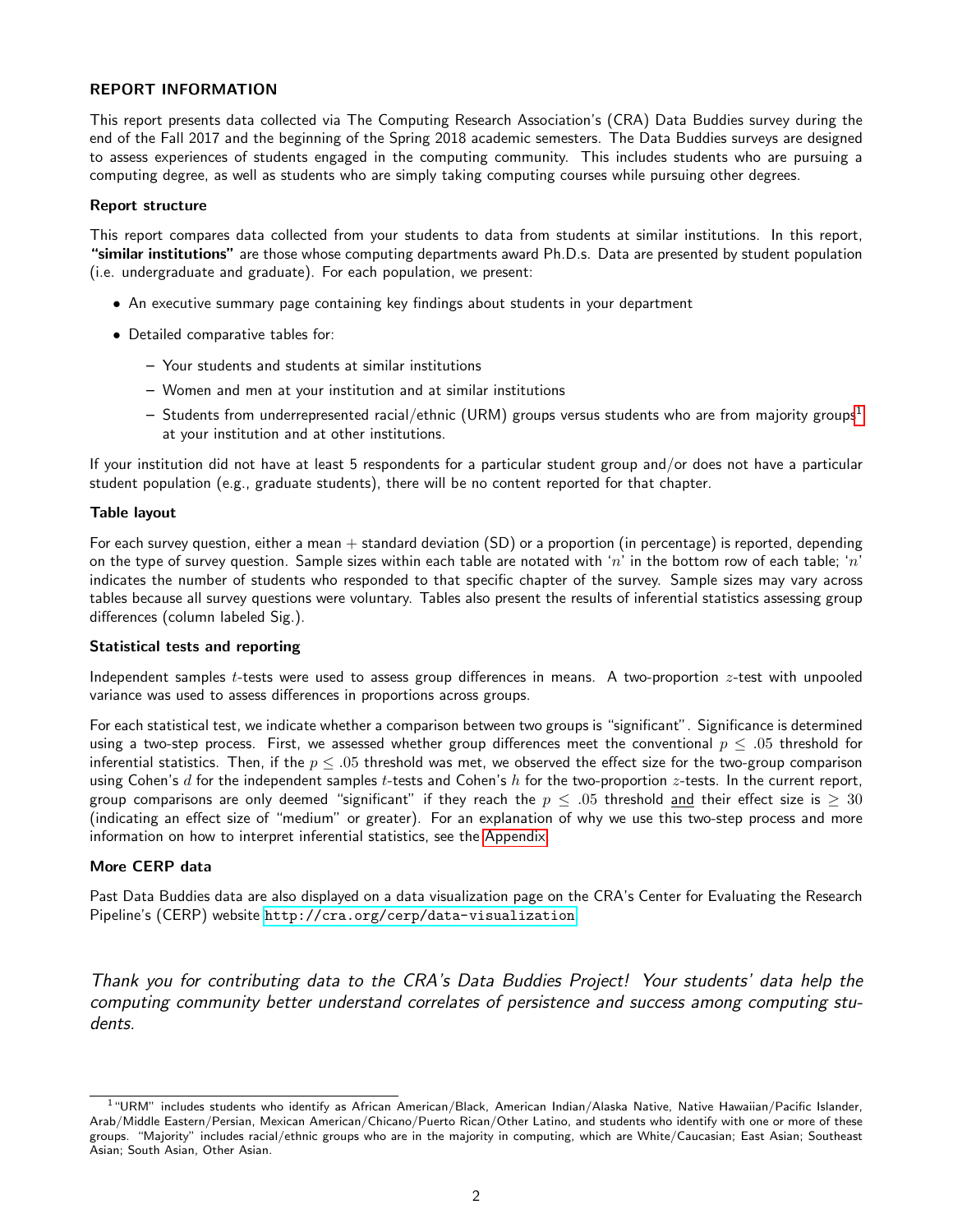# <span id="page-2-0"></span>Table of Contents

| <b>Confidential Undergraduate Students</b> |  |
|--------------------------------------------|--|
|--------------------------------------------|--|

|                   | Your Institution at a Glance: Undergraduate Students                                                                                                                                                                                                                                                                                                                                                                     | 5                                                                                |
|-------------------|--------------------------------------------------------------------------------------------------------------------------------------------------------------------------------------------------------------------------------------------------------------------------------------------------------------------------------------------------------------------------------------------------------------------------|----------------------------------------------------------------------------------|
| 1                 | <b>Undergraduate Students: General Results</b><br>1.1<br>1.2<br>1.3<br>1.4<br>1.5<br>1.6                                                                                                                                                                                                                                                                                                                                 | 6<br>6<br>8<br>8<br>9<br>- 10<br>10                                              |
| $\mathbf{2}$<br>3 | Undergraduate Students: Results by Gender<br>2.1<br>2.2<br>2.3<br>2.4<br>2.5<br><b>Career Interests</b> 2006 to 2006 to 2007 to 2006 the Care and 2007 to 2006 the 2007 to 2007 the 2007 to 2007 the 2007 to 2007 the 2007 to 2007 the 2008 of 2007 to 2008 the 2007 to 2008 the 2008 to 2008 the 2008 to 2008 the<br>2.6<br>Undergraduate Students: Results by Race/Ethnicity<br>3.1<br>3.2<br>3.3<br>3.4<br>3.5<br>3.6 | 12<br>12<br>15<br>15<br>17<br>18<br>18<br>20<br>20<br>22<br>22<br>24<br>25<br>25 |
| $\mathbf{I}$      | <b>Graduate Students</b>                                                                                                                                                                                                                                                                                                                                                                                                 | 27                                                                               |
|                   | Your Institution at a Glance: Graduate Students                                                                                                                                                                                                                                                                                                                                                                          | 28                                                                               |
| 4                 | <b>Graduate Students: General Results</b><br>4.1<br>4.2<br>Perceptions of the Professional Environment et al., and a series and a series and a series of the Professional Environment et al., and a series and a series of the Professional Environment et al., and a series are a series<br>4.3<br>4.4<br>4.5<br>4.6                                                                                                    | 29<br>29<br>31<br>31<br>32<br>33<br>33                                           |

|    | 4.7 |                                                     |    |
|----|-----|-----------------------------------------------------|----|
| 5. |     | <b>Graduate Students: Results by Gender</b>         | 35 |
|    | 5.1 |                                                     |    |
|    | 52  |                                                     |    |
|    | 5.3 |                                                     |    |
|    | 5.4 |                                                     |    |
|    | 5.5 |                                                     |    |
|    | 5.6 |                                                     |    |
|    | 5.7 |                                                     |    |
|    |     |                                                     |    |
| 6  |     | <b>Graduate Students: Results by Race/Ethnicity</b> | 43 |
|    | 6.1 |                                                     |    |
|    | 6.2 |                                                     |    |
|    | 6.3 |                                                     |    |
|    |     |                                                     |    |
|    | 6.4 |                                                     |    |
|    | 6.5 |                                                     |    |
|    | 6.6 |                                                     |    |
|    | 6.7 |                                                     |    |
|    |     |                                                     |    |

## [Appendix](#page-49-0) 51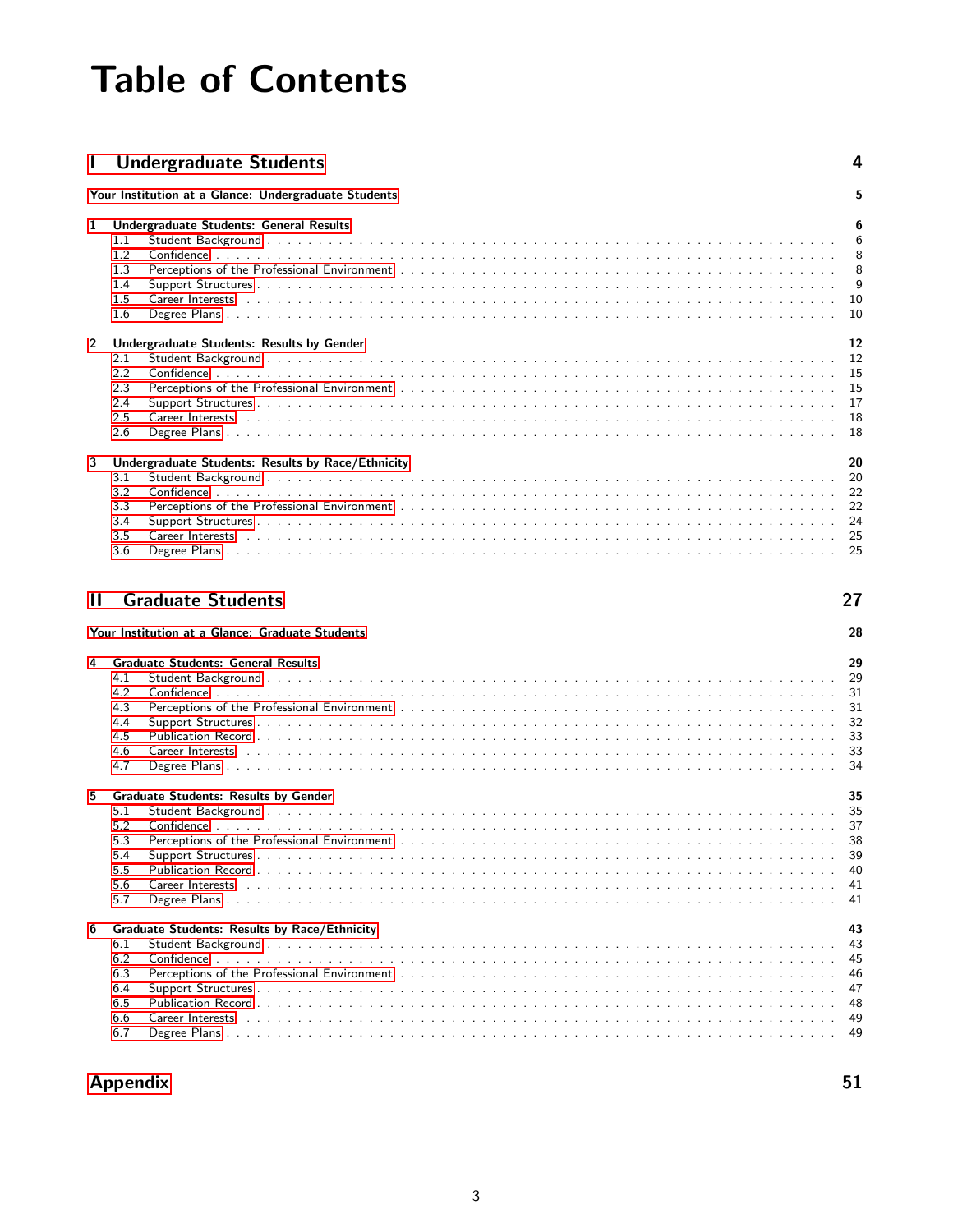## Part I

# <span id="page-3-0"></span>Undergraduate Students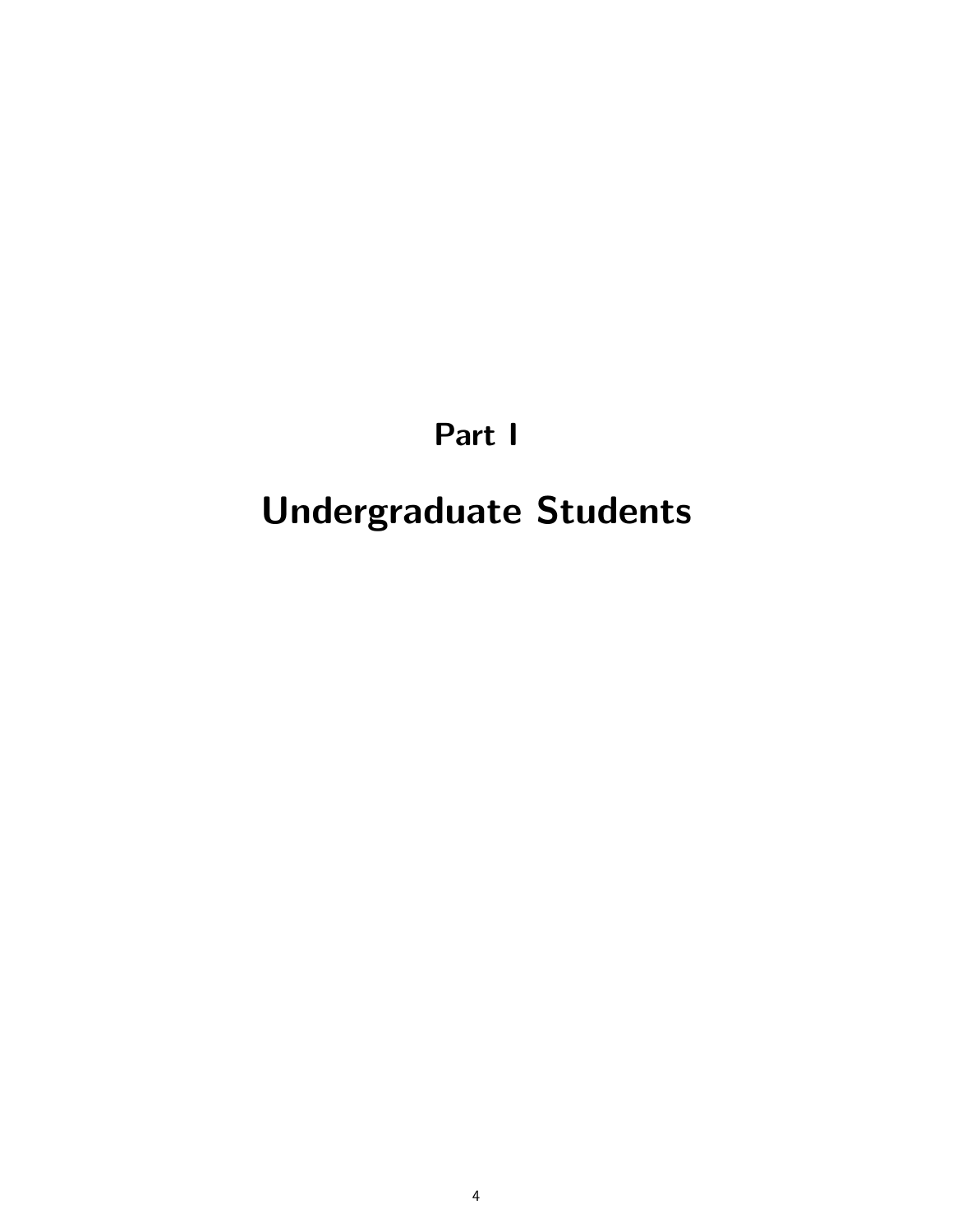April 19, 2018

### Satisfaction with the computing program

At your institution, the following are satisfied with the computing program\*\*:



### Highest degree plans of your students

Your students' highest intended degree\*\*:



### Career interests of your students

Top 5 career paths reported by your students:



## See full report for benchmarking on these topics and more!

\* URM: "Underrepresented minority" in computing; students who identify as African American/Black; American Indian/Alaska Native; Arab, Middle Eastern, or Persian; Mexican American/Chicano; Native Hawaiian/Pacific Islander; Puerto Rican, Other Latino. Majority: Students who identify with a racial/ethnic group in the majority in computing, including White/Caucasian and/or Asian.

 $N/A$ :  $n < 5$  for the group for the specific question.

+ The calculations are independent for All Students, for Women/Men, and for Majority/URM.

### Thought about leaving computing major

At your institution, the following thought about leaving their computing major\*\*:

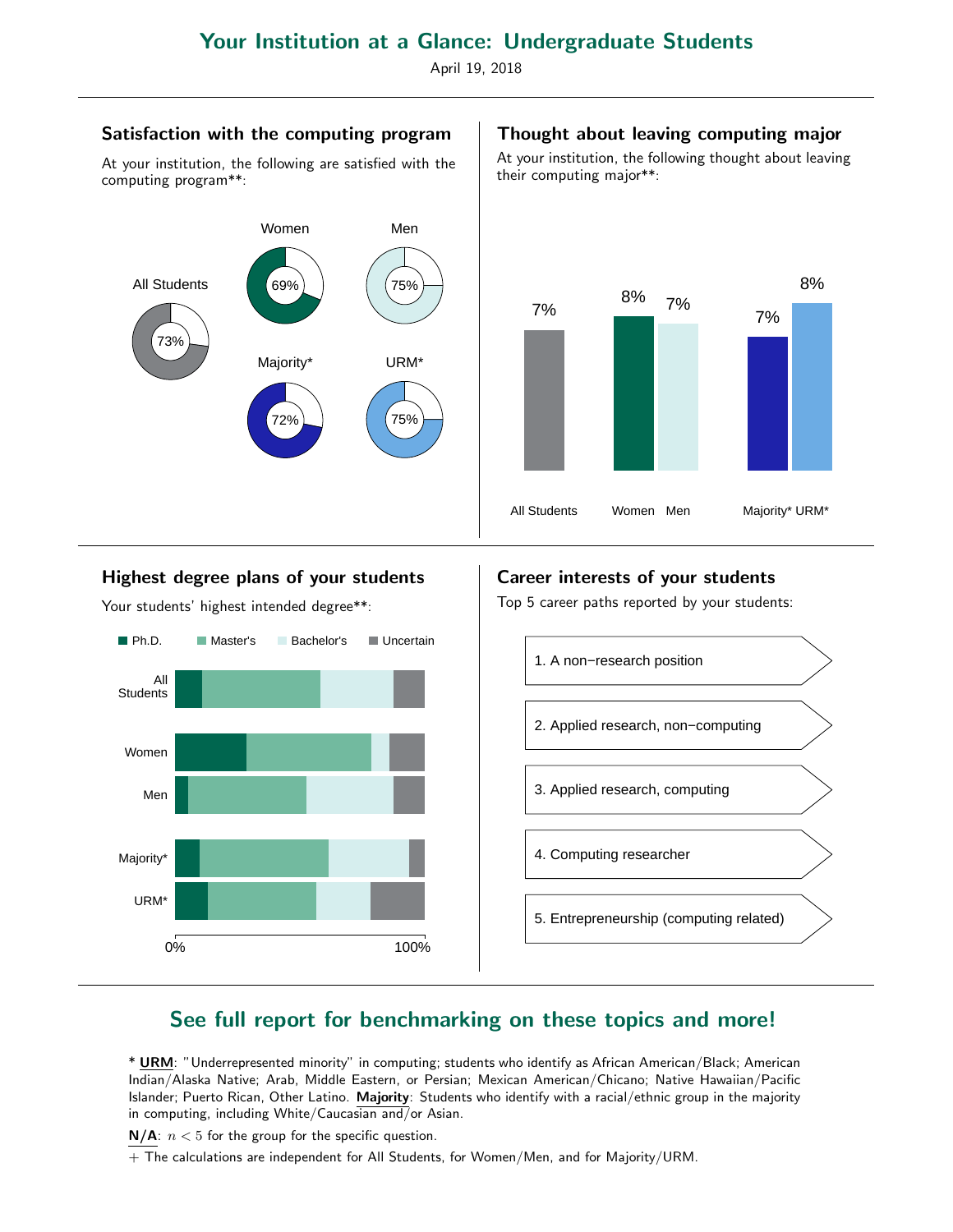## <span id="page-5-0"></span>Chapter 1

## Undergraduate Students: General Results

## <span id="page-5-1"></span>1.1 Student Background

Does your major (or one of your majors, if you are a double major) have a computing component?

|                           | Your Institution<br>$(\% )$ | Similar Institutions<br>(% ) | Sig. |
|---------------------------|-----------------------------|------------------------------|------|
| No                        | 7%                          | 4%                           | N/A  |
| Yes                       | 93%                         | 95%                          | N/A  |
| Have not declared a major | $0\%$                       | 1%                           | N/A  |
| $\boldsymbol{n}$          | 61                          | 8063                         |      |

(\*)  $p \leq .05$  and Cohen's d or  $h \geq .30$ ; (N/A)  $n < 5$  or test criteria were not met

### In what year do you expect to complete your current undergraduate degree?

|               | Your Institution<br>$\frac{6}{6}$ | Similar Institutions<br>$(\%)$ | Sig.   |
|---------------|-----------------------------------|--------------------------------|--------|
| 2017          | 11%                               | 3%                             | $\ast$ |
| 2018          | 44%                               | 24%                            | $\ast$ |
| 2019          | 30%                               | 27%                            |        |
| 2020          | 15%                               | 46%                            | $\ast$ |
| 2021          | $0\%$                             | $0\%$                          | N/A    |
| 2022 or later | $0\%$                             | 0%                             | N/A    |
| $\, n$        | 61                                | 8058                           |        |

(\*)  $p \leq .05$  and Cohen's d or  $h \geq .30$ ; (N/A)  $n < 5$  or test criteria were not met

### During your college career so far, have you participated in any formal research experiences?

|        | Your Institution<br>$(\% )$ | Similar Institutions<br>(0/0) | Sig. |
|--------|-----------------------------|-------------------------------|------|
| Yes    | 23%                         | 23%                           |      |
| $\, n$ | 56                          | 7526                          |      |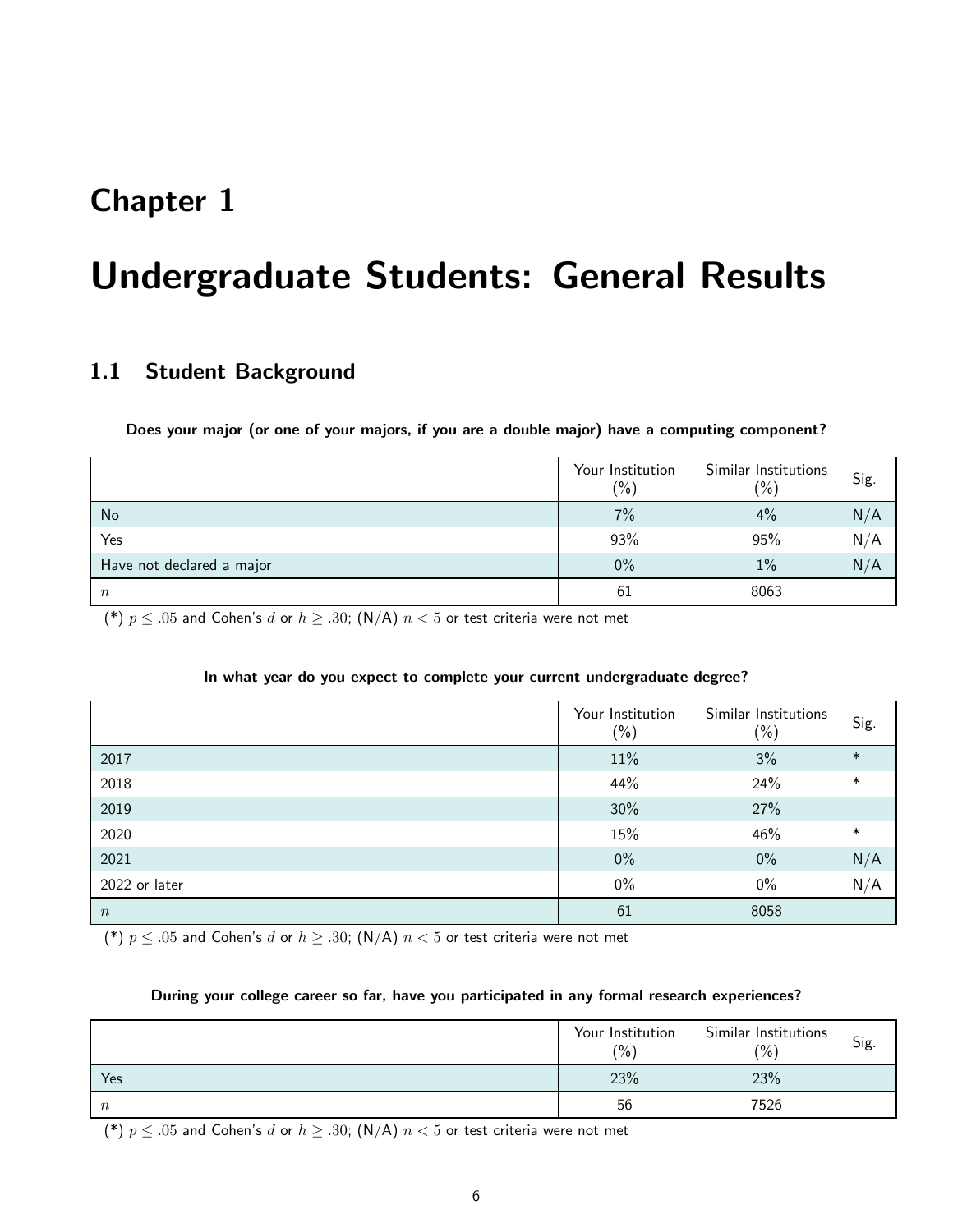### Have you ever attended community college?

|                  | Your Institution<br>$\frac{1}{2}$ | Similar Institutions<br>(0/0) | Sig. |
|------------------|-----------------------------------|-------------------------------|------|
| Yes              | 51%                               | 19%                           |      |
| $\boldsymbol{n}$ | 59                                | 7343                          |      |

(\*)  $p \leq .05$  and Cohen's d or  $h \geq .30$ ; (N/A)  $n < 5$  or test criteria were not met

### How are you paying for your education? Select all that apply.

|                                        | Your Institution<br>$(\%)$ | Similar Institutions<br>$(\%)$ | Sig.   |
|----------------------------------------|----------------------------|--------------------------------|--------|
| Federal student loans                  | 48%                        | 34%                            |        |
| Private student loans                  | 8%                         | 11%                            |        |
| Personal savings                       | 28%                        | 33%                            |        |
| Scholarship, fellowship, grant, or aid | 57%                        | 46%                            |        |
| Full-time work                         | 16%                        | 5%                             | $\ast$ |
| Part-time work                         | 38%                        | 28%                            |        |
| Family support                         | 33%                        | 60%                            | $\ast$ |
| Credit                                 | 5%                         | 4%                             | N/A    |
| Research Assistantship                 | 7%                         | 2%                             | N/A    |
| Teaching Assistantship                 | 2%                         | 3%                             | N/A    |
| Employer support                       | 3%                         | $1\%$                          | N/A    |
| Military/Veterans benefits/assistance  | 5%                         | 2%                             | N/A    |
| Other                                  | $0\%$                      | $1\%$                          | N/A    |
| $\boldsymbol{n}$                       | 61                         | 8063                           |        |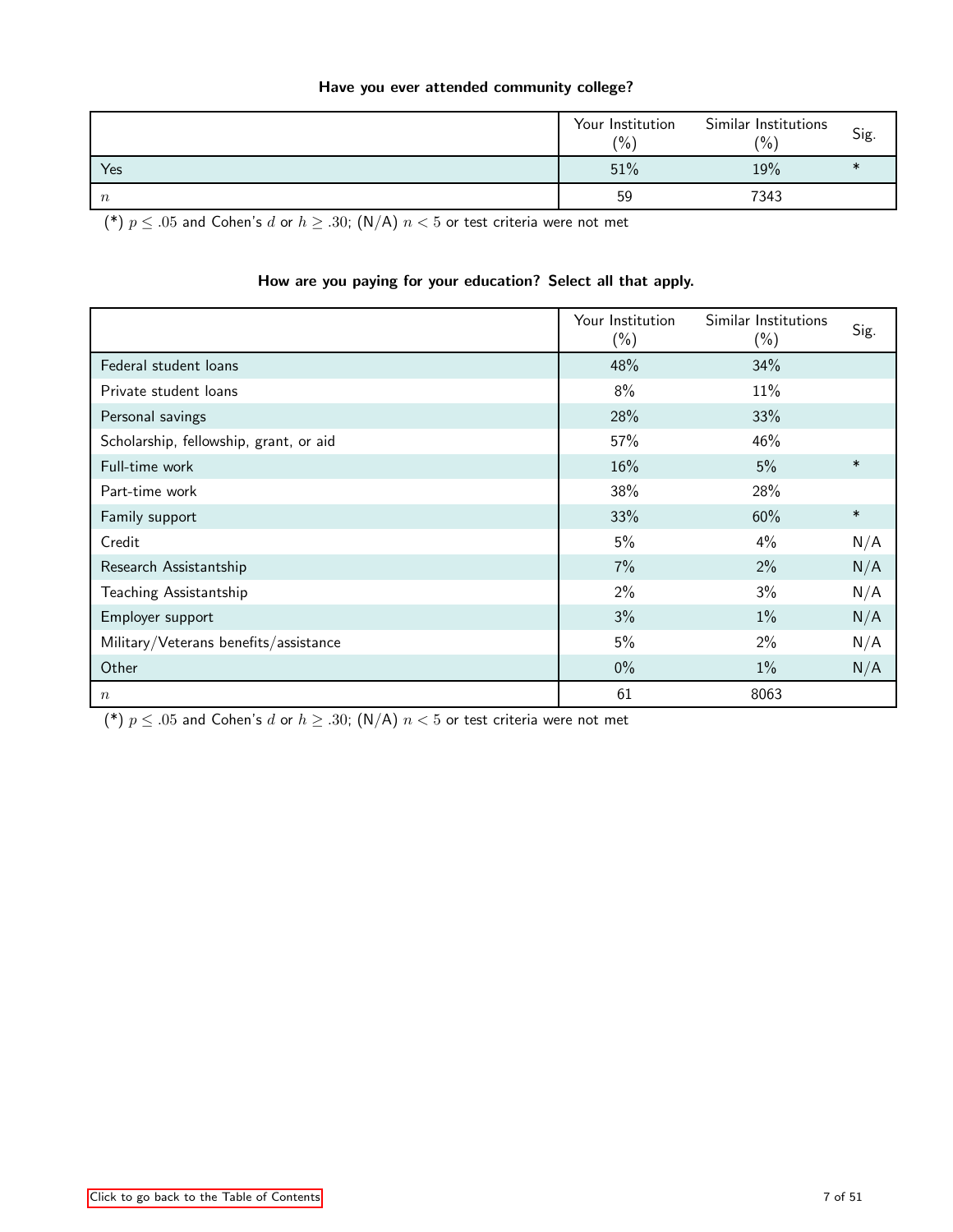## <span id="page-7-0"></span>1.2 Confidence

|                                                                                             | Your Institution<br>Mean (SD) | Similar Institutions<br>Mean (SD) | Sig.   |
|---------------------------------------------------------------------------------------------|-------------------------------|-----------------------------------|--------|
| find employment in my area of computing interest                                            | 4.20(1.05)                    | 4.25(0.93)                        |        |
| become a leader in the field of computing                                                   | 3.37(1.30)                    | 3.43(1.12)                        |        |
| win a computing-related contest (e.g., programming contest,<br>robotics contest, hackathon) | 3.76(1.37)                    | 4.09(1.21)                        |        |
| get admitted to a graduate computing program                                                | 3.37(1.13)                    | 3.12(1.17)                        |        |
| complete my undergraduate degree in computing                                               | 4.05(1.21)                    | 3.50(1.24)                        | $\ast$ |
| quickly learn a new programming language on my own                                          | 4.22(0.98)                    | 4.01(1.00)                        |        |
| clearly communicate technical problems and solutions to a range of<br>audiences             | 3.95(1.18)                    | 3.94(0.96)                        |        |
| $\boldsymbol{n}$                                                                            | 59                            | 8006                              |        |

### I am confident that I can: (1) Strongly disagree - (5) Strongly agree

(\*)  $p \leq .05$  and Cohen's d or  $h \geq .30$ ; (N/A)  $n < 5$  or test criteria were not met

## <span id="page-7-1"></span>1.3 Perceptions of the Professional Environment

### How do you feel about the computing courses you have taken at your current institution? (1) Strongly disagree - (5) Strongly agree

|                                                                              | Your Institution<br>Mean (SD) | Similar Institutions<br>Mean (SD) | Sig. |
|------------------------------------------------------------------------------|-------------------------------|-----------------------------------|------|
| I would recommend taking computing courses at my institution to a<br>friend. | 3.80(1.16)                    | 4.05(0.98)                        |      |
| Overall, I am satisfied with the computing program at my institution         | 3.76(1.13)                    | 3.93(1.04)                        |      |
| I am glad that I chose to study computing                                    | 4.44(0.93)                    | 4.38(0.86)                        |      |
| $\boldsymbol{n}$                                                             | 59                            | 7678                              |      |

(\*)  $p \leq .05$  and Cohen's d or  $h \geq .30$ ; (N/A)  $n < 5$  or test criteria were not met

### Rate how you feel about the environment of the department of your computing program. (1) Strongly disagree - (5) Strongly agree

|                                                                                | Your Institution<br>Mean (SD) | Similar Institutions<br>Mean (SD) | Sig. |
|--------------------------------------------------------------------------------|-------------------------------|-----------------------------------|------|
| The department is not very supportive of its students                          | 3.10(1.28)                    | 3.17(1.20)                        |      |
| I feel a sense of community in my department.                                  | 3.54(1.06)                    | 3.67(1.04)                        |      |
| My department cares about its students.                                        | 3.68(1.02)                    | 3.63(1.03)                        |      |
| The environment in my department inspires me to do the best job<br>that I can. | 2.78(1.05)                    | 2.69(1.18)                        |      |
| $\boldsymbol{n}$                                                               | 59                            | 7692                              |      |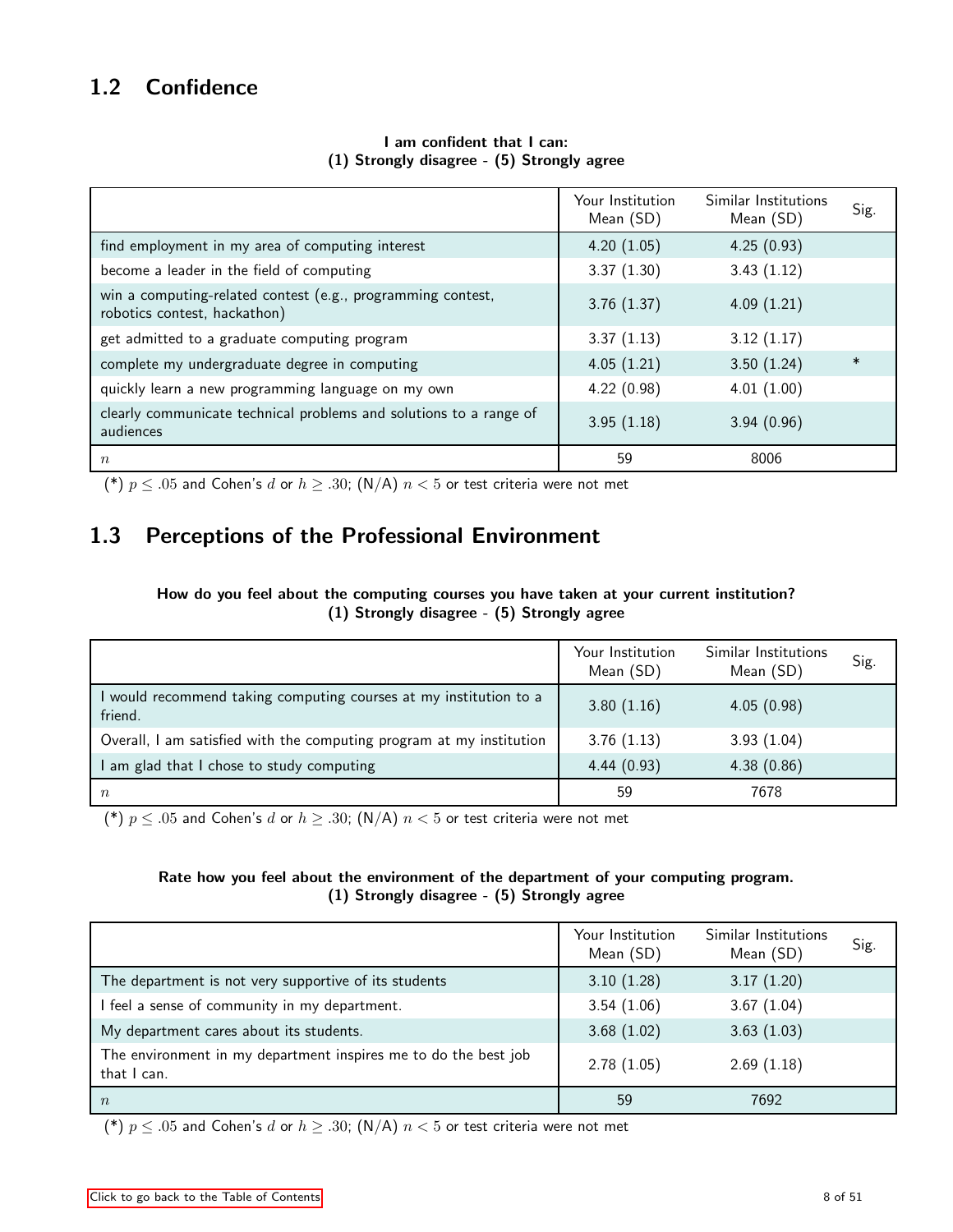### Within your computing department and/or classes, how often do you feel that: (1) Never - (5) Always

|                                                                                                       | Your Institution<br>Mean (SD) | Similar Institutions<br>Mean (SD) | Sig. |
|-------------------------------------------------------------------------------------------------------|-------------------------------|-----------------------------------|------|
| People tend to attribute your success to special treatment or luck<br>rather than to your competence. | 1.64(0.92)                    | 1.78(1.05)                        |      |
| You are talked down to by classmates, instructors, or advisors.                                       | 1.69(0.88)                    | 1.86(1.08)                        |      |
| Your ideas or opinions are minimized or ignored.                                                      | 1.66(0.76)                    | 1.78(1.02)                        |      |
| $\, n$                                                                                                | 59                            | 7688                              |      |

(\*)  $p \leq .05$  and Cohen's d or  $h \geq .30$ ; (N/A)  $n < 5$  or test criteria were not met

## <span id="page-8-0"></span>1.4 Support Structures

### To what extent do you have a mentor who: (1) Not at all - (5) Very much

|                                                                                | Your Institution<br>Mean (SD) | Similar Institutions<br>Mean (SD) | Sig. |
|--------------------------------------------------------------------------------|-------------------------------|-----------------------------------|------|
| helps you improve your computing skills.                                       | 2.60(1.37)                    | 2.41(1.33)                        |      |
| shows compassion for concerns and feelings you discussed with them.            | 2.74(1.42)                    | 2.79(1.41)                        |      |
| shares personal experiences as an alternative perspective to your<br>problems. | 2.52(1.53)                    | 2.67(1.41)                        |      |
| explores career options with you.                                              | 2.52(1.41)                    | 2.52(1.39)                        |      |
| $\boldsymbol{n}$                                                               | 56                            | 7549                              |      |

(\*)  $p \leq .05$  and Cohen's d or  $h \geq .30$ ; (N/A)  $n < 5$  or test criteria were not met

### To what extent is each of the following kinds of support available to you from other computing students if you need it? (1) Not at all - (5) Very much

|                                                             | Your Institution<br>Mean (SD) | Similar Institutions<br>Mean (SD) | Sig.   |
|-------------------------------------------------------------|-------------------------------|-----------------------------------|--------|
| Someone to hang out with.                                   | 3.02(1.42)                    | 3.44(1.26)                        | $\ast$ |
| Someone to confide in or talk to about your problems.       | 2.67(1.48)                    | 3.02(1.36)                        |        |
| Someone to get class assignments for you if you were sick.  | 3.14(1.48)                    | 3.47(1.29)                        |        |
| Someone to help you understand difficult homework problems. | 2.96(1.39)                    | 3.55(1.23)                        | $\ast$ |
| $\boldsymbol{n}$                                            | 57                            | 7559                              |        |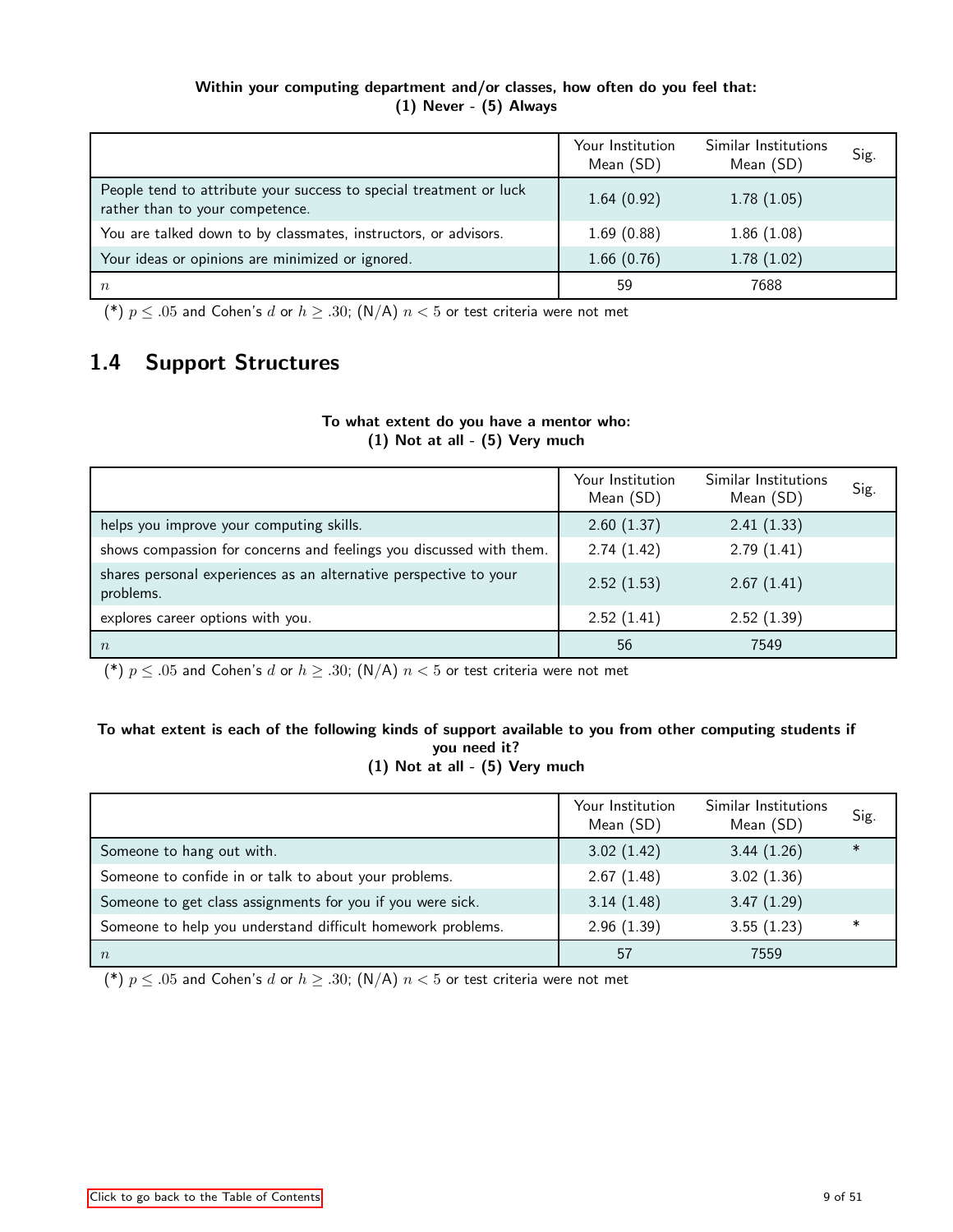## <span id="page-9-0"></span>1.5 Career Interests

|                                                                                                                                 | Your Institution<br>Mean (SD) | Similar Institutions<br>Mean (SD) | Sig. |
|---------------------------------------------------------------------------------------------------------------------------------|-------------------------------|-----------------------------------|------|
| College/University professor in computing field                                                                                 | 2.89(1.50)                    | 2.64(1.35)                        |      |
| Computing researcher in industry or government lab                                                                              | 3.36(1.43)                    | 3.15(1.32)                        |      |
| High school computing teacher                                                                                                   | 1.98(1.20)                    | 1.99(1.18)                        |      |
| A non-research position in the computing industry                                                                               | 3.90(1.27)                    | 3.98(1.05)                        |      |
| Position applying computing research to another area (e.g. digital<br>media, support of research in medicine or other sciences) | 3.77(1.24)                    | 3.68(1.13)                        |      |
| Non-research position applying your computing knowledge in another<br>area (e.g. business applications, government)             | 3.85(1.29)                    | 3.70(1.13)                        |      |
| Entrepreneur (computing related)                                                                                                | 3.33(1.51)                    | 3.41(1.28)                        |      |
| Non-computing career                                                                                                            | 2.15(1.29)                    | 2.43(1.26)                        |      |
| $\boldsymbol{n}$                                                                                                                | 60                            | 7980                              |      |

### How interested are you in having the types of jobs listed below after you finish your highest degree? (1) Very uninterested - (5) Very interested

(\*)  $p \leq .05$  and Cohen's d or  $h \geq .30$ ; (N/A)  $n < 5$  or test criteria were not met

## <span id="page-9-1"></span>1.6 Degree Plans

### What is the highest degree you plan to attain?

|                                         | Your Institution<br>$(\%)$ | Similar Institutions<br>$(\% )$ | Sig. |
|-----------------------------------------|----------------------------|---------------------------------|------|
| Associate's degree                      | 2%                         | $0\%$                           | N/A  |
| Bachelor's degree                       | 29%                        | 37%                             |      |
| Master's degree                         | 46%                        | 33%                             |      |
| Doctoral degree                         | 9%                         | 11%                             |      |
| Professional degree (MD, JD, Ed.D, etc) | 2%                         | 4%                              | N/A  |
| Uncertain                               | 12%                        | 15%                             |      |
| Other                                   | $0\%$                      | $0\%$                           | N/A  |
| $\boldsymbol{n}$                        | 56                         | 7518                            |      |

(\*)  $p \leq .05$  and Cohen's d or  $h \geq .30$ ; (N/A)  $n < 5$  or test criteria were not met

### In which field do you plan to attain your highest degree? Please select all that apply.

|                         | Your Institution<br>(0/0) | Similar Institutions<br>$\binom{0}{0}$ | Sig. |
|-------------------------|---------------------------|----------------------------------------|------|
| Computing related field | 84%                       | 81%                                    |      |
| Non-computing field     | 26%                       | 27%                                    |      |
| $\boldsymbol{n}$        | 61                        | 8063                                   |      |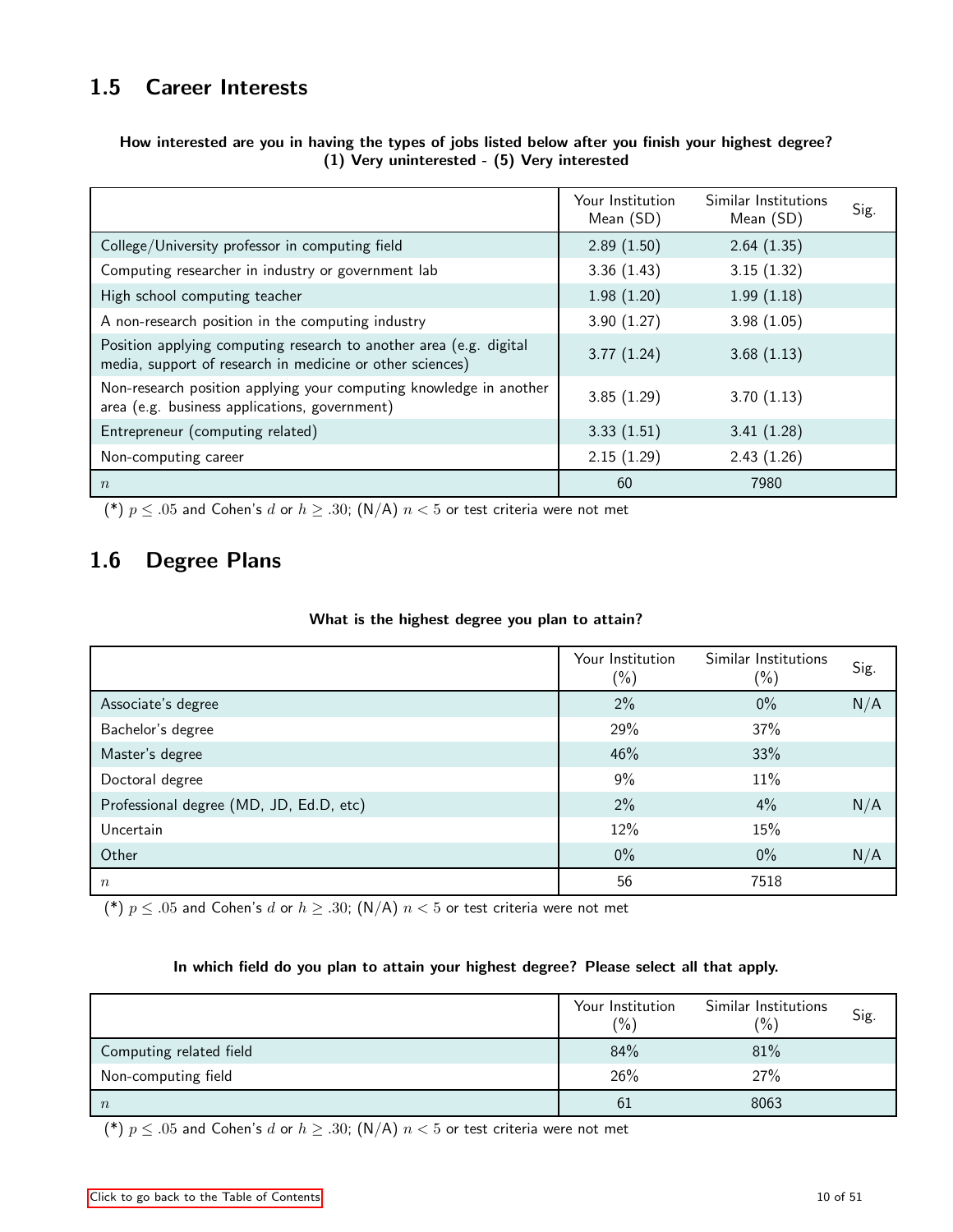### For computing majors: Over the past year, have you seriously considered changing to a non-computing major?

|                  | Your Institution<br>$(\% )$ | Similar Institutions<br>$\frac{10}{6}$ | Sig. |
|------------------|-----------------------------|----------------------------------------|------|
| Yes              | 7%                          | 10%                                    | N/A  |
| $\boldsymbol{n}$ | 57                          | 7623                                   |      |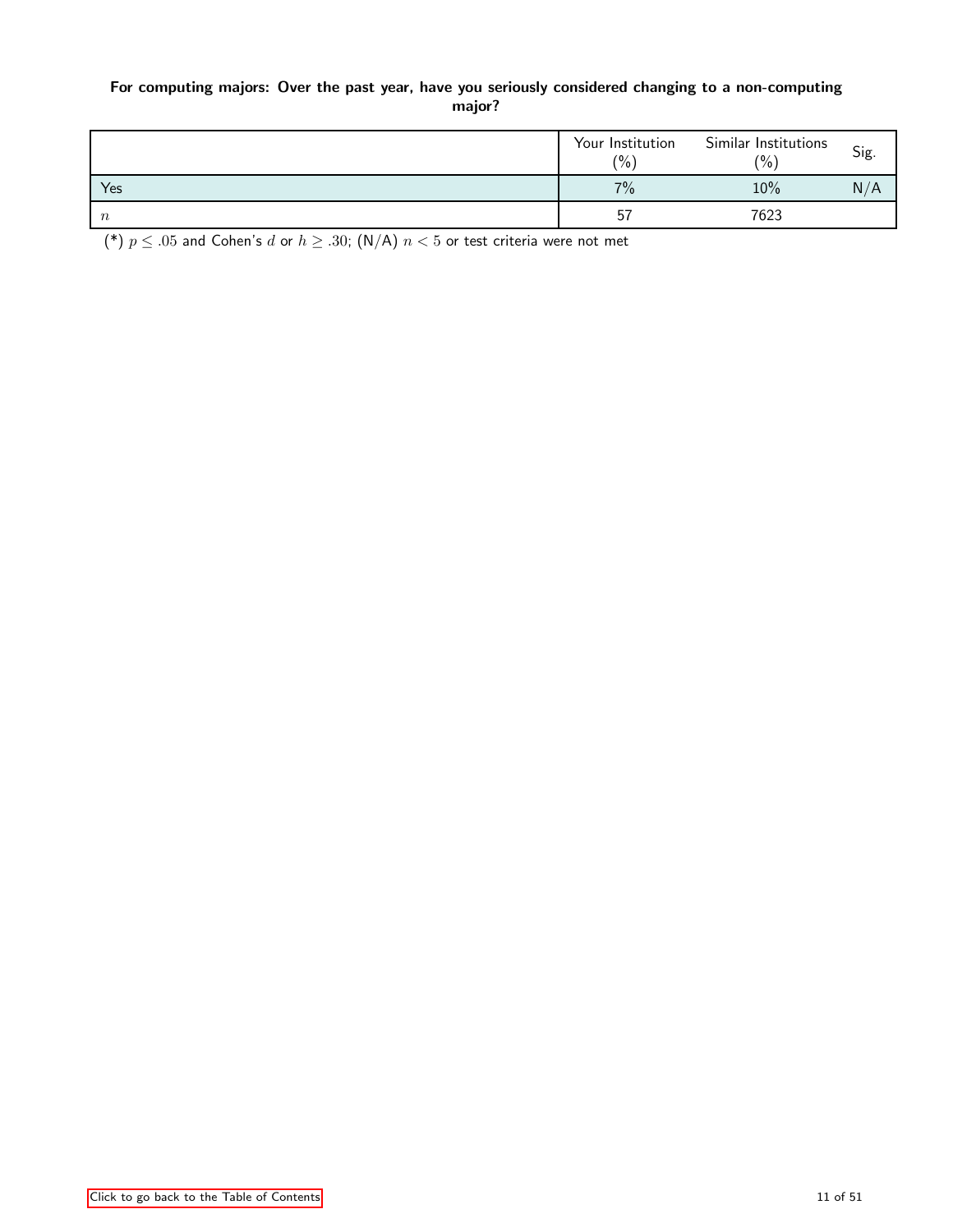## <span id="page-11-0"></span>Chapter 2

# Undergraduate Students: Results by Gender

Data for individuals who do not identify as either a woman or a man are not included in this report due to small samples sizes.

## <span id="page-11-1"></span>2.1 Student Background

|  |  |  | Does your major (or one of your majors, if you are a double major) have a computing component? |  |
|--|--|--|------------------------------------------------------------------------------------------------|--|
|  |  |  |                                                                                                |  |

|                           | Your Institution |                 |      | Similar Institutions |         |      |
|---------------------------|------------------|-----------------|------|----------------------|---------|------|
|                           | Women            | Men             |      | Women                | Men     |      |
|                           | $(\%)$           | $\frac{(0)}{0}$ | Sig. | $(\% )$              | $(\% )$ | Sig. |
| No                        | 19%              | 2%              | N/A  | 6%                   | 3%      |      |
| Yes                       | 81%              | 98%             | N/A  | 92%                  | 96%     |      |
| Have not declared a major | $0\%$            | $0\%$           | N/A  | 2%                   | $1\%$   |      |
| $\boldsymbol{n}$          | 16               | 42              |      | 2555                 | 4694    |      |

Data are compared between women and men at your institution, and women and men at other institutions.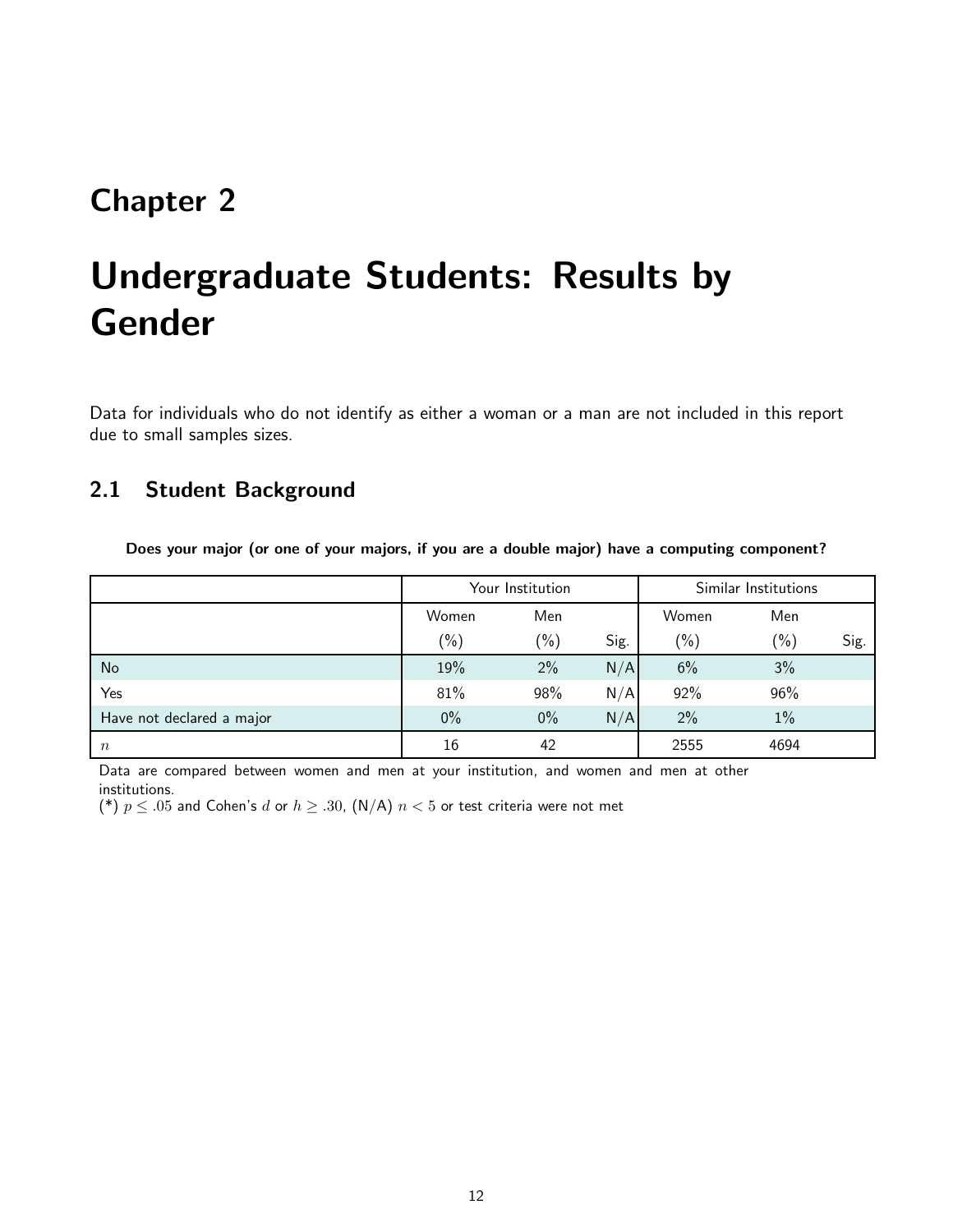|                  | Your Institution |        |      | Similar Institutions |        |      |
|------------------|------------------|--------|------|----------------------|--------|------|
|                  | Women            | Men    |      | Women                | Men    |      |
|                  | $(\%)$           | $(\%)$ | Sig. | $(\% )$              | $(\%)$ | Sig. |
| 2017             | 6%               | 14%    | N/A  | 3%                   | 4%     |      |
| 2018             | 44%              | 48%    |      | 24%                  | 24%    |      |
| 2019             | 38%              | 26%    |      | 28%                  | 26%    |      |
| 2020             | 12%              | 12%    | N/A  | 45%                  | 46%    |      |
| 2021             | $0\%$            | $0\%$  | N/A  | $0\%$                | $0\%$  | N/A  |
| 2022 or later    | $0\%$            | $0\%$  | N/A  | $0\%$                | $0\%$  | N/A  |
| $\boldsymbol{n}$ | 16               | 42     |      | 2553                 | 4694   |      |

### In what year do you expect to complete your current undergraduate degree?

Data are compared between women and men at your institution, and women and men at other institutions.

(\*)  $p \leq .05$  and Cohen's d or  $h \geq .30$ , (N/A)  $n < 5$  or test criteria were not met

### During your college career so far, have you participated in any formal research experiences?

|                  | Your Institution |         |      | Similar Institutions |         |      |
|------------------|------------------|---------|------|----------------------|---------|------|
|                  | Women            | Men     |      | Women                | Men     |      |
|                  | $(\% )$          | $(\% )$ | Sig. | $(\% )$              | $(\% )$ | Sig. |
| Yes              | 13%              | 25%     | N/A  | 26%                  | 21%     |      |
| $\boldsymbol{n}$ | 15               | 40      |      | 2538                 | 4647    |      |

Data are compared between women and men at your institution, and women and men at other institutions.

(\*)  $p \leq .05$  and Cohen's d or  $h \geq .30$ , (N/A)  $n < 5$  or test criteria were not met

### Have you ever attended community college?

|                  | Your Institution |                 |      | Similar Institutions |         |      |
|------------------|------------------|-----------------|------|----------------------|---------|------|
|                  | Women            | Men             |      | Women                | Men     |      |
|                  | $\binom{0}{0}$   | $\frac{(0)}{0}$ | Sig. | (9/0)                | $(\% )$ | Sig. |
| Yes              | 56%              | 50%             |      | 18%                  | 20%     |      |
| $\boldsymbol{n}$ | 16               | 42              |      | 2507                 | 4586    |      |

Data are compared between women and men at your institution, and women and men at other institutions.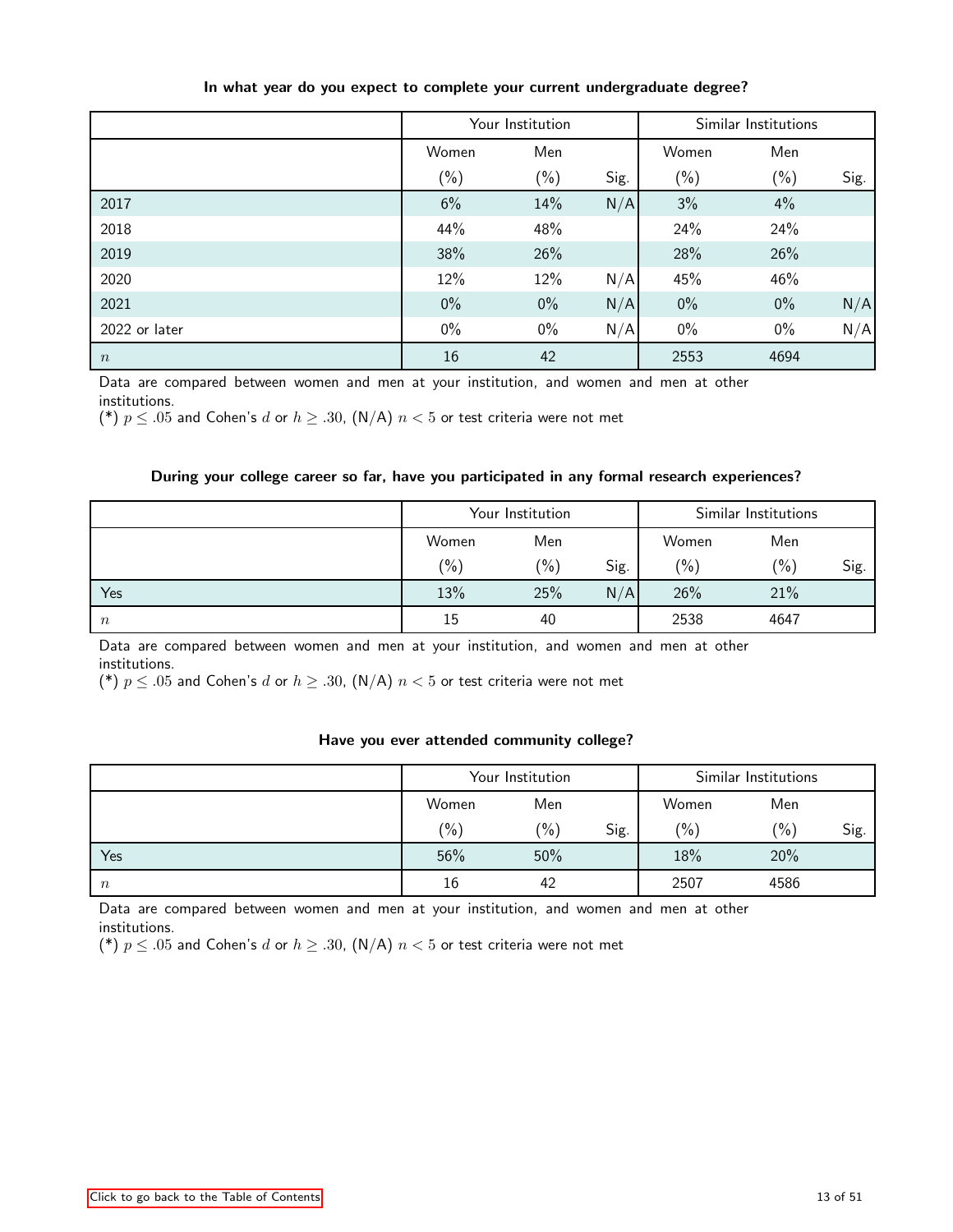|                                        | Your Institution |         |      | Similar Institutions |         |      |
|----------------------------------------|------------------|---------|------|----------------------|---------|------|
|                                        | Women            | Men     |      | Women                | Men     |      |
|                                        | $(\% )$          | $(\% )$ | Sig. | $(\% )$              | $(\% )$ | Sig. |
| Federal student loans                  | 44%              | 52%     |      | 33%                  | 39%     |      |
| Private student loans                  | $0\%$            | 12%     | N/A  | 10%                  | 13%     |      |
| Personal savings                       | 25%              | 31%     | N/A  | 33%                  | 37%     |      |
| Scholarship, fellowship, grant, or aid | 69%              | 57%     |      | 52%                  | 49%     |      |
| Full-time work                         | 19%              | 17%     | N/A  | 3%                   | 6%      |      |
| Part-time work                         | 38%              | 40%     |      | 30%                  | 30%     |      |
| Family support                         | 31%              | 33%     |      | 69%                  | 63%     |      |
| Credit                                 | $0\%$            | 7%      | N/A  | 4%                   | 5%      |      |
| Research Assistantship                 | $0\%$            | 10%     | N/A  | 2%                   | 2%      |      |
| Teaching Assistantship                 | $0\%$            | $2\%$   | N/A  | 4%                   | 3%      |      |
| Employer support                       | $0\%$            | 5%      | N/A  | 1%                   | $1\%$   |      |
| Military/Veterans benefits/assistance  | $0\%$            | 7%      | N/A  | $1\%$                | 2%      |      |
| Other                                  | $0\%$            | $0\%$   | N/A  | 2%                   | $1\%$   |      |
| $\boldsymbol{n}$                       | 16               | 42      |      | 2555                 | 4694    |      |

How are you paying for your education? Select all that apply.

Data are compared between women and men at your institution, and women and men at other institutions.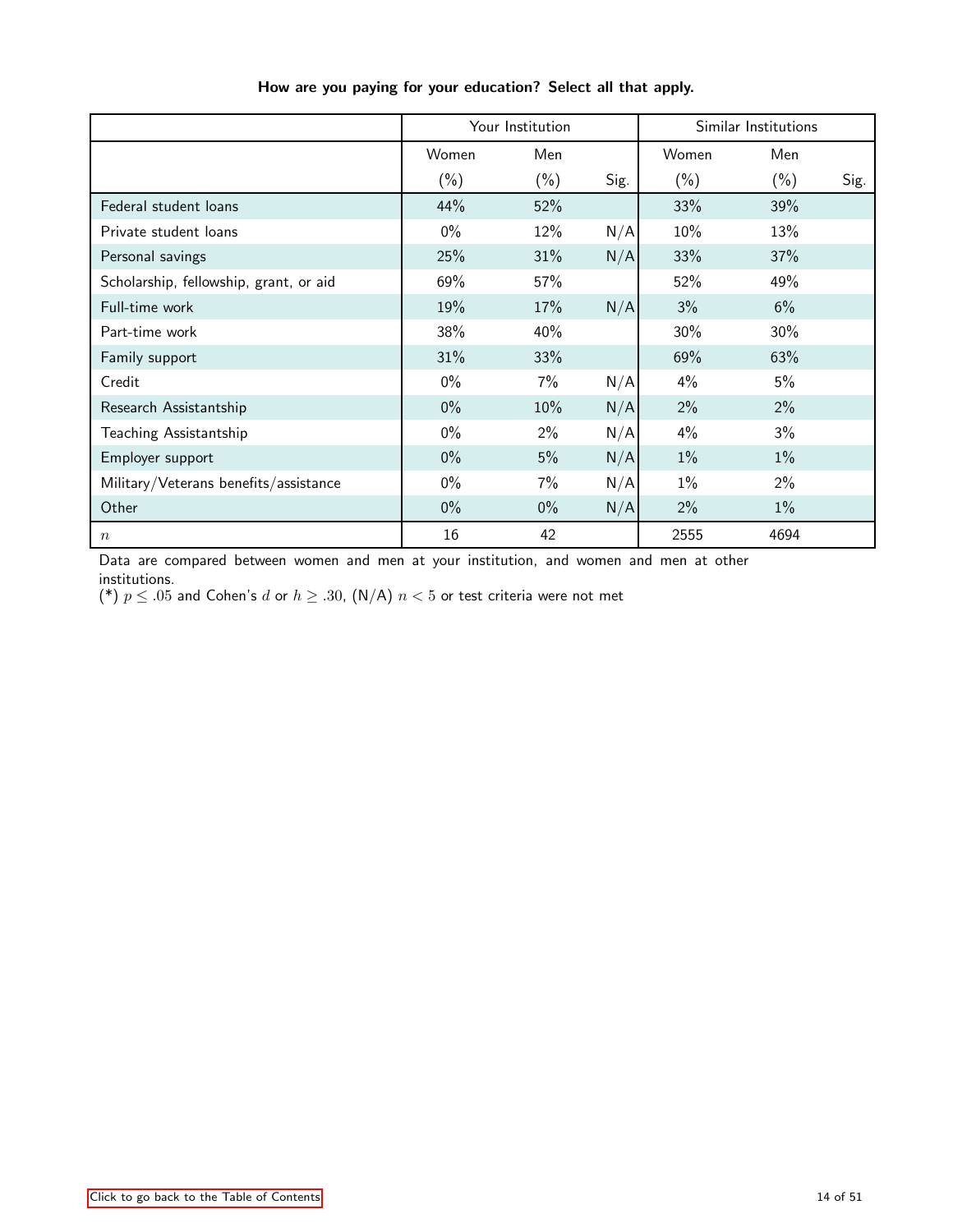## <span id="page-14-0"></span>2.2 Confidence

|                                                                                                |            | Your Institution | Similar Institutions |            |            |        |
|------------------------------------------------------------------------------------------------|------------|------------------|----------------------|------------|------------|--------|
|                                                                                                | Women      | Men              |                      | Women      | Men        |        |
|                                                                                                | Mean (SD)  | Mean (SD)        | Sig.                 | Mean (SD)  | Mean (SD)  | Sig.   |
| find employment in my area of computing<br>interest                                            | 4.00(1.20) | 4.32(0.96)       |                      | 4.12(0.99) | 4.34(0.87) |        |
| become a leader in the field of computing                                                      | 3.67(1.63) | 3.29(1.15)       |                      | 3.22(1.17) | 3.55(1.07) | $\ast$ |
| win a computing-related contest (e.g.,<br>programming contest, robotics contest,<br>hackathon) | 3.43(1.55) | 3.80(1.33)       |                      | 3.83(1.34) | 4.21(1.12) | $\ast$ |
| get admitted to a graduate computing<br>program                                                | 3.20(1.37) | 3.49(1.00)       |                      | 2.86(1.16) | 3.27(1.15) | $\ast$ |
| complete my undergraduate degree in<br>computing                                               | 3.87(1.36) | 4.20(1.10)       |                      | 3.34(1.29) | 3.62(1.19) |        |
| quickly learn a new programming language<br>on my own                                          | 3.93(1.28) | 4.39(0.80)       |                      | 3.80(1.07) | 4.14(0.92) | $\ast$ |
| clearly communicate technical problems and<br>solutions to a range of audiences                | 3.53(1.60) | 4.15(0.96)       |                      | 3.78(1.02) | 4.03(0.91) |        |
| $\,n$                                                                                          | 15         | 41               |                      | 2549       | 4674       |        |

### I am confident that I can: (1) Strongly disagree - (5) Strongly agree

Data are compared between women and men at your institution, and women and men at other institutions.

(\*)  $p \leq .05$  and Cohen's d or  $h \geq .30$ , (N/A)  $n < 5$  or test criteria were not met

## <span id="page-14-1"></span>2.3 Perceptions of the Professional Environment

### How do you feel about the computing courses you have taken at your current institution? (1) Strongly disagree - (5) Strongly agree

|                                                                              |            | Your Institution | Similar Institutions |            |            |      |
|------------------------------------------------------------------------------|------------|------------------|----------------------|------------|------------|------|
|                                                                              | Women      | Men              |                      | Women      | Men        |      |
|                                                                              | Mean (SD)  | Mean (SD)        | Sig.                 | Mean (SD)  | Mean (SD)  | Sig. |
| I would recommend taking computing<br>courses at my institution to a friend. | 3.50(1.15) | 3.98(1.10)       |                      | 4.02(0.99) | 4.09(0.96) |      |
| Overall, I am satisfied with the computing<br>program at my institution      | 3.62(1.31) | 3.88(1.02)       |                      | 3.90(1.03) | 3.97(1.03) |      |
| I am glad that I chose to study computing                                    | 3.94(1.44) | 4.70(0.52)       |                      | 4.27(0.93) | 4.46(0.79) |      |
| $\boldsymbol{n}$                                                             | 16         | 40               |                      | 2532       | 4644       |      |

Data are compared between women and men at your institution, and women and men at other institutions.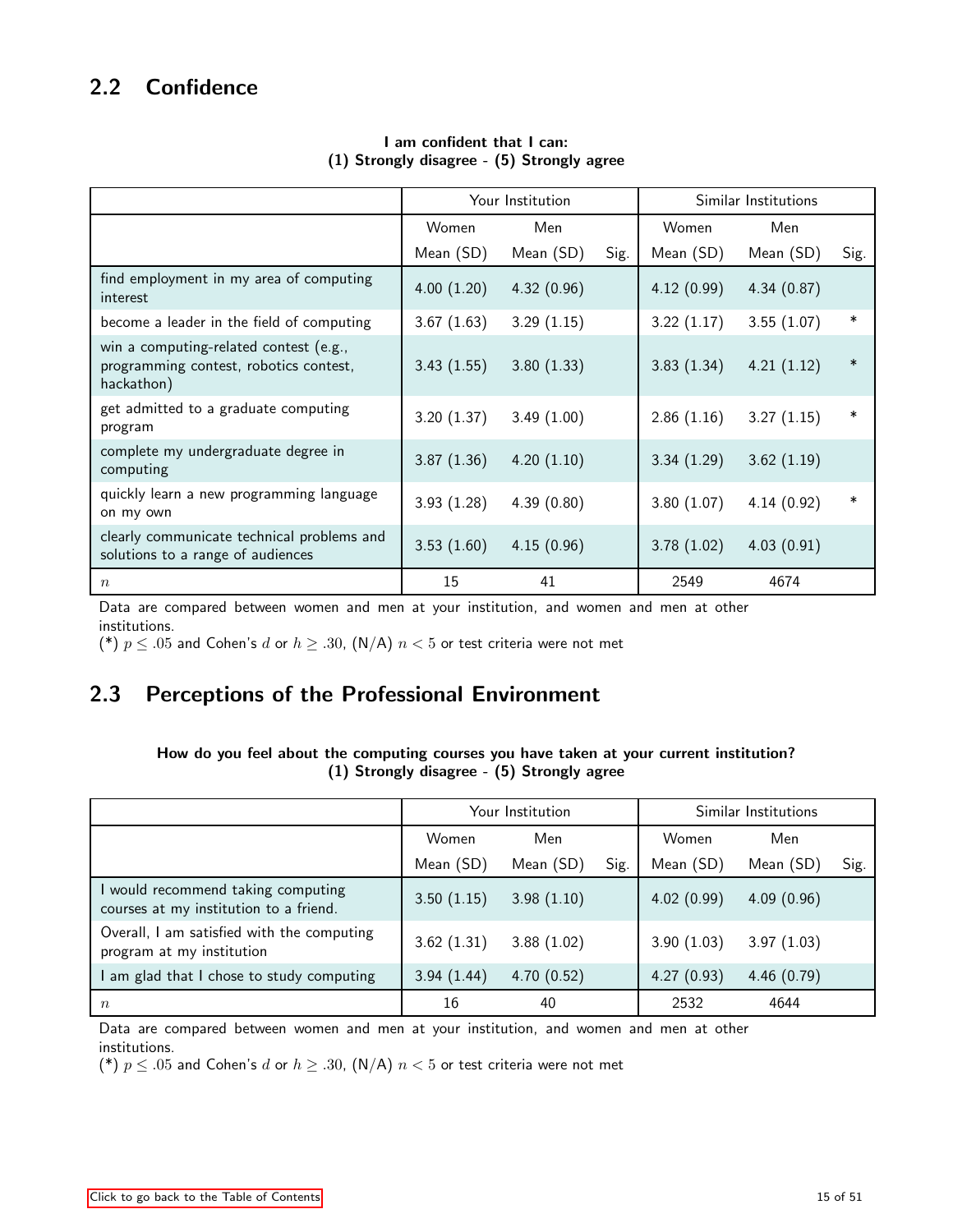|                                                                                |            | Your Institution | Similar Institutions |            |            |      |
|--------------------------------------------------------------------------------|------------|------------------|----------------------|------------|------------|------|
|                                                                                | Women      | Men              |                      | Women      | Men        |      |
|                                                                                | Mean (SD)  | Mean (SD)        | Sig.                 | Mean (SD)  | Mean (SD)  | Sig. |
| The department is not very supportive of its<br>students                       | 3.19(1.22) | 3.08(1.31)       |                      | 3.09(1.20) | 3.21(1.20) |      |
| I feel a sense of community in my<br>department.                               | 3.62(1.09) | 3.48(1.09)       |                      | 3.65(1.01) | 3.71(1.04) |      |
| My department cares about its students.                                        | 3.81(0.98) | 3.67(1.00)       |                      | 3.60(1.03) | 3.67(1.02) |      |
| The environment in my department inspires<br>me to do the best job that I can. | 2.69(1.14) | 2.75(1.03)       |                      | 2.72(1.14) | 2.67(1.19) |      |
| $\boldsymbol{n}$                                                               | 16         | 40               |                      | 2537       | 4652       |      |

### Rate how you feel about the environment of the department of your computing program. (1) Strongly disagree - (5) Strongly agree

Data are compared between women and men at your institution, and women and men at other institutions.

(\*)  $p \leq .05$  and Cohen's d or  $h \geq .30$ , (N/A)  $n < 5$  or test criteria were not met

### Within your computing department and/or classes, how often do you feel that: (1) Never - (5) Always

|                                                                                                          |            | Your Institution | Similar Institutions |            |            |        |
|----------------------------------------------------------------------------------------------------------|------------|------------------|----------------------|------------|------------|--------|
|                                                                                                          | Women      | Men              |                      | Women      | Men        |        |
|                                                                                                          | Mean (SD)  | Mean (SD)        | Sig.                 | Mean (SD)  | Mean (SD)  | Sig.   |
| People tend to attribute your success to<br>special treatment or luck rather than to your<br>competence. | 2.00(0.97) | 1.48(0.82)       |                      | 1.99(1.13) | 1.64(0.97) | $\ast$ |
| You are talked down to by classmates,<br>instructors, or advisors.                                       | 1.88(0.89) | 1.55(0.78)       |                      | 2.12(1.14) | 1.69(0.98) | $\ast$ |
| Your ideas or opinions are minimized or<br>ignored.                                                      | 1.81(0.75) | 1.52(0.64)       |                      | 2.03(1.08) | 1.62(0.92) | $\ast$ |
| $\boldsymbol{n}$                                                                                         | 16         | 40               |                      | 2535       | 4653       |        |

Data are compared between women and men at your institution, and women and men at other institutions.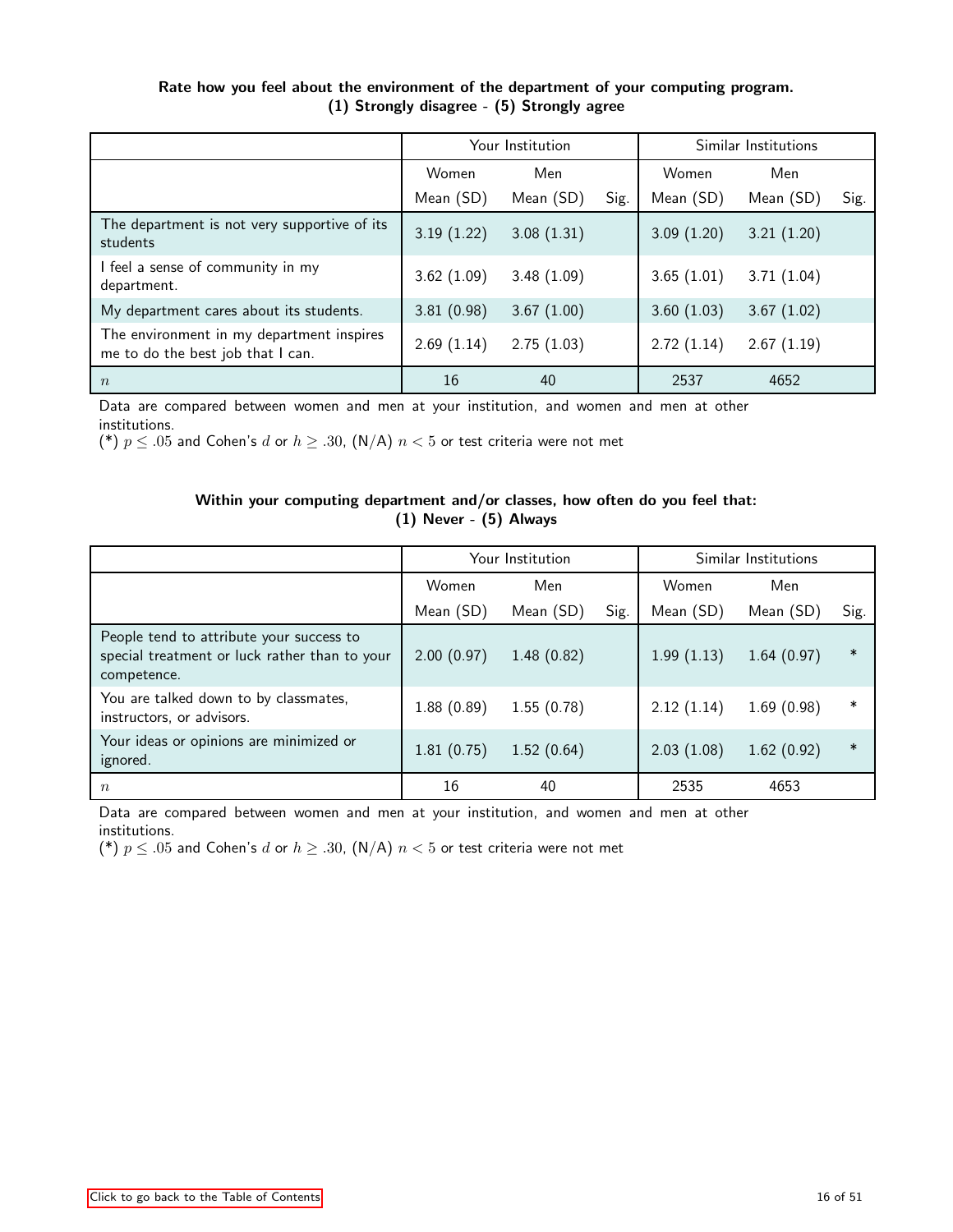<span id="page-16-0"></span>

|                                                                                |            | Your Institution | Similar Institutions |            |            |      |
|--------------------------------------------------------------------------------|------------|------------------|----------------------|------------|------------|------|
|                                                                                | Women      | Men              |                      | Women      | Men        |      |
|                                                                                | Mean (SD)  | Mean (SD)        | Sig.                 | Mean (SD)  | Mean (SD)  | Sig. |
| helps you improve your computing skills.                                       | 2.47(1.55) | 2.55(1.28)       |                      | 2.44(1.34) | 2.41(1.32) |      |
| shows compassion for concerns and feelings<br>you discussed with them.         | 2.60(1.59) | 2.70(1.34)       |                      | 2.97(1.41) | 2.72(1.40) |      |
| shares personal experiences as an alternative<br>perspective to your problems. | 2.40(1.59) | 2.46(1.48)       |                      | 2.79(1.43) | 2.62(1.40) |      |
| explores career options with you.                                              | 2.47(1.41) | 2.44(1.39)       |                      | 2.62(1.41) | 2.49(1.37) |      |
| $\boldsymbol{n}$                                                               | 15         | 39               |                      | 2531       | 4626       |      |

### To what extent do you have a mentor who: (1) Not at all - (5) Very much

Data are compared between women and men at your institution, and women and men at other institutions.

(\*)  $p \leq .05$  and Cohen's d or  $h \geq .30$ , (N/A)  $n < 5$  or test criteria were not met

### To what extent is each of the following kinds of support available to you from other computing students if you need it?

|  |  |  | (1) Not at all - (5) Very much |
|--|--|--|--------------------------------|
|  |  |  |                                |

|                                                                | Your Institution |            |      | Similar Institutions |            |      |
|----------------------------------------------------------------|------------------|------------|------|----------------------|------------|------|
|                                                                | Women            | Men        |      | Women                | Men        |      |
|                                                                | Mean (SD)        | Mean (SD)  | Sig. | Mean (SD)            | Mean (SD)  | Sig. |
| Someone to hang out with.                                      | 3.07(1.58)       | 3.02(1.37) |      | 3.47(1.31)           | 3.46(1.23) |      |
| Someone to confide in or talk to about your<br>problems.       | 2.67(1.54)       | 2.67(1.47) |      | 3.14(1.38)           | 2.97(1.34) |      |
| Someone to get class assignments for you if<br>you were sick.  | 3.33(1.72)       | 3.10(1.39) |      | 3.56(1.28)           | 3.45(1.29) |      |
| Someone to help you understand difficult<br>homework problems. | 3.20(1.61)       | 2.90(1.30) |      | 3.59(1.23)           | 3.56(1.22) |      |
| $\boldsymbol{n}$                                               | 15               | 40         |      | 2533                 | 4634       |      |

Data are compared between women and men at your institution, and women and men at other institutions.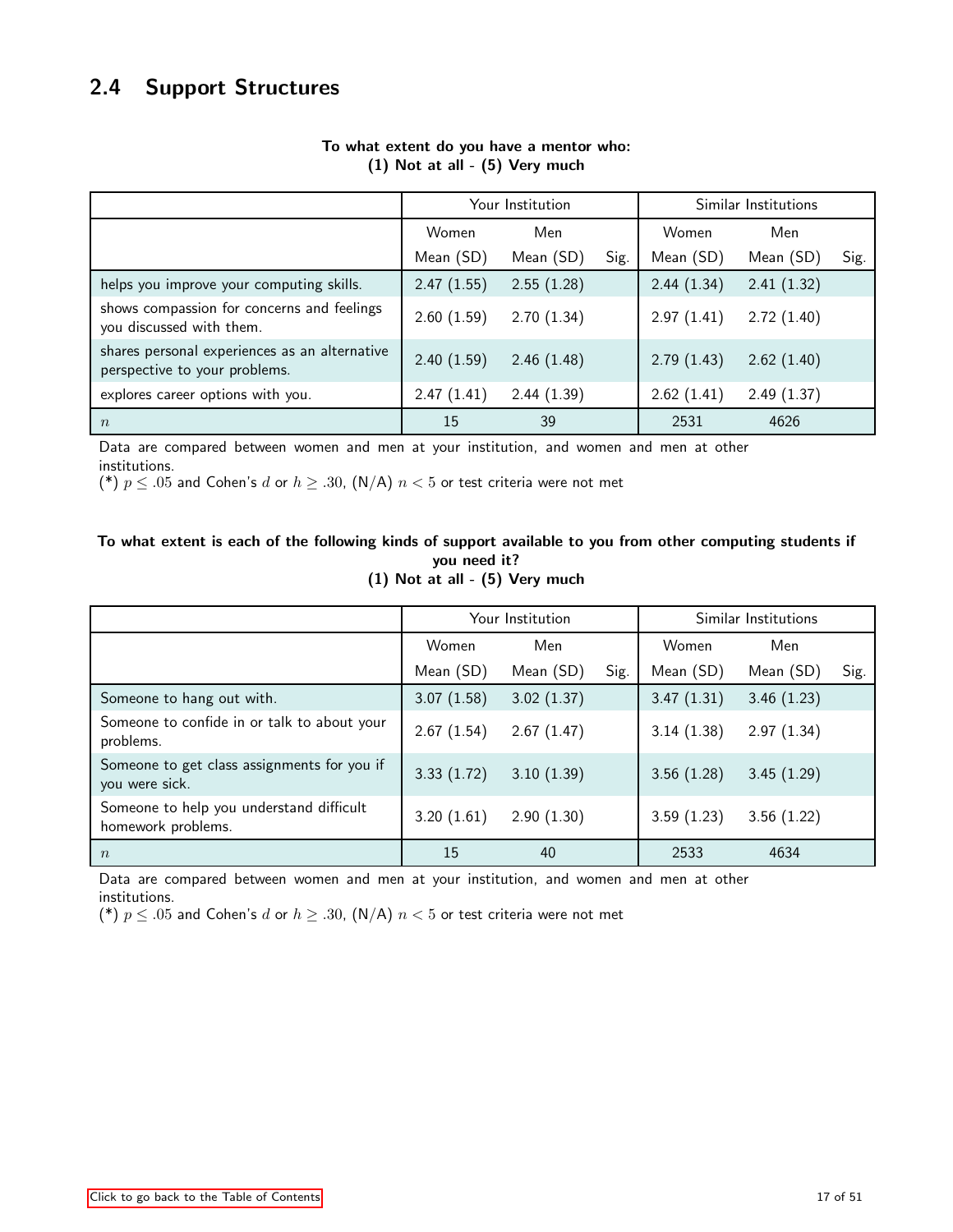## <span id="page-17-0"></span>2.5 Career Interests

|                                                                                                                                    |            | Your Institution |        |            | Similar Institutions |        |
|------------------------------------------------------------------------------------------------------------------------------------|------------|------------------|--------|------------|----------------------|--------|
|                                                                                                                                    | Women      | Men              |        | Women      | Men                  |        |
|                                                                                                                                    | Mean (SD)  | Mean (SD)        | Sig.   | Mean (SD)  | Mean (SD)            | Sig.   |
| College/University professor in computing<br>field                                                                                 | 2.62(1.86) | 2.98(1.35)       |        | 2.45(1.34) | 2.73(1.34)           |        |
| Computing researcher in industry or<br>government lab                                                                              | 2.62(1.63) | 3.67(1.24)       | $\ast$ | 2.94(1.36) | 3.26(1.28)           |        |
| High school computing teacher                                                                                                      | 1.56(1.15) | 2.10(1.19)       |        | 2.00(1.22) | 1.97(1.15)           |        |
| A non-research position in the computing<br>industry                                                                               | 3.12(1.71) | 4.17(0.97)       | $\ast$ | 3.91(1.12) | 4.04(0.99)           |        |
| Position applying computing research to<br>another area (e.g. digital media, support of<br>research in medicine or other sciences) | 3.19(1.52) | 4.05(1.01)       | $\ast$ | 3.75(1.15) | 3.65(1.11)           |        |
| Non-research position applying your<br>computing knowledge in another area (e.g.<br>business applications, government)             | 3.06(1.65) | 4.14(1.05)       | $\ast$ | 3.73(1.15) | 3.70(1.11)           |        |
| Entrepreneur (computing related)                                                                                                   | 2.75(1.81) | 3.60(1.34)       |        | 3.13(1.31) | 3.57(1.24)           | $\ast$ |
| Non-computing career                                                                                                               | 2.47(1.64) | 1.95(1.13)       |        | 2.63(1.30) | 2.29(1.22)           |        |
| $\boldsymbol{n}$                                                                                                                   | 15         | 42               |        | 2544       | 4659                 |        |

### How interested are you in having the types of jobs listed below after you finish your highest degree? (1) Very uninterested - (5) Very interested

Data are compared between women and men at your institution, and women and men at other institutions.

(\*)  $p \leq .05$  and Cohen's d or  $h \geq .30$ , (N/A)  $n < 5$  or test criteria were not met

## <span id="page-17-1"></span>2.6 Degree Plans

### What is the highest degree you plan to attain?

|                                         | Your Institution |        |      | Similar Institutions |         |      |
|-----------------------------------------|------------------|--------|------|----------------------|---------|------|
|                                         | Women            | Men    |      | Women                | Men     |      |
|                                         | $(\%)$           | $(\%)$ | Sig. | $(\% )$              | $(\% )$ | Sig. |
| Associate's degree                      | $7\%$            | $0\%$  | N/A  | $0\%$                | $0\%$   | N/A  |
| Bachelor's degree                       | 7%               | 35%    | N/A  | 35%                  | 37%     |      |
| Master's degree                         | 47%              | 48%    |      | 34%                  | 34%     |      |
| Doctoral degree                         | 27%              | 2%     | N/A  | 10%                  | 12%     |      |
| Professional degree (MD, JD, Ed.D, etc) | $0\%$            | 2%     | N/A  | 4%                   | 3%      |      |
| Uncertain                               | 13%              | 12%    | N/A  | 16%                  | 13%     |      |
| Other                                   | $0\%$            | $0\%$  | N/A  | $0\%$                | $0\%$   |      |
| $\boldsymbol{n}$                        | 15               | 40     |      | 2542                 | 4650    |      |

Data are compared between women and men at your institution, and women and men at other institutions.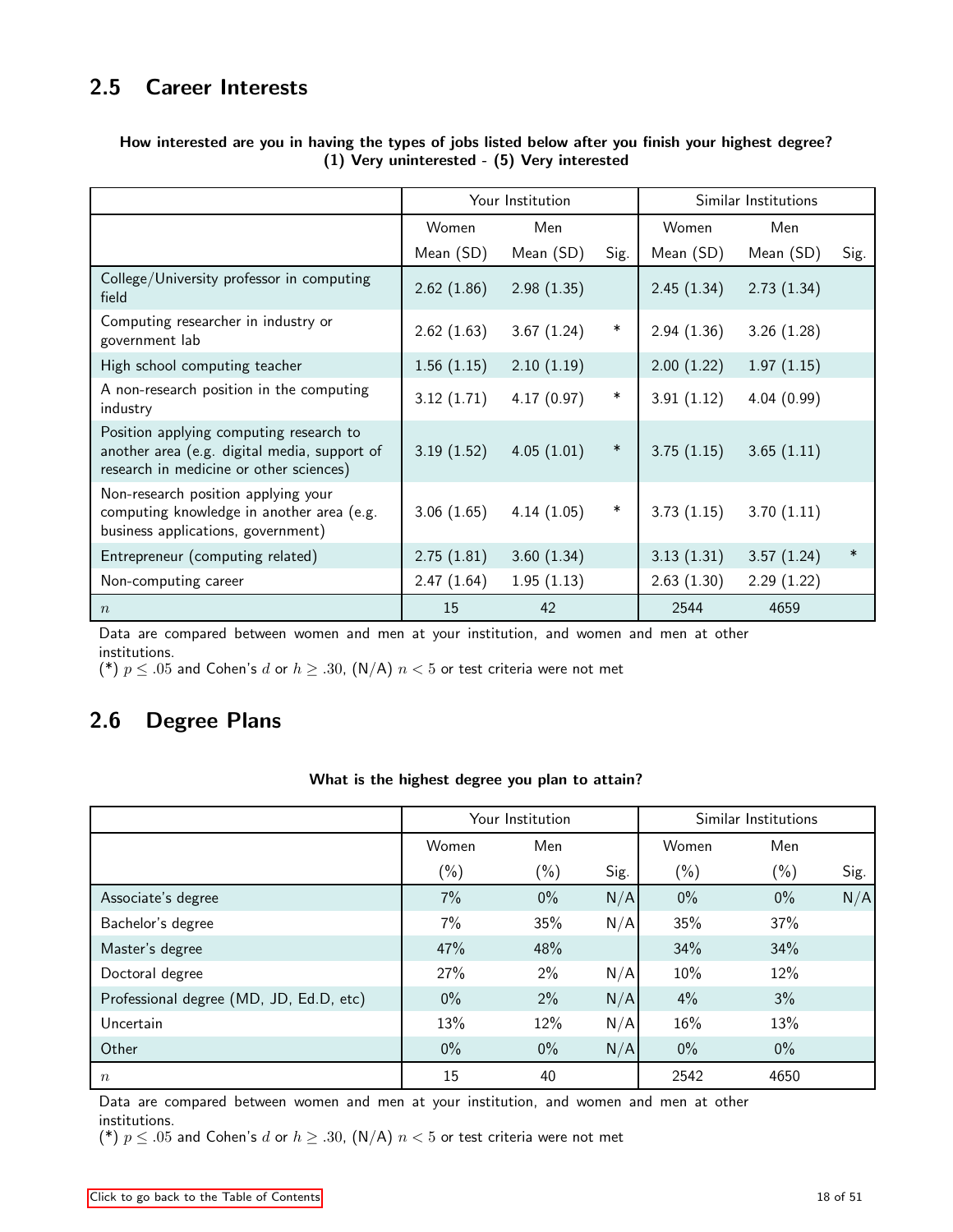|                         | Your Institution |                 |      | Similar Institutions |               |      |
|-------------------------|------------------|-----------------|------|----------------------|---------------|------|
|                         | Women            | Men             |      | Women                | Men           |      |
|                         | $(\% )$          | $\frac{(0)}{0}$ | Sig. | (0/0)                | $\frac{6}{2}$ | Sig. |
| Computing related field | 69%              | 93%             | N/A  | 80%                  | 89%           |      |
| Non-computing field     | 44%              | 21%             |      | 34%                  | 26%           |      |
| $\boldsymbol{n}$        | 16               | 42              |      | 2555                 | 4694          |      |

### In which field do you plan to attain your highest degree? Please select all that apply.

Data are compared between women and men at your institution, and women and men at other institutions.

(\*)  $p \leq .05$  and Cohen's d or  $h \geq .30$ , (N/A)  $n < 5$  or test criteria were not met

### For computing majors: Over the past year, have you seriously considered changing to a non-computing major?

|                  | Your Institution |               |      | Similar Institutions |         |      |
|------------------|------------------|---------------|------|----------------------|---------|------|
|                  | Women            | Men           |      | Women                | Men     |      |
|                  | $\binom{0}{0}$   | $\frac{1}{2}$ | Sig. | (0/0)                | $(\% )$ | Sig. |
| Yes              | 8%               | 7%            | N/A  | 14%                  | 8%      |      |
| $\boldsymbol{n}$ | 13               | 41            |      | 2352                 | 4511    |      |

Data are compared between women and men at your institution, and women and men at other institutions.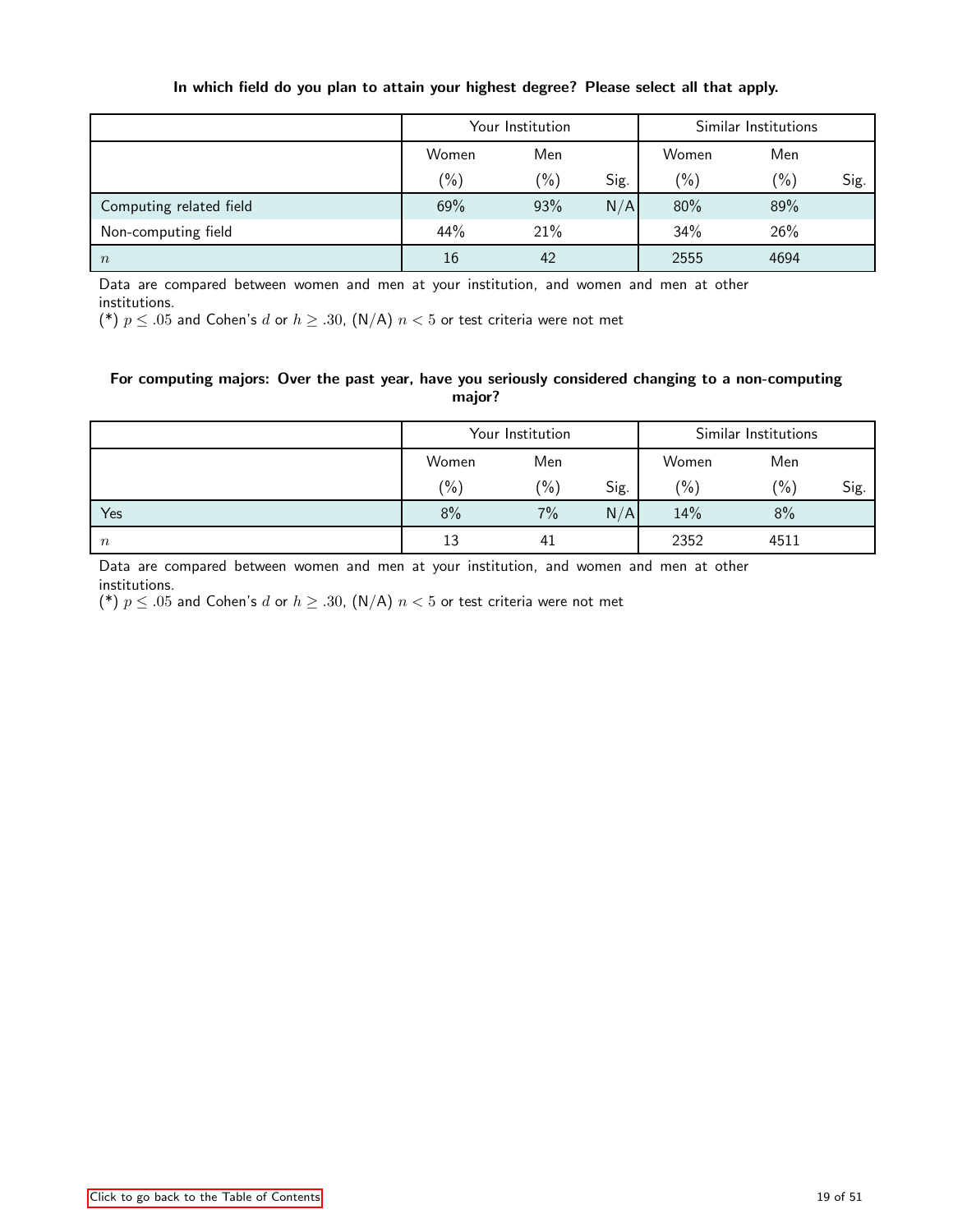## <span id="page-19-0"></span>Chapter 3

# Undergraduate Students: Results by Race/Ethnicity

### <span id="page-19-1"></span>3.1 Student Background

|                           | Your Institution |               |      | Similar Institutions |            |      |
|---------------------------|------------------|---------------|------|----------------------|------------|------|
|                           | Majority         | URM           |      | Majority             | <b>URM</b> |      |
|                           | $(\% )$          | $\frac{1}{2}$ | Sig. | $(\% )$              | $(\% )$    | Sig. |
| No                        | 6%               | 8%            | N/A  | 4%                   | 4%         |      |
| Yes                       | 94%              | 92%           | N/A  | 95%                  | 95%        |      |
| Have not declared a major | $0\%$            | $0\%$         | N/A  | 2%                   | $1\%$      |      |
| $\, n$                    | 32               | 26            |      | 6179                 | 1109       |      |

Data are compared between majority students and URM students at your institution, and majority students and URM students at other institutions.

(\*)  $p \leq .05$  and Cohen's d or  $h \geq .30$ , (N/A)  $n < 5$  or test criteria were not met

#### In what year do you expect to complete your current undergraduate degree?

|                  | Your Institution |            |      | Similar Institutions |            |      |
|------------------|------------------|------------|------|----------------------|------------|------|
|                  | Majority         | <b>URM</b> |      | Majority             | <b>URM</b> |      |
|                  | $(\%)$           | $(\%)$     | Sig. | $(\% )$              | $(\% )$    | Sig. |
| 2017             | 16%              | 8%         | N/A  | 4%                   | 3%         |      |
| 2018             | 50%              | 42%        |      | 25%                  | 22%        |      |
| 2019             | 28%              | 31%        |      | 27%                  | 29%        |      |
| 2020             | 6%               | 19%        | N/A  | 45%                  | 45%        |      |
| 2021             | $0\%$            | $0\%$      | N/A  | $0\%$                | $0\%$      | N/A  |
| 2022 or later    | $0\%$            | $0\%$      | N/A  | $0\%$                | $0\%$      | N/A  |
| $\boldsymbol{n}$ | 32               | 26         |      | 6177                 | 1109       |      |

Data are compared between majority students and URM students at your institution, and majority students and URM students at other institutions.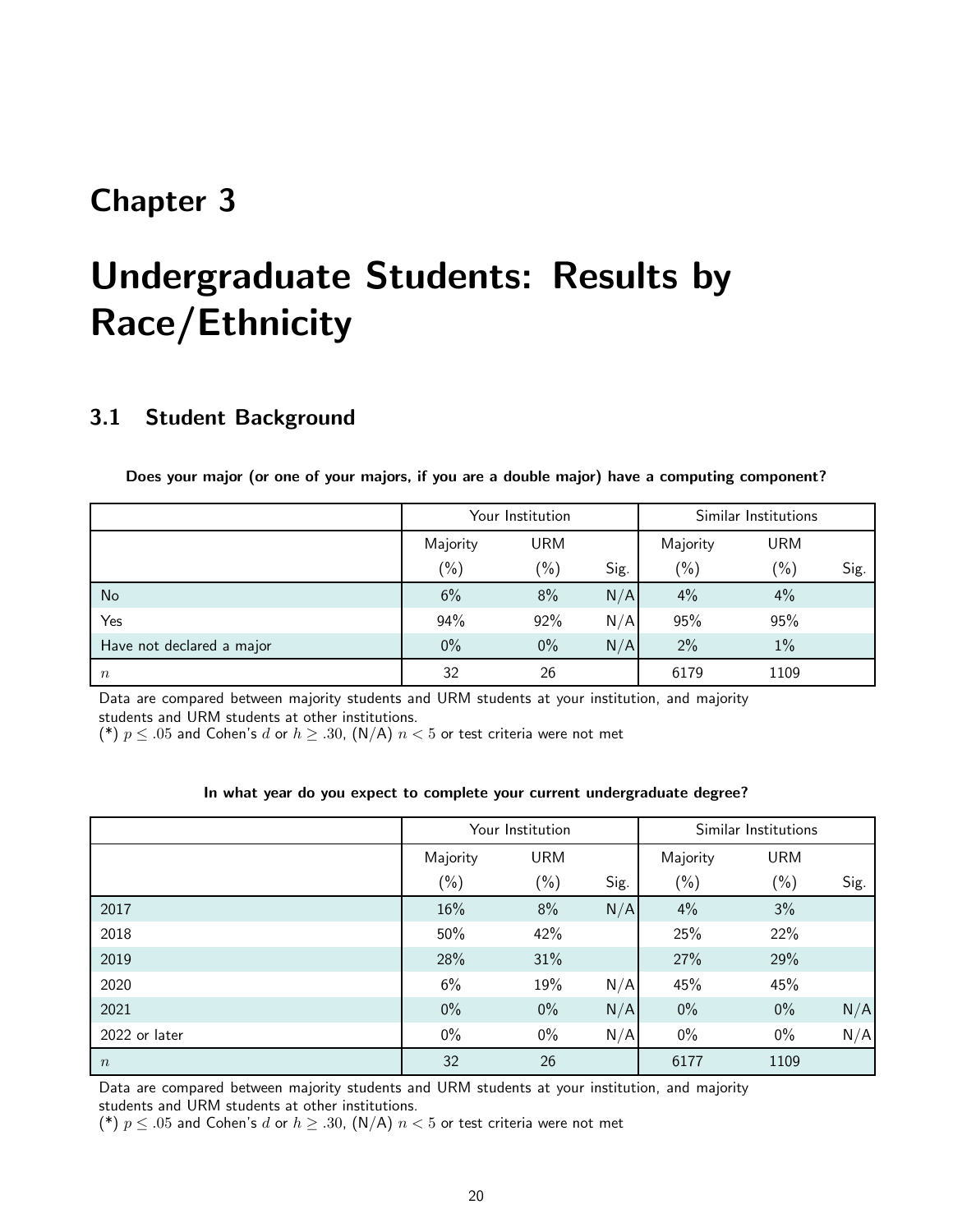|        |          | Your Institution | Similar Institutions |          |         |      |
|--------|----------|------------------|----------------------|----------|---------|------|
|        | Majority | URM              |                      | Majority | URM     |      |
|        | $(\% )$  | $\frac{(0)}{0}$  | Sig.                 | $(\% )$  | $(\% )$ | Sig. |
| Yes    | 19%      | 25%              |                      | 22%      | 23%     |      |
| $\, n$ | 31       | 24               |                      | 6123     | 1104    |      |

### During your college career so far, have you participated in any formal research experiences?

Data are compared between majority students and URM students at your institution, and majority students and URM students at other institutions.

(\*)  $p \leq .05$  and Cohen's d or  $h \geq .30$ , (N/A)  $n < 5$  or test criteria were not met

### Have you ever attended community college?

|                  |                 | Your Institution |      | Similar Institutions |         |      |
|------------------|-----------------|------------------|------|----------------------|---------|------|
|                  | Majority        | URM              |      | Majority             | URM     |      |
|                  | $\frac{(0)}{0}$ | $\frac{9}{6}$    | Sig. | (0/0)                | $(\% )$ | Sig. |
| Yes              | 50%             | 54%              |      | 18%                  | 27%     |      |
| $\boldsymbol{n}$ | 32              | 26               |      | 6067                 | 1079    |      |

Data are compared between majority students and URM students at your institution, and majority students and URM students at other institutions.

(\*)  $p \leq .05$  and Cohen's d or  $h \geq .30$ , (N/A)  $n < 5$  or test criteria were not met

### How are you paying for your education? Select all that apply.

|                                        |          | Your Institution |      |          | Similar Institutions |        |
|----------------------------------------|----------|------------------|------|----------|----------------------|--------|
|                                        | Majority | <b>URM</b>       |      | Majority | <b>URM</b>           |        |
|                                        | $(\% )$  | $(\% )$          | Sig. | $(\% )$  | $(\% )$              | Sig.   |
| Federal student loans                  | 44%      | 58%              |      | 36%      | 44%                  |        |
| Private student loans                  | 6%       | 12%              | N/A  | 12%      | 12%                  |        |
| Personal savings                       | 25%      | 35%              |      | 37%      | 31%                  |        |
| Scholarship, fellowship, grant, or aid | 50%      | 73%              |      | 48%      | 64%                  | $\ast$ |
| Full-time work                         | 22%      | 12%              | N/A  | 5%       | 5%                   |        |
| Part-time work                         | 34%      | 46%              |      | 30%      | 33%                  |        |
| Family support                         | 38%      | 27%              |      | 68%      | 53%                  | $\ast$ |
| Credit                                 | 6%       | 4%               | N/A  | 4%       | 6%                   |        |
| Research Assistantship                 | 6%       | 8%               | N/A  | 2%       | 2%                   |        |
| Teaching Assistantship                 | $0\%$    | $4\%$            | N/A  | 3%       | 3%                   |        |
| Employer support                       | 6%       | $0\%$            | N/A  | $1\%$    | $1\%$                |        |
| Military/Veterans benefits/assistance  | 6%       | $4\%$            | N/A  | 2%       | 2%                   |        |
| Other                                  | $0\%$    | $0\%$            | N/A  | $1\%$    | 2%                   |        |
| $\,n$                                  | 32       | 26               |      | 6179     | 1109                 |        |

Data are compared between majority students and URM students at your institution, and majority students and URM students at other institutions.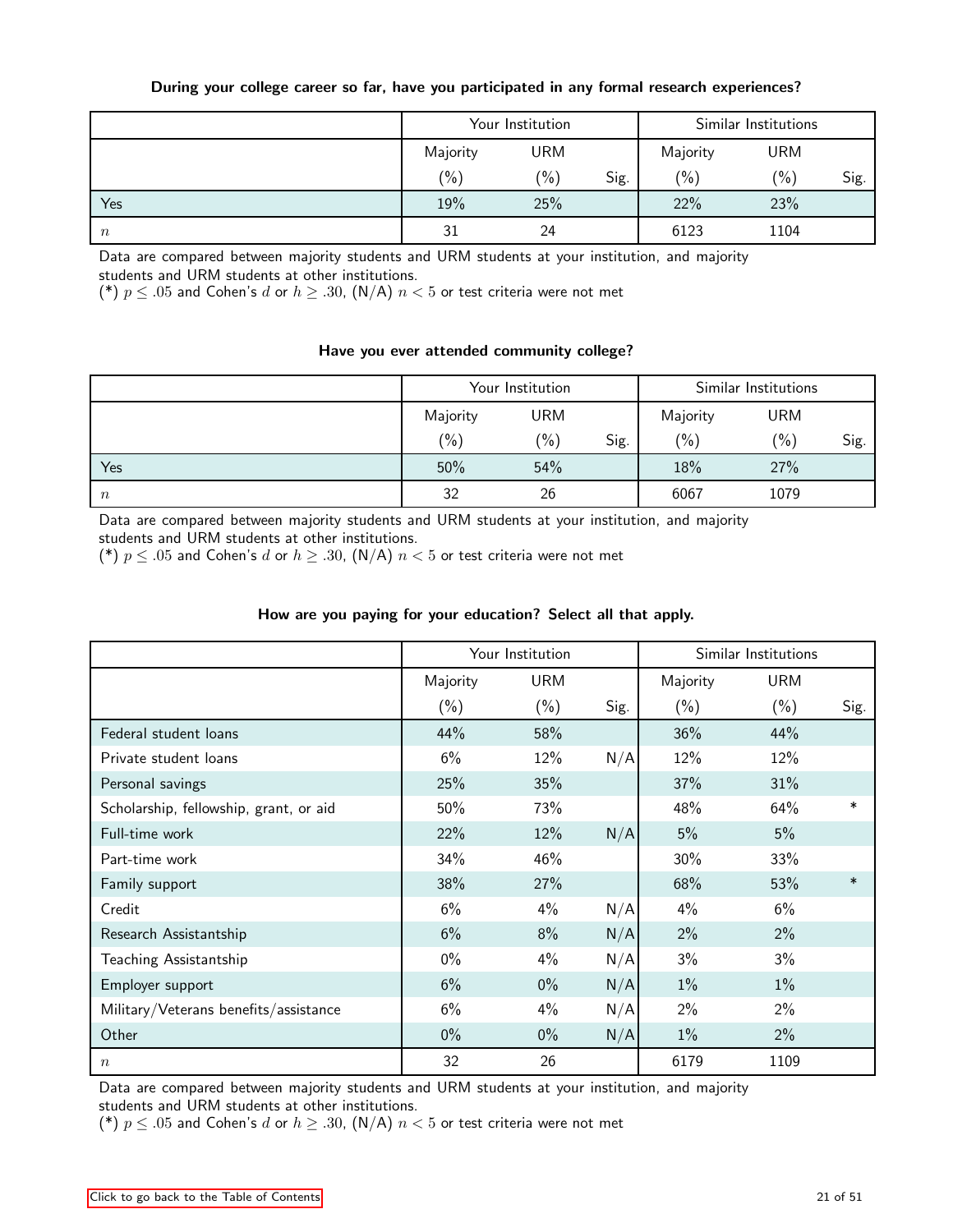## <span id="page-21-0"></span>3.2 Confidence

|                                                                                                |                 | Your Institution | Similar Institutions |            |            |      |
|------------------------------------------------------------------------------------------------|-----------------|------------------|----------------------|------------|------------|------|
|                                                                                                | URM<br>Majority |                  | Majority             | URM        |            |      |
|                                                                                                | Mean (SD)       | Mean (SD)        | Sig.                 | Mean (SD)  | Mean (SD)  | Sig. |
| find employment in my area of computing<br>interest                                            | 4.44(0.88)      | 3.96(1.16)       |                      | 4.26(0.92) | 4.26(0.93) |      |
| become a leader in the field of computing                                                      | 3.47(1.24)      | 3.29(1.37)       |                      | 3.41(1.11) | 3.54(1.13) |      |
| win a computing-related contest (e.g.,<br>programming contest, robotics contest,<br>hackathon) | 3.77(1.36)      | 3.62(1.44)       |                      | 4.07(1.22) | 4.10(1.20) |      |
| get admitted to a graduate computing<br>program                                                | 3.41(1.13)      | 3.42(1.10)       |                      | 3.11(1.17) | 3.19(1.19) |      |
| complete my undergraduate degree in<br>computing                                               | 4.06(1.32)      | 4.17(0.96)       |                      | 3.50(1.24) | 3.60(1.20) |      |
| quickly learn a new programming language<br>on my own                                          | 4.44(0.72)      | 4.04(1.20)       |                      | 4.02(0.99) | 4.01(1.00) |      |
| clearly communicate technical problems and<br>solutions to a range of audiences                | 4.00(1.30)      | 3.96(1.04)       |                      | 3.94(0.96) | 3.94(0.96) |      |
| $\, n$                                                                                         | 32              | 24               |                      | 6159       | 1105       |      |

### I am confident that I can: (1) Strongly disagree - (5) Strongly agree

Data are compared between majority students and URM students at your institution, and majority students and URM students at other institutions.

(\*)  $p \leq .05$  and Cohen's d or  $h \geq .30$ , (N/A)  $n < 5$  or test criteria were not met

## <span id="page-21-1"></span>3.3 Perceptions of the Professional Environment

### How do you feel about the computing courses you have taken at your current institution? (1) Strongly disagree - (5) Strongly agree

|                                                                              |            | Your Institution | Similar Institutions |            |            |      |
|------------------------------------------------------------------------------|------------|------------------|----------------------|------------|------------|------|
|                                                                              | Majority   | <b>URM</b>       |                      | Majority   | <b>URM</b> |      |
|                                                                              | Mean (SD)  | Mean (SD)        | Sig.                 | Mean (SD)  | Mean (SD)  | Sig. |
| I would recommend taking computing<br>courses at my institution to a friend. | 3.72(1.20) | 4.00(1.02)       |                      | 4.07(0.97) | 3.97(1.03) |      |
| Overall, I am satisfied with the computing<br>program at my institution      | 3.81(1.09) | 3.79(1.14)       |                      | 3.96(1.01) | 3.81(1.14) |      |
| I am glad that I chose to study computing                                    | 4.62(0.66) | 4.29(1.20)       |                      | 4.40(0.84) | 4.36(0.90) |      |
| $\boldsymbol{n}$                                                             | 32         | 24               |                      | 6116       | 1103       |      |

Data are compared between majority students and URM students at your institution, and majority students and URM students at other institutions.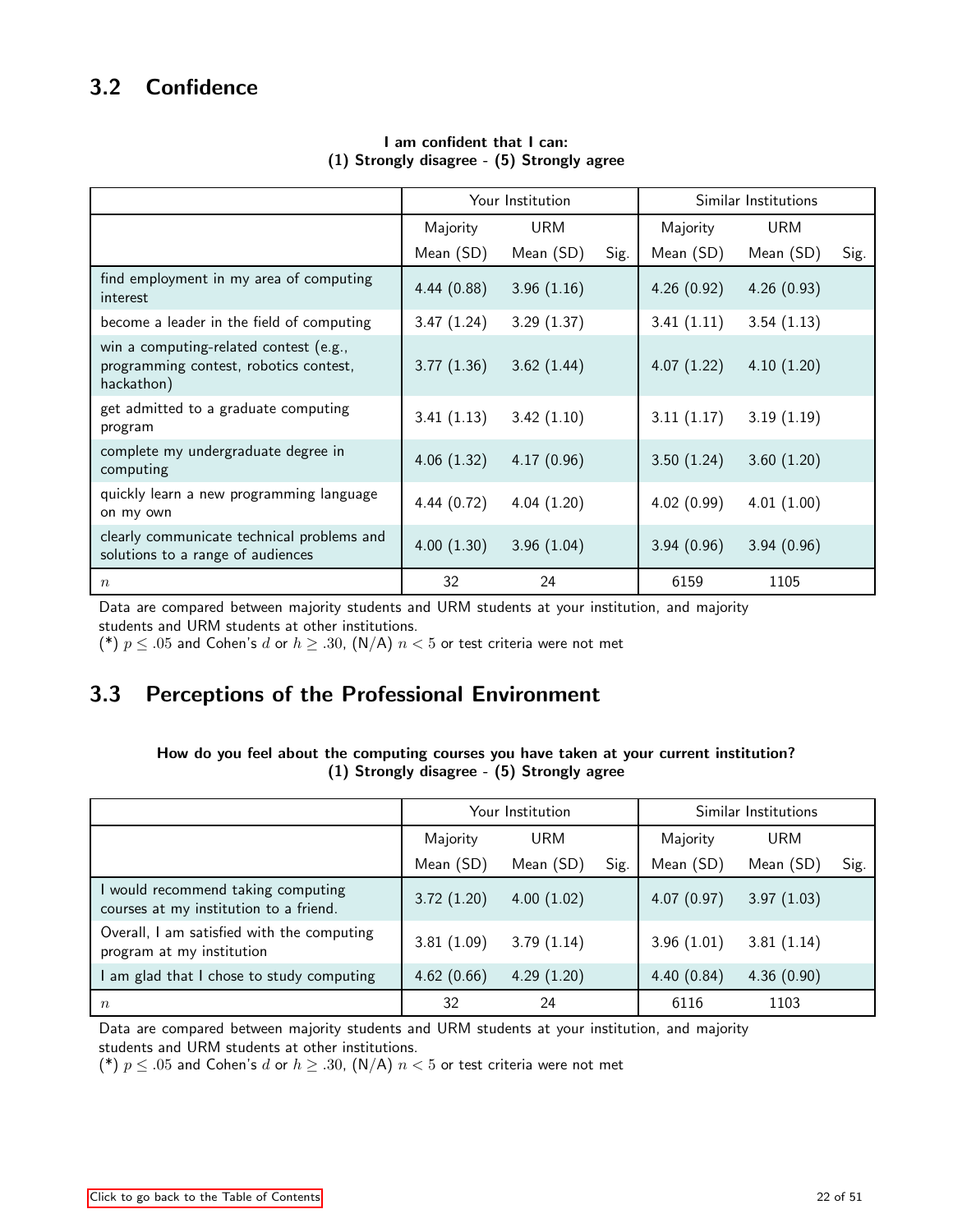|                                                                                |            | Your Institution |      | Similar Institutions |            |      |
|--------------------------------------------------------------------------------|------------|------------------|------|----------------------|------------|------|
|                                                                                | Majority   | <b>URM</b>       |      | Majority             | <b>URM</b> |      |
|                                                                                | Mean (SD)  | Mean (SD)        | Sig. | Mean (SD)            | Mean (SD)  | Sig. |
| The department is not very supportive of its<br>students                       | 3.09(1.25) | 3.12(1.33)       |      | 3.17(1.20)           | 3.15(1.22) |      |
| feel a sense of community in my<br>department.                                 | 3.56(0.88) | 3.46(1.32)       |      | 3.70(1.03)           | 3.62(1.09) |      |
| My department cares about its students.                                        | 3.62(0.94) | 3.83(1.05)       |      | 3.65(1.02)           | 3.60(1.09) |      |
| The environment in my department inspires<br>me to do the best job that I can. | 2.72(1.05) | 2.75(1.07)       |      | 2.68(1.18)           | 2.69(1.19) |      |
| $\boldsymbol{n}$                                                               | 32         | 24               |      | 6127                 | 1103       |      |

### Rate how you feel about the environment of the department of your computing program. (1) Strongly disagree - (5) Strongly agree

Data are compared between majority students and URM students at your institution, and majority students and URM students at other institutions.

(\*)  $p \leq .05$  and Cohen's d or  $h \geq .30$ , (N/A)  $n < 5$  or test criteria were not met

### Within your computing department and/or classes, how often do you feel that: (1) Never - (5) Always

|                                                                                                          |            | Your Institution | Similar Institutions |            |            |      |
|----------------------------------------------------------------------------------------------------------|------------|------------------|----------------------|------------|------------|------|
|                                                                                                          | Majority   | <b>URM</b>       |                      | Majority   | <b>URM</b> |      |
|                                                                                                          | Mean (SD)  | Mean (SD)        | Sig.                 | Mean (SD)  | Mean (SD)  | Sig. |
| People tend to attribute your success to<br>special treatment or luck rather than to your<br>competence. | 1.69(0.93) | 1.54(0.83)       |                      | 1.76(1.04) | 1.82(1.10) |      |
| You are talked down to by classmates,<br>instructors, or advisors.                                       | 1.59(0.80) | 1.71(0.86)       |                      | 1.84(1.06) | 1.91(1.12) |      |
| Your ideas or opinions are minimized or<br>ignored.                                                      | 1.59(0.71) | 1.62(0.65)       |                      | 1.76(0.99) | 1.84(1.08) |      |
| $\boldsymbol{n}$                                                                                         | 32         | 24               |                      | 6126       | 1101       |      |

Data are compared between majority students and URM students at your institution, and majority students and URM students at other institutions.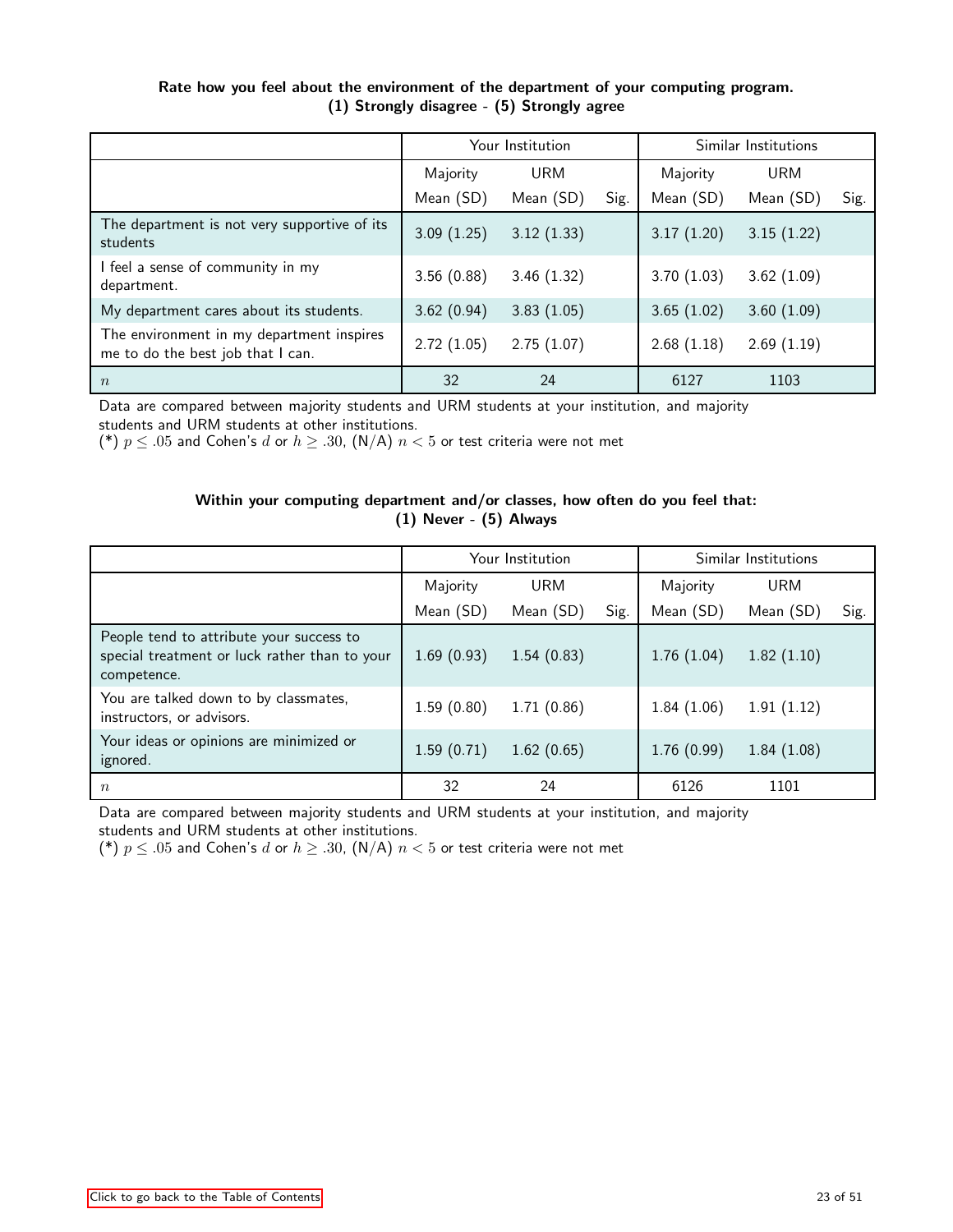<span id="page-23-0"></span>

|                                                                                |            | Your Institution | Similar Institutions |            |            |      |
|--------------------------------------------------------------------------------|------------|------------------|----------------------|------------|------------|------|
|                                                                                | Majority   | <b>URM</b>       |                      | Majority   | <b>URM</b> |      |
|                                                                                | Mean (SD)  | Mean (SD)        | Sig.                 | Mean (SD)  | Mean (SD)  | Sig. |
| helps you improve your computing skills.                                       | 2.52(1.23) | 2.54(1.50)       |                      | 2.41(1.32) | 2.39(1.36) |      |
| shows compassion for concerns and feelings<br>you discussed with them.         | 2.58(1.18) | 2.79(1.67)       |                      | 2.79(1.41) | 2.82(1.43) |      |
| shares personal experiences as an alternative<br>perspective to your problems. | 2.37(1.40) | 2.54(1.64)       |                      | 2.67(1.41) | 2.71(1.44) |      |
| explores career options with you.                                              | 2.47(1.31) | 2.42(1.50)       |                      | 2.52(1.38) | 2.55(1.43) |      |
| $\boldsymbol{n}$                                                               | 30         | 24               |                      | 6105       | 1092       |      |

### To what extent do you have a mentor who: (1) Not at all - (5) Very much

Data are compared between majority students and URM students at your institution, and majority

students and URM students at other institutions.

(\*)  $p \leq .05$  and Cohen's d or  $h \geq .30$ , (N/A)  $n < 5$  or test criteria were not met

### To what extent is each of the following kinds of support available to you from other computing students if you need it?

|  |  |  | (1) Not at all - (5) Very much |
|--|--|--|--------------------------------|

|                                                                |            | Your Institution | Similar Institutions |            |            |      |
|----------------------------------------------------------------|------------|------------------|----------------------|------------|------------|------|
|                                                                | Majority   | <b>URM</b>       |                      | Majority   | <b>URM</b> |      |
|                                                                | Mean (SD)  | Mean (SD)        | Sig.                 | Mean (SD)  | Mean (SD)  | Sig. |
| Someone to hang out with.                                      | 2.94(1.31) | 3.17(1.55)       |                      | 3.48(1.25) | 3.31(1.31) |      |
| Someone to confide in or talk to about your<br>problems.       | 2.61(1.43) | 2.75(1.57)       |                      | 3.05(1.35) | 2.88(1.40) |      |
| Someone to get class assignments for you if<br>you were sick.  | 3.06(1.39) | 3.29(1.60)       |                      | 3.51(1.27) | 3.36(1.33) |      |
| Someone to help you understand difficult<br>homework problems. | 3.10(1.37) | 2.83(1.40)       |                      | 3.59(1.21) | 3.45(1.29) |      |
| $\boldsymbol{n}$                                               | 31         | 24               |                      | 6114       | 1095       |      |

Data are compared between majority students and URM students at your institution, and majority students and URM students at other institutions.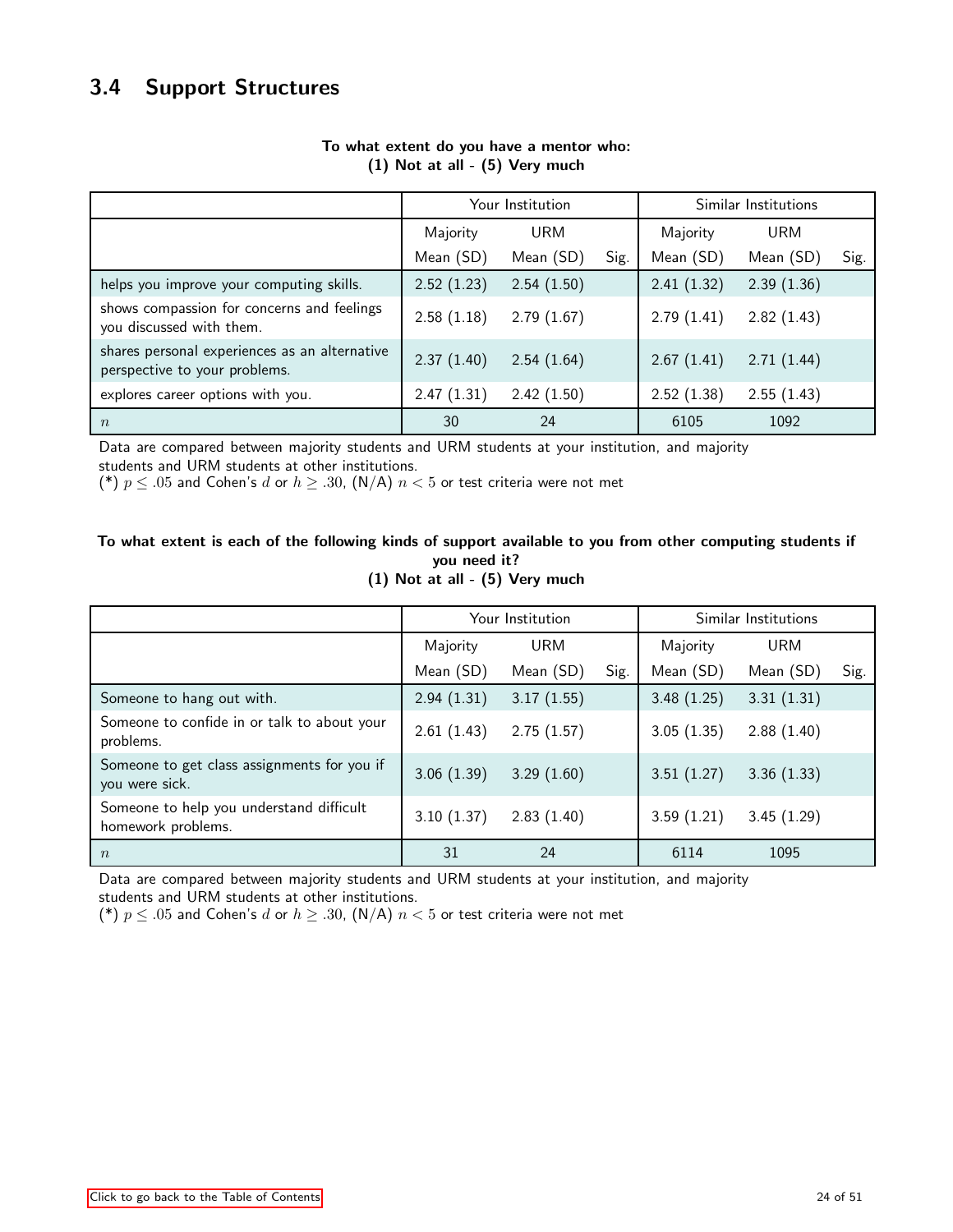## <span id="page-24-0"></span>3.5 Career Interests

|                                                                                                                                    |            | Your Institution |      |            | Similar Institutions |      |
|------------------------------------------------------------------------------------------------------------------------------------|------------|------------------|------|------------|----------------------|------|
|                                                                                                                                    | Majority   | <b>URM</b>       |      | Majority   | <b>URM</b>           |      |
|                                                                                                                                    | Mean (SD)  | Mean (SD)        | Sig. | Mean (SD)  | Mean (SD)            | Sig. |
| College/University professor in computing<br>field                                                                                 | 2.84(1.51) | 2.92(1.52)       |      | 2.63(1.34) | 2.64(1.36)           |      |
| Computing researcher in industry or<br>government lab                                                                              | 3.25(1.41) | 3.54(1.45)       |      | 3.13(1.31) | 3.25(1.33)           |      |
| High school computing teacher                                                                                                      | 1.91(1.20) | 2.00(1.20)       |      | 1.98(1.17) | 1.99(1.22)           |      |
| A non-research position in the computing<br>industry                                                                               | 4.06(1.26) | 3.65(1.32)       |      | 4.00(1.04) | 3.98(1.05)           |      |
| Position applying computing research to<br>another area (e.g. digital media, support of<br>research in medicine or other sciences) | 3.66(1.15) | 4.00(1.30)       |      | 3.68(1.12) | 3.73(1.13)           |      |
| Non-research position applying your<br>computing knowledge in another area (e.g.<br>business applications, government)             | 3.88(1.31) | 3.81(1.36)       |      | 3.71(1.12) | 3.71(1.16)           |      |
| Entrepreneur (computing related)                                                                                                   | 3.28(1.49) | 3.46(1.58)       |      | 3.38(1.28) | 3.52(1.30)           |      |
| Non-computing career                                                                                                               | 1.88(1.16) | 2.36(1.41)       |      | 2.41(1.25) | 2.45(1.28)           |      |
| $\boldsymbol{n}$                                                                                                                   | 32         | 25               |      | 6147       | 1097                 |      |

### How interested are you in having the types of jobs listed below after you finish your highest degree? (1) Very uninterested - (5) Very interested

Data are compared between majority students and URM students at your institution, and majority students and URM students at other institutions.

(\*)  $p \leq .05$  and Cohen's d or  $h \geq .30$ , (N/A)  $n < 5$  or test criteria were not met

## <span id="page-24-1"></span>3.6 Degree Plans

### What is the highest degree you plan to attain?

|                                         | Your Institution |            | Similar Institutions |          |            |      |
|-----------------------------------------|------------------|------------|----------------------|----------|------------|------|
|                                         | Majority         | <b>URM</b> |                      | Majority | <b>URM</b> |      |
|                                         | $(\%)$           | $(\%)$     | Sig.                 | $(\%)$   | $(\% )$    | Sig. |
| Associate's degree                      | $0\%$            | 4%         | N/A                  | $0\%$    | $0\%$      | N/A  |
| Bachelor's degree                       | 32%              | 21%        |                      | 38%      | 32%        |      |
| Master's degree                         | 52%              | 42%        |                      | 33%      | 34%        |      |
| Doctoral degree                         | 10%              | 8%         | N/A                  | 11%      | 15%        |      |
| Professional degree (MD, JD, Ed.D, etc) | $0\%$            | 4%         | N/A                  | 3%       | 5%         |      |
| Uncertain                               | 6%               | 21%        | N/A                  | 15%      | 13%        |      |
| Other                                   | $0\%$            | $0\%$      | N/A                  | $0\%$    | $0\%$      | N/A  |
| $\it{n}$                                | 31               | 24         |                      | 6133     | 1103       |      |

Data are compared between majority students and URM students at your institution, and majority students and URM students at other institutions.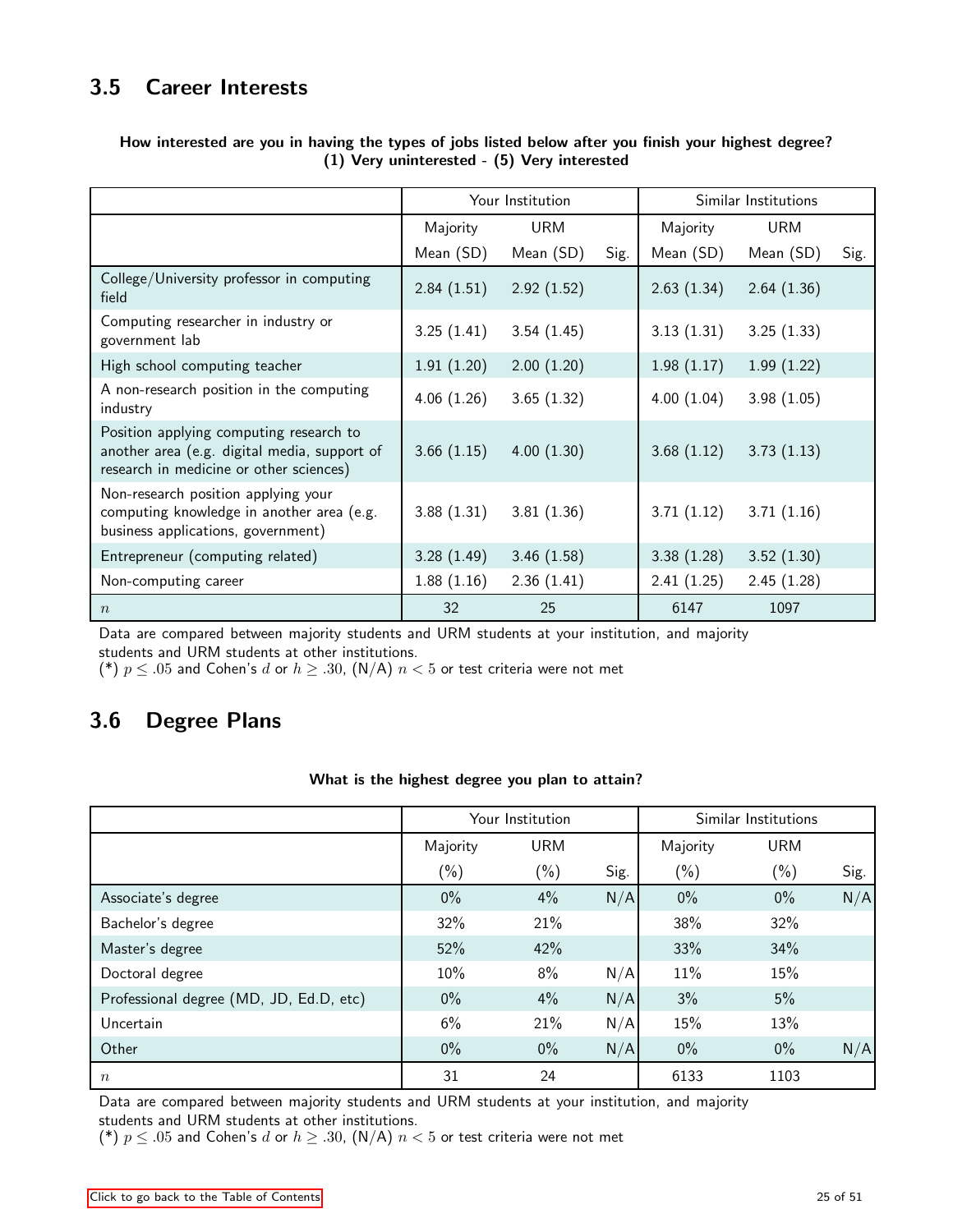|                         | Your Institution |               | Similar Institutions |          |            |      |
|-------------------------|------------------|---------------|----------------------|----------|------------|------|
|                         | Majority         | <b>URM</b>    |                      | Majority | <b>URM</b> |      |
|                         | $(\% )$          | $\frac{6}{2}$ | Sig.                 | $(\% )$  | $(\% )$    | Sig. |
| Computing related field | 94%              | 77%           | N/A                  | 86%      | 85%        |      |
| Non-computing field     | 25%              | 31%           |                      | 29%      | 32%        |      |
| $\boldsymbol{n}$        | 32               | 26            |                      | 6179     | 1109       |      |

### In which field do you plan to attain your highest degree? Please select all that apply.

Data are compared between majority students and URM students at your institution, and majority students and URM students at other institutions.

(\*)  $p \leq .05$  and Cohen's d or  $h \geq .30$ , (N/A)  $n < 5$  or test criteria were not met

### For computing majors: Over the past year, have you seriously considered changing to a non-computing major?

|                  | Your Institution |               | Similar Institutions |          |         |      |
|------------------|------------------|---------------|----------------------|----------|---------|------|
|                  | Majority         | <b>URM</b>    |                      | Majority | URM     |      |
|                  | $\frac{(0)}{0}$  | $\frac{1}{2}$ | Sig.                 | (9/0)    | $(\% )$ | Sig. |
| Yes              | 7%               | 8%            | N/A                  | 10%      | 11%     |      |
| $\boldsymbol{n}$ | 30               | 24            |                      | 5848     | 1053    |      |

Data are compared between majority students and URM students at your institution, and majority students and URM students at other institutions.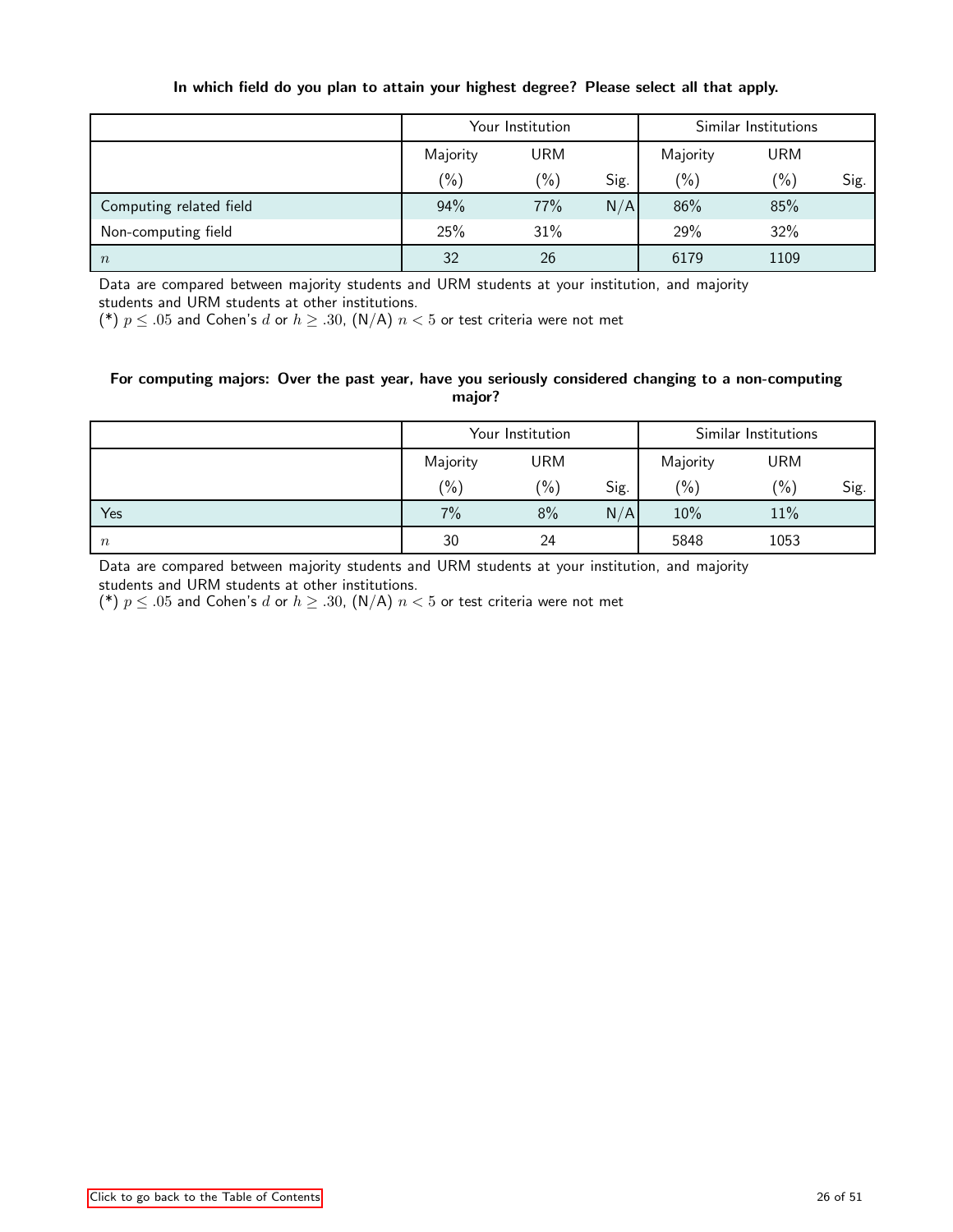# Part II

# <span id="page-26-0"></span>Graduate Students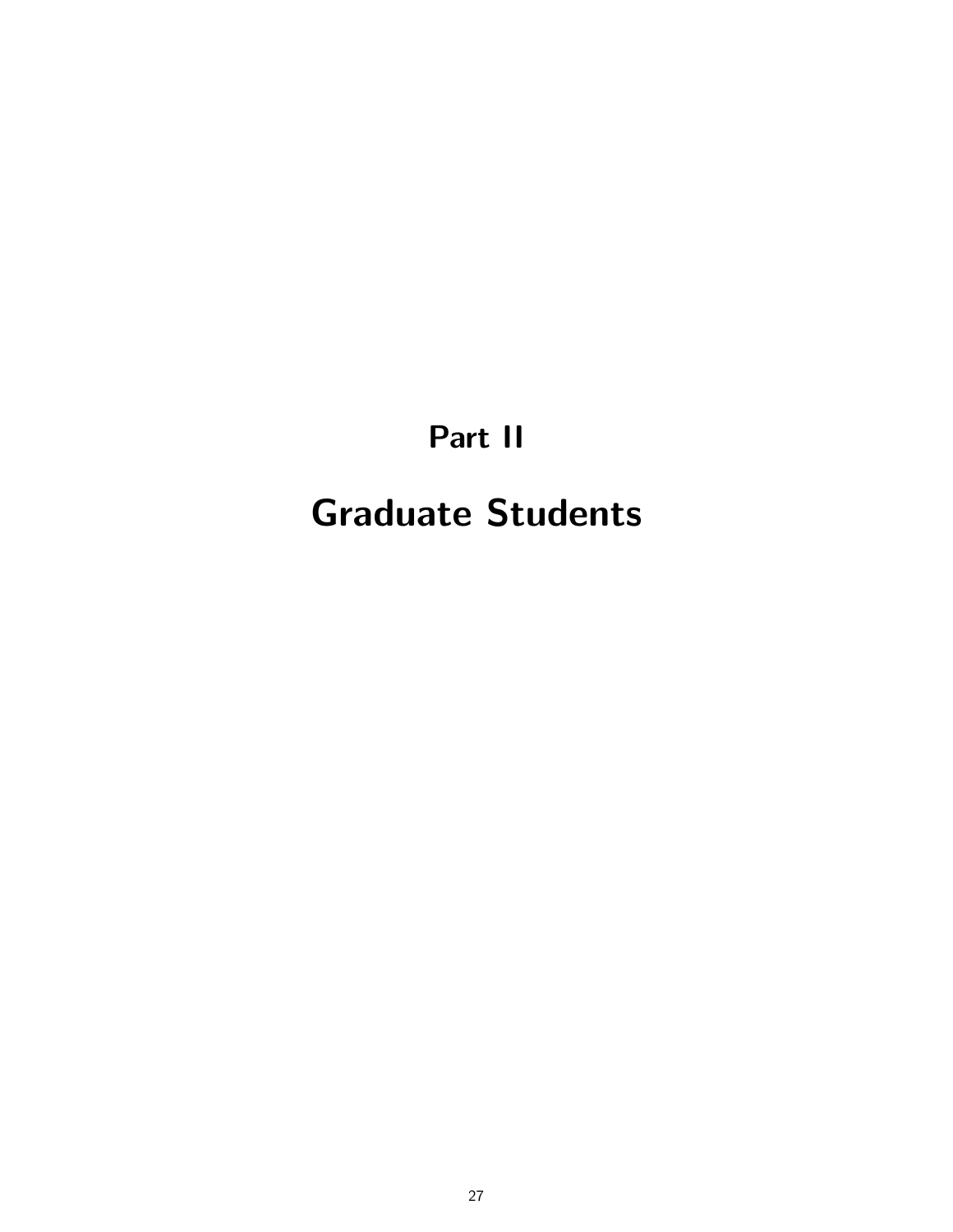April 19, 2018

### Satisfaction with the computing program

At your institution, the following are satisfied with the computing program\*\*:



### Thought about leaving degree program

At your institution, the following thought about leaving their degree program\*\*:



### Publication record of your students

Your students published at least one of the following:



## Career interests of your students

Top 5 career paths reported by your students:



## See full report for benchmarking on these topics and more!

\* URM: "Underrepresented minority" in computing; students who identify as African American/Black; American Indian/Alaska Native; Arab, Middle Eastern, or Persian; Mexican American/Chicano; Native Hawaiian/Pacific Islander; Puerto Rican, Other Latino. Majority: Students who identify with a racial/ethnic group in the majority in computing, including White/Caucasian and/or Asian.

 $N/A$ :  $n < 5$  for the group for the specific question.

\*\* The calculations are independent for All Students, for Women/Men, and for Majority/URM.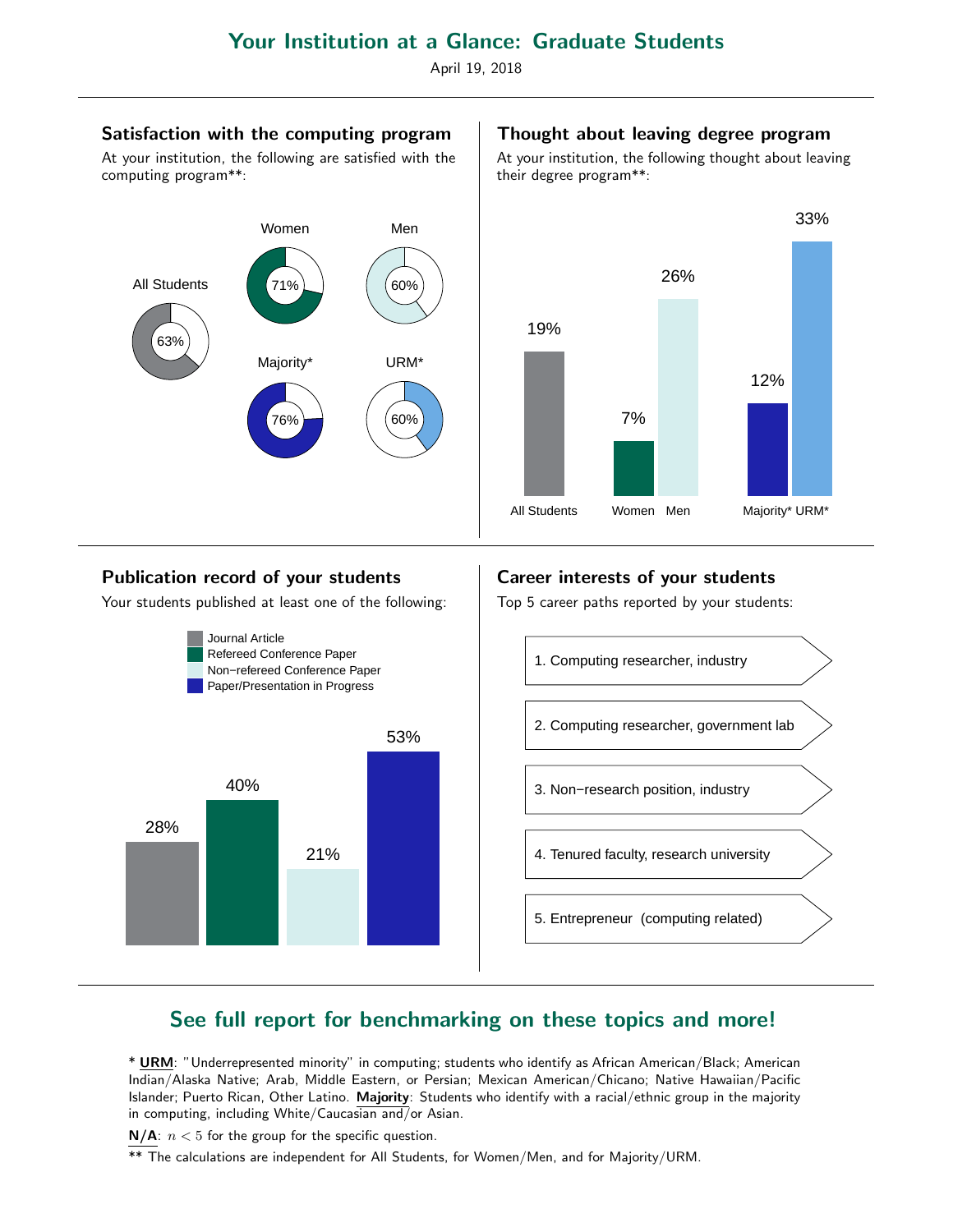## <span id="page-28-0"></span>Chapter 4

# Graduate Students: General Results

## <span id="page-28-1"></span>4.1 Student Background

### In what type of degree program are you currently enrolled?

|                            | Your Institution<br>$(\%)$ | Similar Institutions<br>$(\% )$ | Sig. |
|----------------------------|----------------------------|---------------------------------|------|
| Joint Bachelor's/Master's  | 8%                         | 10%                             | N/A  |
| Master's only              | 36%                        | 46%                             |      |
| Master's (intending Ph.D.) | 2%                         | 4%                              | N/A  |
| Ph.D.                      | 55%                        | 40%                             |      |
| $\boldsymbol{n}$           | 53                         | 4251                            |      |

(\*)  $p \leq .05$  and Cohen's d or  $h \geq .30$ ; (N/A)  $n < 5$  or test criteria were not met

### In what field is your graduate program?

|                                               | Your Institution<br>$\frac{1}{2}$ | Similar Institutions<br>$(\%)$ | Sig. |
|-----------------------------------------------|-----------------------------------|--------------------------------|------|
| Computer Science                              | 81%                               | 77%                            |      |
| Computer/ Electrical and Computer Engineering | 9%                                | $4\%$                          |      |
| Computing Information Systems                 | 4%                                | 6%                             | N/A  |
| Other computing field                         | 6%                                | 11%                            | N/A  |
| Non-computing field                           | $0\%$                             | 2%                             | N/A  |
| $\boldsymbol{n}$                              | 53                                | 4249                           |      |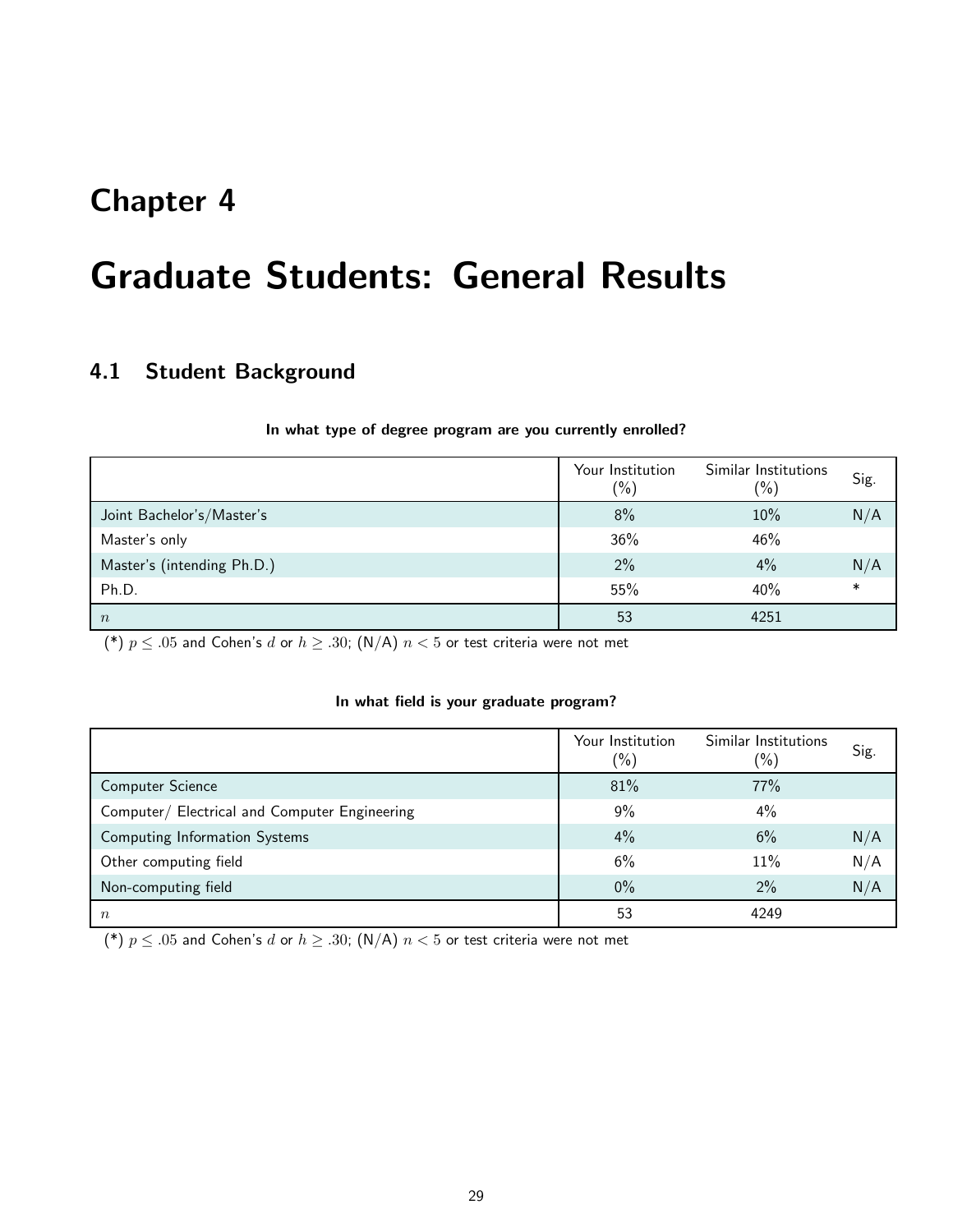### What year are you in your current degree program?

|                       | Your Institution<br>$(\%)$ | Similar Institutions<br>$(\% )$ | Sig. |
|-----------------------|----------------------------|---------------------------------|------|
| First year            | 51%                        | 42%                             |      |
| Second year           | 23%                        | 30%                             |      |
| Third year            | 15%                        | 13%                             |      |
| Fourth year           | 5%                         | 8%                              | N/A  |
| Fifth year or greater | 5%                         | 6%                              | N/A  |
| $\boldsymbol{n}$      | 39                         | 3456                            |      |

(\*)  $p \leq .05$  and Cohen's d or  $h \geq .30$ ; (N/A)  $n < 5$  or test criteria were not met

### Have you ever attended community college?

|        | Your Institution<br>(%) | Similar Institutions<br>(0/0) | Sig. |
|--------|-------------------------|-------------------------------|------|
| Yes    | 9%                      | 13%                           | N/A  |
| $\, n$ | 47                      | 3668                          |      |

(\*)  $p \leq .05$  and Cohen's d or  $h \geq .30$ ; (N/A)  $n < 5$  or test criteria were not met

### How are you paying for your education? Select all that apply.

|                                        | Your Institution<br>$(\%)$ | Similar Institutions<br>$(\%)$ | Sig.   |
|----------------------------------------|----------------------------|--------------------------------|--------|
| Federal student loans                  | 9%                         | 9%                             |        |
| Private student loans                  | 8%                         | 14%                            | N/A    |
| Personal savings                       | 21%                        | 25%                            |        |
| Scholarship, fellowship, grant, or aid | 25%                        | 23%                            |        |
| Full-time work                         | 4%                         | 11%                            | N/A    |
| Part-time work                         | 8%                         | 11%                            | N/A    |
| Family support                         | 15%                        | 24%                            |        |
| Credit                                 | 13%                        | 5%                             |        |
| Research Assistantship                 | 34%                        | 23%                            |        |
| Teaching Assistantship                 | 43%                        | 18%                            | $\ast$ |
| Employer support                       | 2%                         | $7\%$                          | N/A    |
| Military/Veterans benefits/assistance  | $0\%$                      | $1\%$                          | N/A    |
| Other                                  | 4%                         | $3\%$                          | N/A    |
| $\boldsymbol{n}$                       | 53                         | 4251                           |        |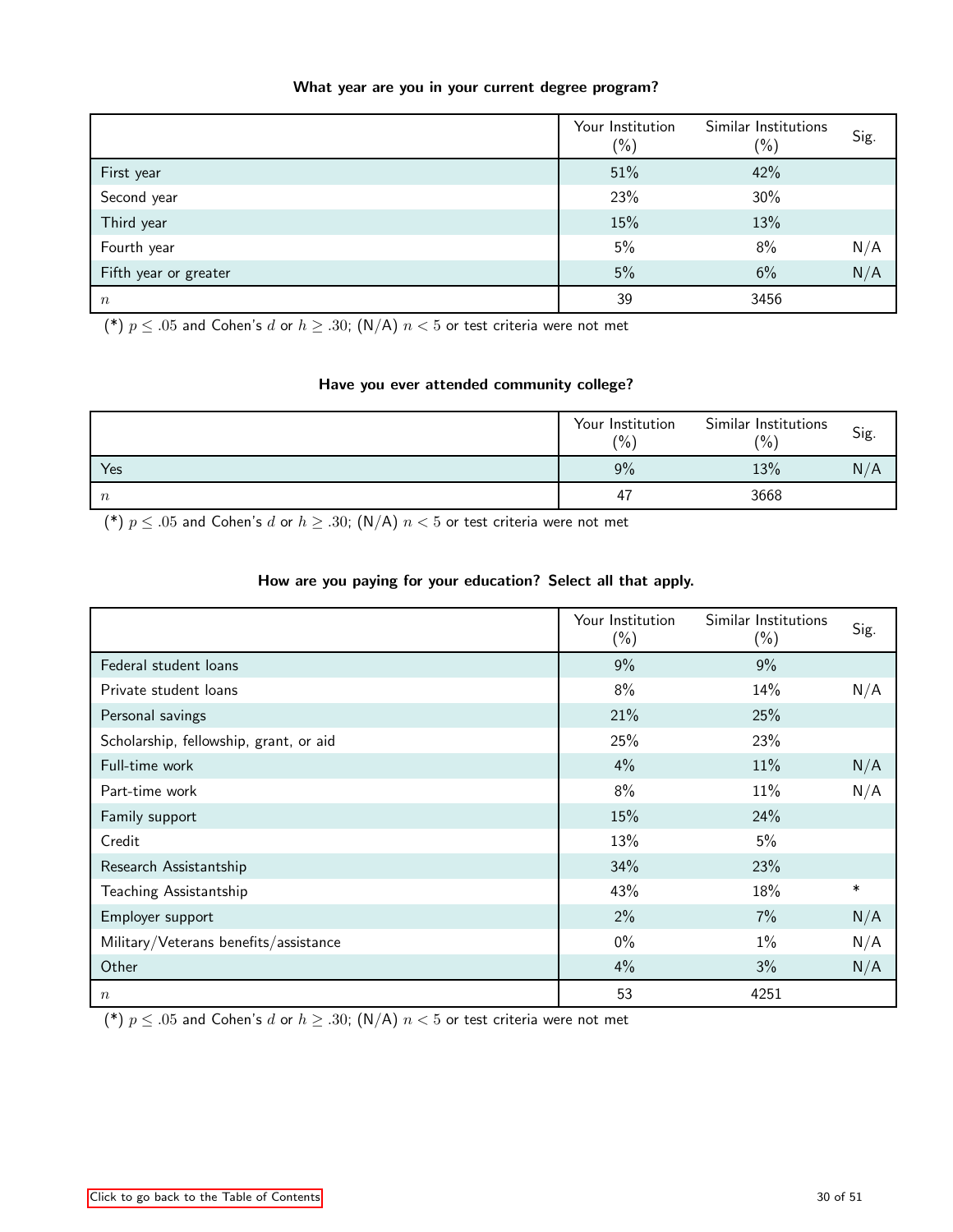## <span id="page-30-0"></span>4.2 Confidence

|                                                                                                 | Your Institution<br>Mean (SD) | Similar Institutions<br>Mean (SD) | Sig. |
|-------------------------------------------------------------------------------------------------|-------------------------------|-----------------------------------|------|
| Become an expert in my field.                                                                   | 4.45(0.64)                    | 4.25(0.81)                        |      |
| Complete my department's milestones towards earning my degree in<br>a timely manner             | 4.35(0.74)                    | 4.42(0.81)                        |      |
| Publish in the top journals in my field                                                         | 3.86(1.11)                    | 3.59(1.12)                        |      |
| Discuss theory with senior members of your field                                                | 3.88(1.16)                    | 3.80(1.04)                        |      |
| Articulate thoughtful answers to theoretical questions about your<br>work during a presentation | 4.12(0.89)                    | 4.03(0.90)                        |      |
| $\boldsymbol{n}$                                                                                | 51                            | 3921                              |      |

### I am confident that I can: (1) Strongly disagree - (5) Strongly agree

(\*)  $p \leq .05$  and Cohen's d or  $h \geq .30$ ; (N/A)  $n < 5$  or test criteria were not met

## <span id="page-30-1"></span>4.3 Perceptions of the Professional Environment

### To what extent do you disagree or agree with the following: (1) Strongly disagree - (5) Strongly agree

|                                                                                                        | Your Institution<br>Mean (SD) | Similar Institutions<br>Mean (SD) | Sig. |
|--------------------------------------------------------------------------------------------------------|-------------------------------|-----------------------------------|------|
| would NOT recommend the graduate computing program at my<br>institution to a friend.                   | 2.12(1.11)                    | 1.95(1.05)                        |      |
| am glad that I chose to do a graduate degree at my institution.                                        | 4.00(0.89)                    | 4.12(0.89)                        |      |
| am satisfied with how well my graduate computing program has<br>prepared me for a career in computing. | 3.62(1.07)                    | 3.79(0.93)                        |      |
| $\, n$                                                                                                 | 52                            | 4089                              |      |

(\*)  $p \leq .05$  and Cohen's d or  $h \geq .30$ ; (N/A)  $n < 5$  or test criteria were not met

### How do you feel about the environment of the department of your computing program? (1) Strongly disagree - (5) Strongly agree

|                                                                                                | Your Institution<br>Mean (SD) | Similar Institutions<br>Mean (SD) | Sig. |
|------------------------------------------------------------------------------------------------|-------------------------------|-----------------------------------|------|
| I feel a sense of community in my department.                                                  | 3.50(1.08)                    | 3.57(1.03)                        |      |
| My department cares about its students.                                                        | 3.75(1.08)                    | 3.82(0.95)                        |      |
| The environment in my department inspires me to do the best job<br>that I can.                 | 3.60(1.11)                    | 3.68(0.99)                        |      |
| My department provides resources to help its students succeed (lab<br>spaces, computers, etc.) | 3.98(0.90)                    | 4.01(0.90)                        |      |
| $\boldsymbol{n}$                                                                               | 52                            | 4066                              |      |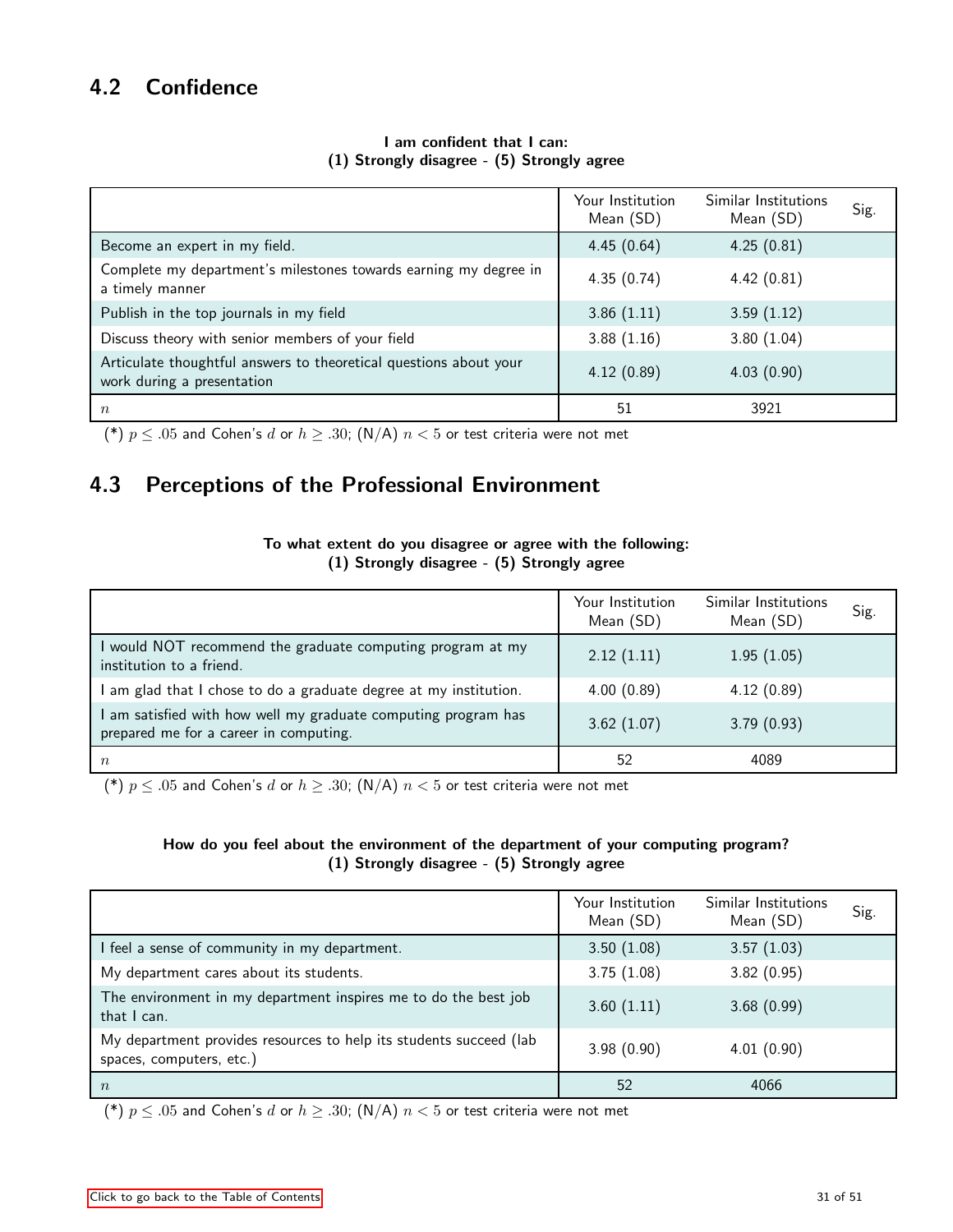### Within your computing department and/or classes, how often do you feel that: (1) Never - (5) Always

|                                                                                                       | Your Institution<br>Mean (SD) | Similar Institutions<br>Mean (SD) | Sig. |
|-------------------------------------------------------------------------------------------------------|-------------------------------|-----------------------------------|------|
| People tend to attribute your success to special treatment or luck<br>rather than to your competence. | 2.15(1.04)                    | 1.86(1.06)                        |      |
| You are talked down to by classmates, instructors, or advisors.                                       | 1.94(1.06)                    | 1.71(1.00)                        |      |
| Your ideas or opinions are minimized or ignored.                                                      | 1.83(0.98)                    | 1.71(0.96)                        |      |
| $\, n$                                                                                                | 52                            | 4068                              |      |

(\*)  $p \leq .05$  and Cohen's d or  $h \geq .30$ ; (N/A)  $n < 5$  or test criteria were not met

## <span id="page-31-0"></span>4.4 Support Structures

### To what extent do you have a mentor who: (1) Not at all - (5) Very much

|                                                                                          | Your Institution<br>Mean (SD) | Similar Institutions<br>Mean (SD) | Sig. |
|------------------------------------------------------------------------------------------|-------------------------------|-----------------------------------|------|
| Shows compassion for concerns and feelings you discussed with<br>them?                   | 3.67(1.19)                    | 3.37(1.35)                        |      |
| Shares personal experiences as an alternative perspective to your<br>problems?           | 3.60(1.22)                    | 3.22(1.38)                        |      |
| Informed you about opportunities that would help you build skills or<br>enhance your CV? | 3.62(1.19)                    | 3.29(1.39)                        |      |
| $\, n$                                                                                   | 52                            | 4040                              |      |

(\*)  $p \leq .05$  and Cohen's d or  $h \geq .30$ ; (N/A)  $n < 5$  or test criteria were not met

### How often is each of the following kinds of support available to you from other students in your computing program if you need it? (1) Not at all - (5) Very much

|                                                            | Your Institution<br>Mean (SD) | Similar Institutions<br>Mean (SD) | Sig. |
|------------------------------------------------------------|-------------------------------|-----------------------------------|------|
| Someone to confide in or talk to about your problems.      | 3.21(1.11)                    | 3.12(1.23)                        |      |
| Someone to get class assignments for you if you were sick. | 2.75(1.22)                    | 3.04(1.38)                        |      |
| Someone to help you solve difficult technical problems.    | 3.23(1.06)                    | 3.21(1.17)                        |      |
| $\boldsymbol{n}$                                           | 52                            | 4027                              |      |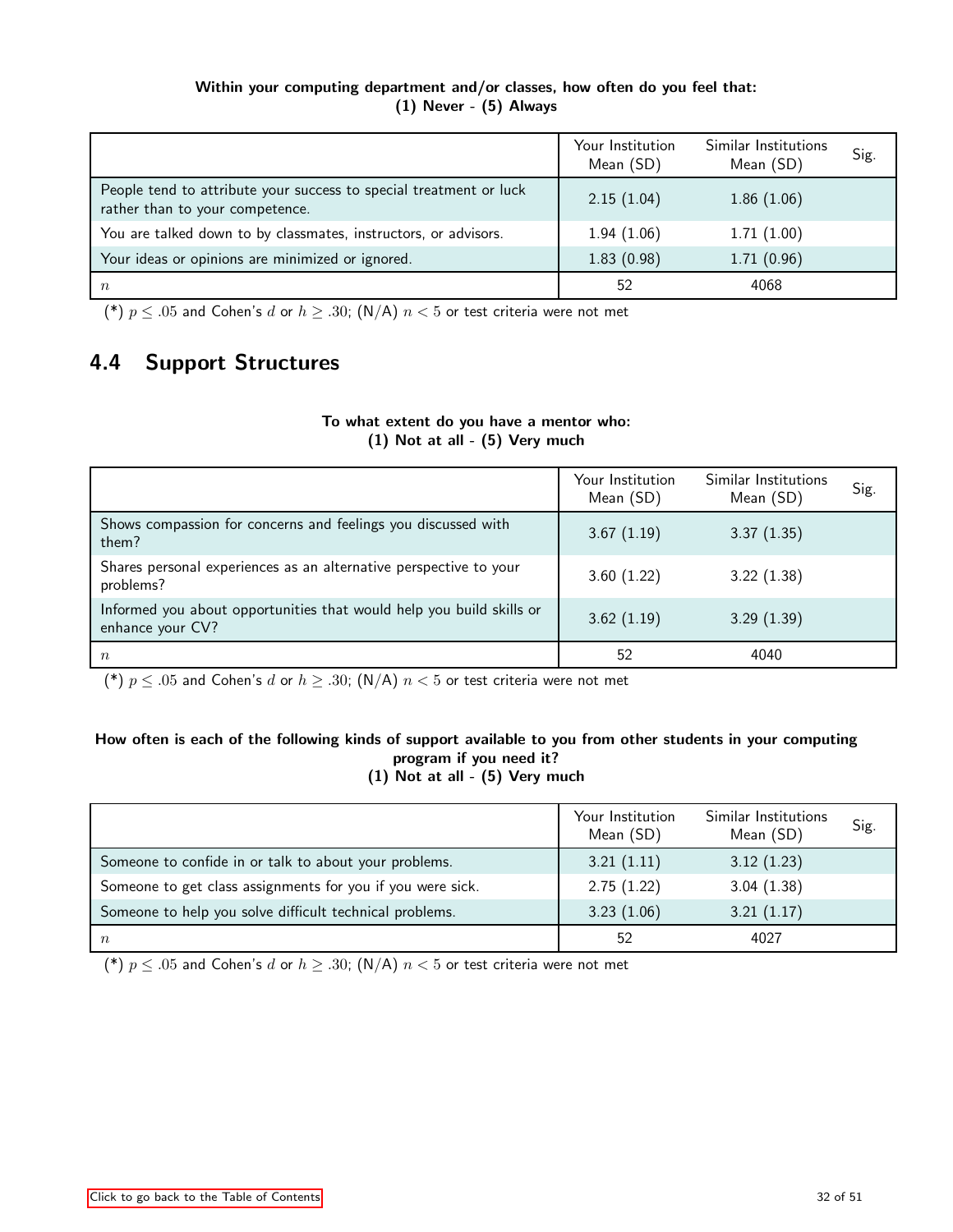## <span id="page-32-0"></span>4.5 Publication Record

Which of the following professional experiences have you had during your graduate training? Select all that apply.

|                                                         | Your Institution<br>$(\% )$ | Similar Institutions<br>$(\%)$ | Sig. |
|---------------------------------------------------------|-----------------------------|--------------------------------|------|
| Author on a journal publication                         | 28%                         | 22%                            |      |
| Author on a refereed conference paper                   | 40%                         | 33%                            |      |
| Author on a non-refereed conference paper               | 21%                         | 15%                            |      |
| Author on a paper or presentation currently in progress | 53%                         | 39%                            |      |
|                                                         | 53                          | 4156                           |      |

(\*)  $p \leq .05$  and Cohen's d or  $h \geq .30$ ; (N/A)  $n < 5$  or test criteria were not met

## <span id="page-32-1"></span>4.6 Career Interests

### How interested are you in having the types of jobs listed below after you finish you highest degree? (1) Very uninterested - (5) Very interested

|                                                                    | Your Institution<br>Mean (SD) | Similar Institutions<br>Mean (SD) | Sig. |
|--------------------------------------------------------------------|-------------------------------|-----------------------------------|------|
| Tenured faculty in a computing department at a research university | 3.55(1.46)                    | 3.32(1.43)                        |      |
| Tenured faculty in a computing department at a teaching college    | 3.10(1.26)                    | 2.96(1.38)                        |      |
| Non-tenured computing researcher at a university                   | 2.91(1.18)                    | 2.77(1.31)                        |      |
| Non-tenured computing teaching faculty at a college/university     | 2.70(1.20)                    | 2.56(1.29)                        |      |
| Computing researcher in industry                                   | 3.96(1.40)                    | 4.09(1.14)                        |      |
| Computing researcher in a government lab                           | 3.85(1.35)                    | 3.60(1.26)                        |      |
| Non-research position in industry                                  | 3.85(1.13)                    | 3.58(1.32)                        |      |
| Non-research position in a government lab                          | 3.38(1.18)                    | 2.97(1.33)                        | ∗    |
| Entrepreneur (computing related)                                   | 3.53(1.25)                    | 3.56(1.33)                        |      |
| Non-computing career                                               | 2.19(1.09)                    | 2.15(1.22)                        |      |
| Middle/high school computing teacher                               | 1.75(1.02)                    | 2.11(1.21)                        |      |
| $\boldsymbol{n}$                                                   | 53                            | 4157                              |      |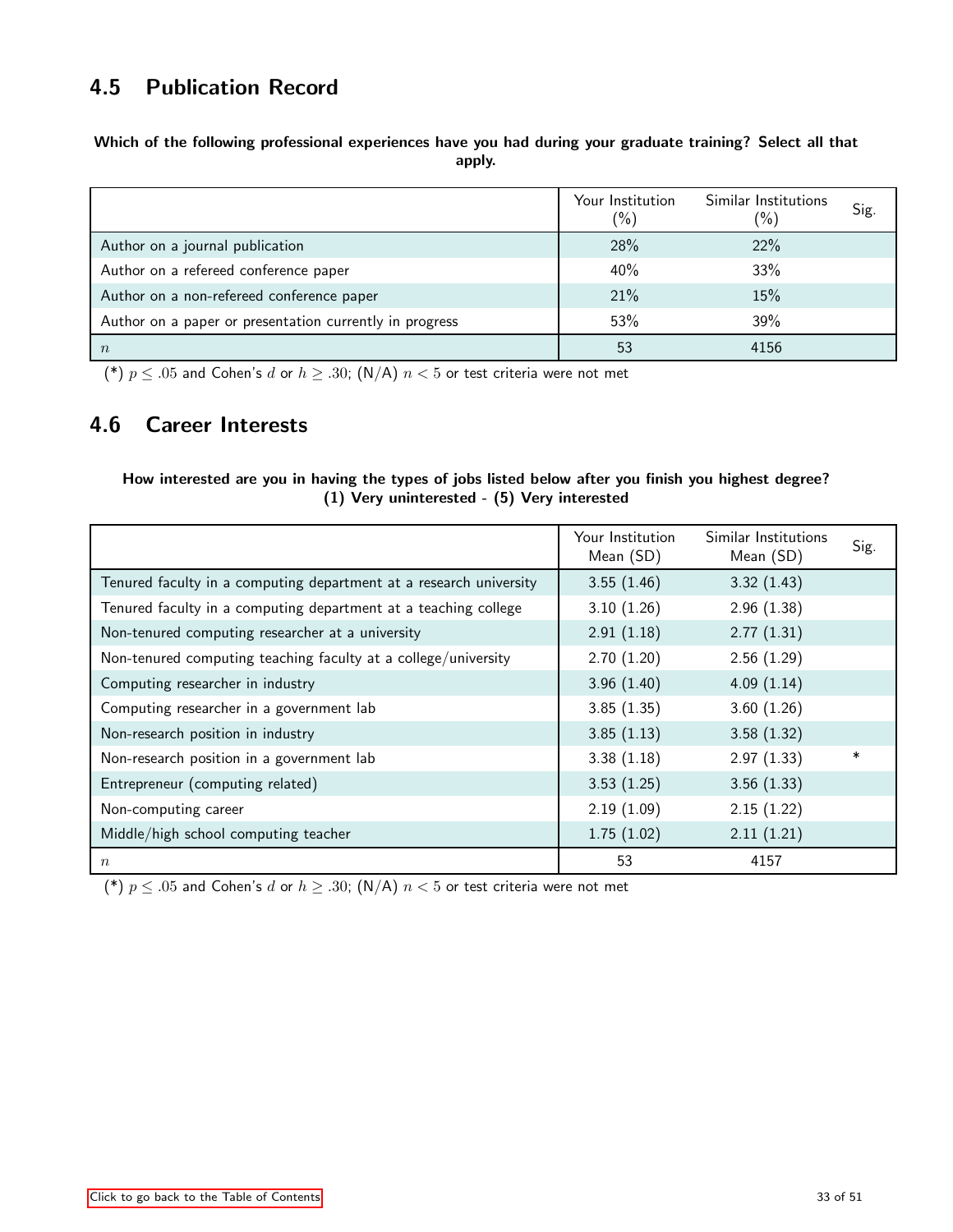## <span id="page-33-0"></span>4.7 Degree Plans

|                                         | Your Institution<br>$(\%)$ | Similar Institutions<br>$(\%)$ | Sig. |
|-----------------------------------------|----------------------------|--------------------------------|------|
| Master's degree                         | 61%                        | 77%                            |      |
| Doctoral degree                         | 35%                        | 22%                            |      |
| Professional degree (MD, JD, Ed.D, etc) | 4%                         | 1%                             | N/A  |
| Other                                   | $0\%$                      | 1%                             | N/A  |
| $\boldsymbol{n}$                        | 23                         | 2367                           |      |

### What is the highest degree you plan to attain? (For Terminal M.S. Students)

(\*)  $p \leq .05$  and Cohen's d or  $h \geq .30$ ; (N/A)  $n < 5$  or test criteria were not met

### In which field do you plan to attain your highest degree? Select all that apply. (For Terminal M.S. Students)

|                         | Your Institution<br>(0/0) | Similar Institutions<br>$\binom{0}{0}$ | Sig. |
|-------------------------|---------------------------|----------------------------------------|------|
| Computing related field | 43%                       | 53%                                    |      |
| Non-computing field     | 0%                        | 5%                                     | N/A  |
| $\boldsymbol{n}$        | 53                        | 4251                                   |      |

(\*)  $p \leq .05$  and Cohen's d or  $h \geq .30$ ; (N/A)  $n < 5$  or test criteria were not met

### During your academic career, have you ever seriously considered leaving your graduate program?

|                  | Your Institution<br>(% ) | Similar Institutions<br>(% ) | Sig. |
|------------------|--------------------------|------------------------------|------|
| Yes              | 19%                      | 21%                          |      |
| $\boldsymbol{n}$ | 53                       | 4251                         |      |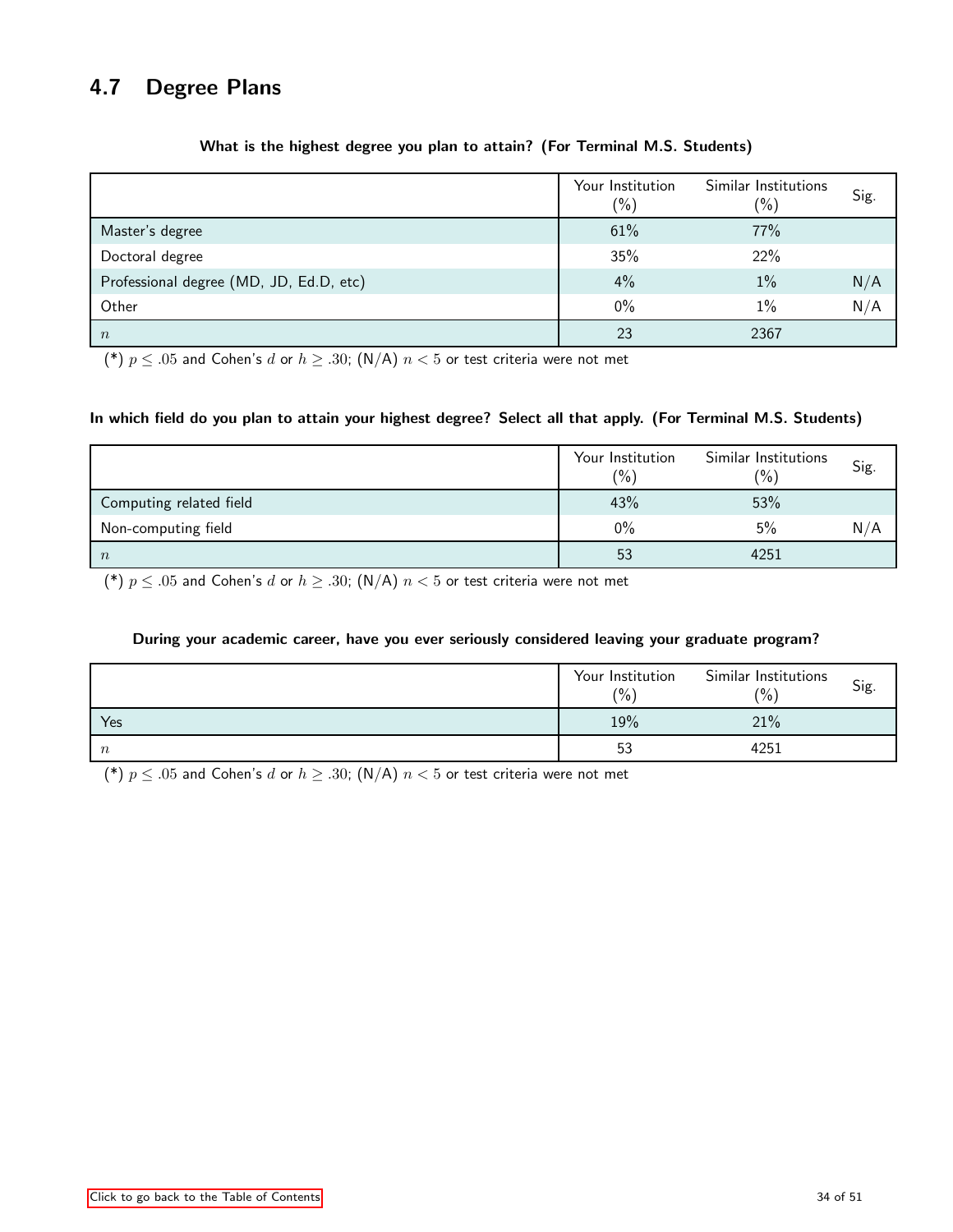## <span id="page-34-0"></span>Chapter 5

## Graduate Students: Results by Gender

Data for individuals who do not identify as either a woman or a man are not included in this report due to small samples sizes.

### <span id="page-34-1"></span>5.1 Student Background

|                            | Your Institution |        |      | Similar Institutions |        |      |
|----------------------------|------------------|--------|------|----------------------|--------|------|
|                            | Women            | Men    |      | Women                | Men    |      |
|                            | $(\%)$           | $(\%)$ | Sig. | $(\%)$               | $(\%)$ | Sig. |
| Joint Bachelor's/Master's  | 21%              | 3%     | N/A  | 8%                   | 10%    |      |
| Master's only              | 29%              | 34%    | N/A  | 41%                  | 49%    |      |
| Master's (intending Ph.D.) | $0\%$            | 3%     | N/A  | 5%                   | 4%     |      |
| Ph.D.                      | 50%              | 60%    |      | 47%                  | 37%    |      |
| $\boldsymbol{n}$           | 14               | 35     |      | 1310                 | 2501   |      |

In what type of degree program are you currently enrolled?

Data are compared between women and men at your institution, and women and men at other institutions.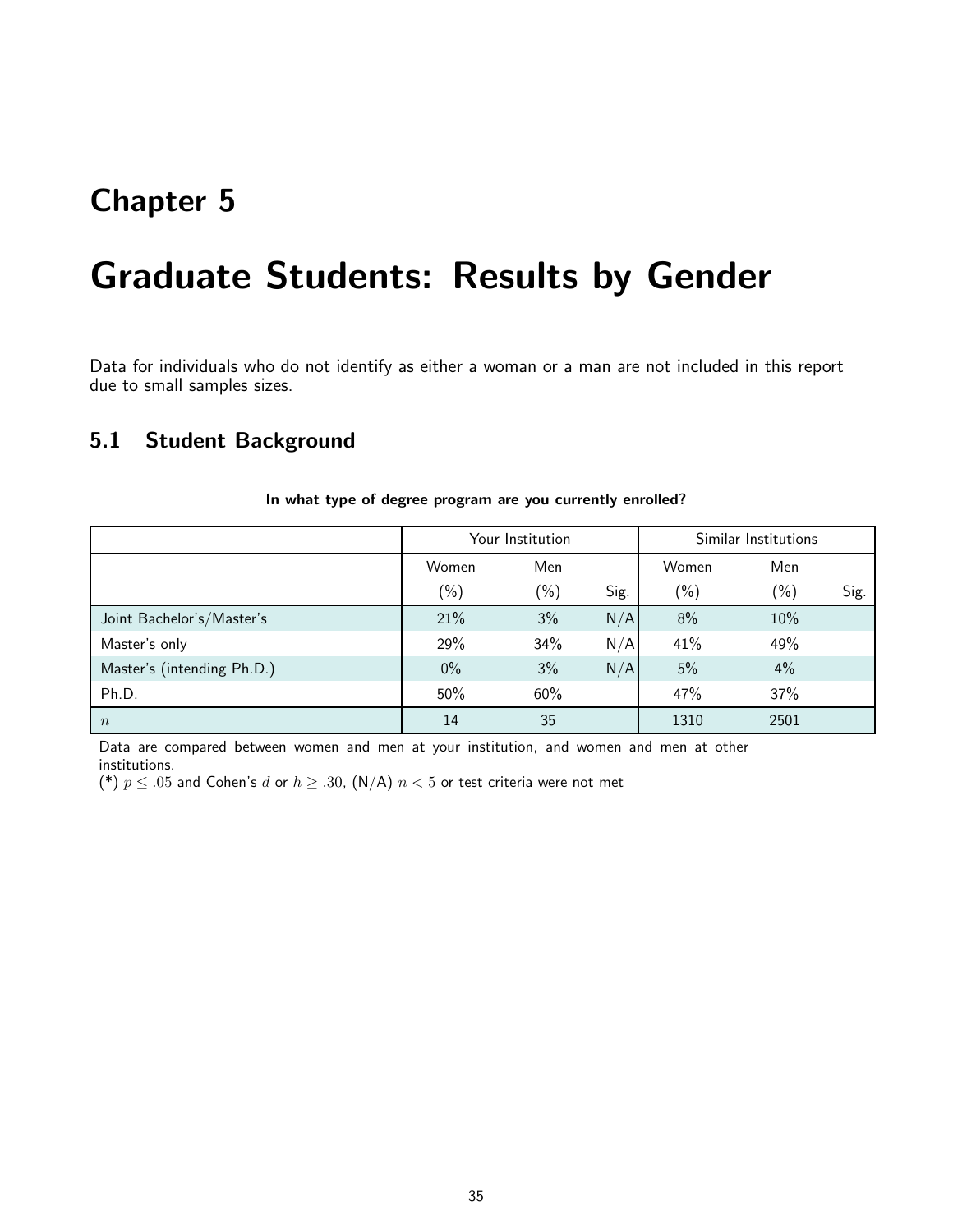|  |  |  |  |  |  | In what field is your graduate program? |
|--|--|--|--|--|--|-----------------------------------------|
|--|--|--|--|--|--|-----------------------------------------|

|                                                  | Your Institution |               |      | Similar Institutions |        |        |
|--------------------------------------------------|------------------|---------------|------|----------------------|--------|--------|
|                                                  | Women            | Men           |      | Women                | Men    |        |
|                                                  | $(\%)$           | $\frac{6}{2}$ | Sig. | $(\%)$               | $(\%)$ | Sig.   |
| Computer Science                                 | 71%              | 86%           | N/A  | 68%                  | 81%    | $\ast$ |
| Computer/ Electrical and Computer<br>Engineering | 14%              | 9%            | N/A  | 5%                   | 4%     |        |
| Computing Information Systems                    | $0\%$            | 3%            | N/A  | 8%                   | 4%     |        |
| Other computing field                            | 14%              | 3%            | N/A  | 15%                  | 9%     |        |
| Non-computing field                              | $0\%$            | $0\%$         | N/A  | 3%                   | $1\%$  |        |
| $\, n$                                           | 14               | 35            |      | 1309                 | 2500   |        |

Data are compared between women and men at your institution, and women and men at other institutions.

(\*)  $p \leq .05$  and Cohen's d or  $h \geq .30$ , (N/A)  $n < 5$  or test criteria were not met

### What year are you in your current degree program?

|                       | Your Institution |        |      | Similar Institutions |         |      |
|-----------------------|------------------|--------|------|----------------------|---------|------|
|                       | Women            | Men    |      | Women                | Men     |      |
|                       | $(\%)$           | $(\%)$ | Sig. | $(\% )$              | $(\% )$ | Sig. |
| First year            | 78%              | 37%    | N/A  | 38%                  | 44%     |      |
| Second year           | 11%              | 30%    | N/A  | 31%                  | 30%     |      |
| Third year            | $0\%$            | 22%    | N/A  | 15%                  | 13%     |      |
| Fourth year           | 11%              | 4%     | N/A  | 10%                  | 7%      |      |
| Fifth year or greater | $0\%$            | $7\%$  | N/A  | 6%                   | 6%      |      |
| $\boldsymbol{n}$      | 9                | 27     |      | 1094                 | 2013    |      |

Data are compared between women and men at your institution, and women and men at other institutions.

(\*)  $p \leq .05$  and Cohen's d or  $h \geq .30$ , (N/A)  $n < 5$  or test criteria were not met

### Have you ever attended community college?

|                  | Your Institution |                |      | Similar Institutions |         |      |
|------------------|------------------|----------------|------|----------------------|---------|------|
|                  | Women            | Men            |      | Women                | Men     |      |
|                  | $(\% )$          | $\binom{0}{0}$ | Sig. | (%)                  | $(\% )$ | Sig. |
| Yes              | 8%               | 9%             | N/A  | 13%                  | 12%     |      |
| $\boldsymbol{n}$ | 13               | 34             |      | 1232                 | 2380    |      |

Data are compared between women and men at your institution, and women and men at other institutions.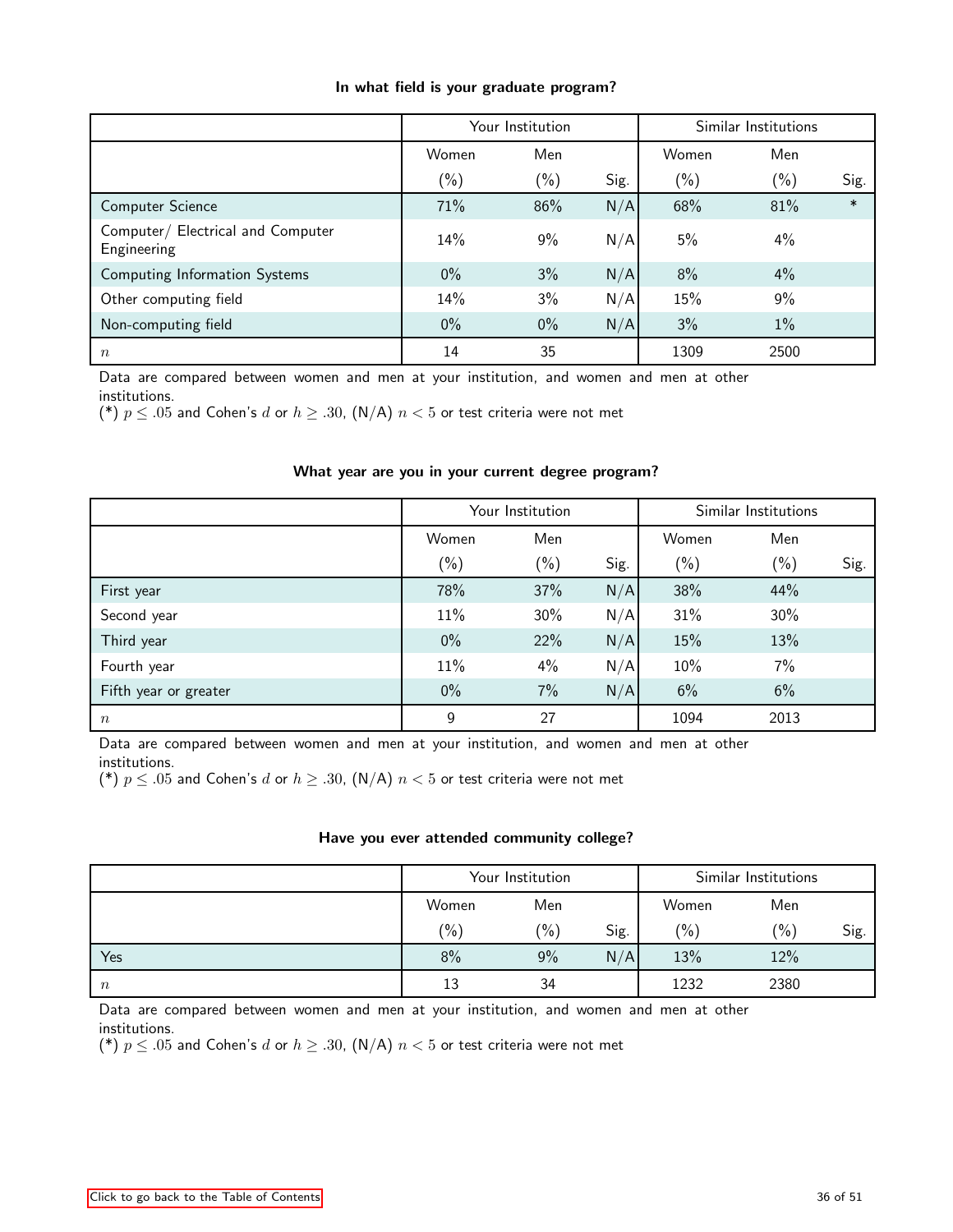|                                        | Your Institution |         |      | Similar Institutions |         |      |
|----------------------------------------|------------------|---------|------|----------------------|---------|------|
|                                        | Women            | Men     |      | Women                | Men     |      |
|                                        | $(\% )$          | $(\% )$ | Sig. | $(\% )$              | $(\% )$ | Sig. |
| Federal student loans                  | 14%              | 9%      | N/A  | 11%                  | 9%      |      |
| Private student loans                  | 14%              | 6%      | N/A  | 13%                  | 17%     |      |
| Personal savings                       | $0\%$            | 31%     | N/A  | 23%                  | 29%     |      |
| Scholarship, fellowship, grant, or aid | 29%              | 26%     | N/A  | 32%                  | 22%     |      |
| Full-time work                         | 7%               | 3%      | N/A  | 10%                  | 14%     |      |
| Part-time work                         | $0\%$            | 11%     | N/A  | 13%                  | 12%     |      |
| Family support                         | 7%               | 20%     | N/A  | 28%                  | 26%     |      |
| Credit                                 | 7%               | 17%     | N/A  | 5%                   | 5%      |      |
| Research Assistantship                 | 29%              | 40%     | N/A  | 28%                  | 24%     |      |
| Teaching Assistantship                 | 43%              | 49%     |      | 22%                  | 18%     |      |
| Employer support                       | $0\%$            | 3%      | N/A  | 5%                   | 9%      |      |
| Military/Veterans benefits/assistance  | $0\%$            | $0\%$   | N/A  | $0\%$                | $1\%$   |      |
| Other                                  | $0\%$            | 6%      | N/A  | 4%                   | 3%      |      |
| $\,n$                                  | 14               | 35      |      | 1310                 | 2501    |      |

How are you paying for your education? Select all that apply.

Data are compared between women and men at your institution, and women and men at other institutions.

(\*)  $p \leq .05$  and Cohen's d or  $h \geq .30$ , (N/A)  $n < 5$  or test criteria were not met

## <span id="page-36-0"></span>5.2 Confidence

|                                                                                                    |            | Your Institution |      | Similar Institutions |            |      |
|----------------------------------------------------------------------------------------------------|------------|------------------|------|----------------------|------------|------|
|                                                                                                    | Women      | Men              |      | Women                | Men        |      |
|                                                                                                    | Mean (SD)  | Mean (SD)        | Sig. | Mean (SD)            | Mean (SD)  | Sig. |
| Become an expert in my field.                                                                      | 4.50(0.65) | 4.49(0.61)       |      | 4.14(0.84)           | 4.33(0.78) |      |
| Complete my department's milestones<br>towards earning my degree in a timely<br>manner             | 4.36(0.74) | 4.40(0.74)       |      | 4.37(0.83)           | 4.45(0.80) |      |
| Publish in the top journals in my field                                                            | 4.21(0.80) | 3.74(1.22)       |      | 3.58(1.10)           | 3.59(1.14) |      |
| Discuss theory with senior members of your<br>field                                                | 3.86(1.29) | 3.91(1.15)       |      | 3.66(1.07)           | 3.88(1.01) |      |
| Articulate thoughtful answers to theoretical<br>questions about your work during a<br>presentation | 4.00(1.18) | 4.20(0.76)       |      | 3.91(0.95)           | 4.10(0.86) |      |
| $\boldsymbol{n}$                                                                                   | 14         | 35               |      | 1282                 | 2448       |      |

I am confident that I can: (1) Strongly disagree - (5) Strongly agree

Data are compared between women and men at your institution, and women and men at other institutions.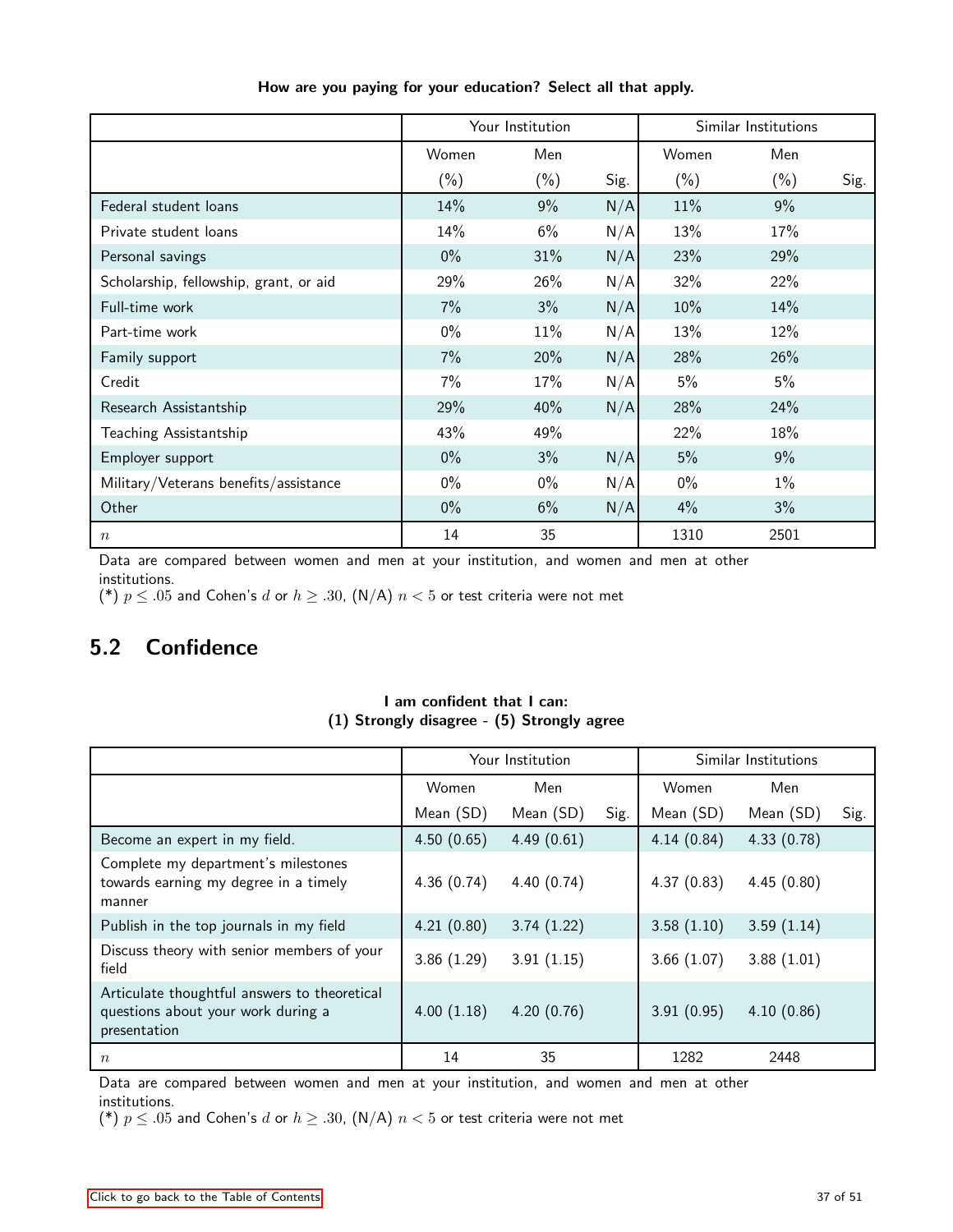## <span id="page-37-0"></span>5.3 Perceptions of the Professional Environment

|                                                                                                           |            | Your Institution | Similar Institutions |            |            |      |
|-----------------------------------------------------------------------------------------------------------|------------|------------------|----------------------|------------|------------|------|
|                                                                                                           | Women      | Men              |                      | Women      | Men        |      |
|                                                                                                           | Mean (SD)  | Mean (SD)        | Sig.                 | Mean (SD)  | Mean (SD)  | Sig. |
| would NOT recommend the graduate<br>computing program at my institution to a<br>friend.                   | 1.64(0.63) | 2.29(1.23)       | $\ast$               | 1.95(1.02) | 1.93(1.06) |      |
| am glad that I chose to do a graduate<br>degree at my institution.                                        | 4.36(0.63) | 3.86(0.94)       | $\ast$               | 4.13(0.86) | 4.13(0.89) |      |
| am satisfied with how well my graduate<br>computing program has prepared me for a<br>career in computing. | 3.93(0.92) | 3.49(1.09)       |                      | 3.77(0.93) | 3.82(0.93) |      |
| $\boldsymbol{n}$                                                                                          | 14         | 35               |                      | 1298       | 2476       |      |

### To what extent do you disagree or agree with the following: (1) Strongly disagree - (5) Strongly agree

Data are compared between women and men at your institution, and women and men at other institutions.

(\*)  $p \leq .05$  and Cohen's d or  $h \geq .30$ , (N/A)  $n < 5$  or test criteria were not met

### How do you feel about the environment of the department of your computing program? (1) Strongly disagree - (5) Strongly agree

|                                                                                                      | Your Institution |            |        | Similar Institutions |            |      |
|------------------------------------------------------------------------------------------------------|------------------|------------|--------|----------------------|------------|------|
|                                                                                                      | Women            | Men        |        | Women                | Men        |      |
|                                                                                                      | Mean (SD)        | Mean (SD)  | Sig.   | Mean (SD)            | Mean (SD)  | Sig. |
| I feel a sense of community in my<br>department.                                                     | 3.86(0.95)       | 3.46(1.09) |        | 3.56(1.03)           | 3.58(1.04) |      |
| My department cares about its students.                                                              | 4.29(0.61)       | 3.57(1.20) | $\ast$ | 3.86(0.93)           | 3.82(0.97) |      |
| The environment in my department inspires<br>me to do the best job that I can.                       | 4.14(0.77)       | 3.43(1.17) | $\ast$ | 3.69(1.00)           | 3.69(0.99) |      |
| My department provides resources to help its<br>students succeed (lab spaces, computers,<br>$etc.$ ) | 4.29(0.61)       | 3.89(0.99) |        | 4.02(0.91)           | 4.02(0.90) |      |
| $\boldsymbol{n}$                                                                                     | 14               | 35         |        | 1297                 | 2464       |      |

Data are compared between women and men at your institution, and women and men at other institutions.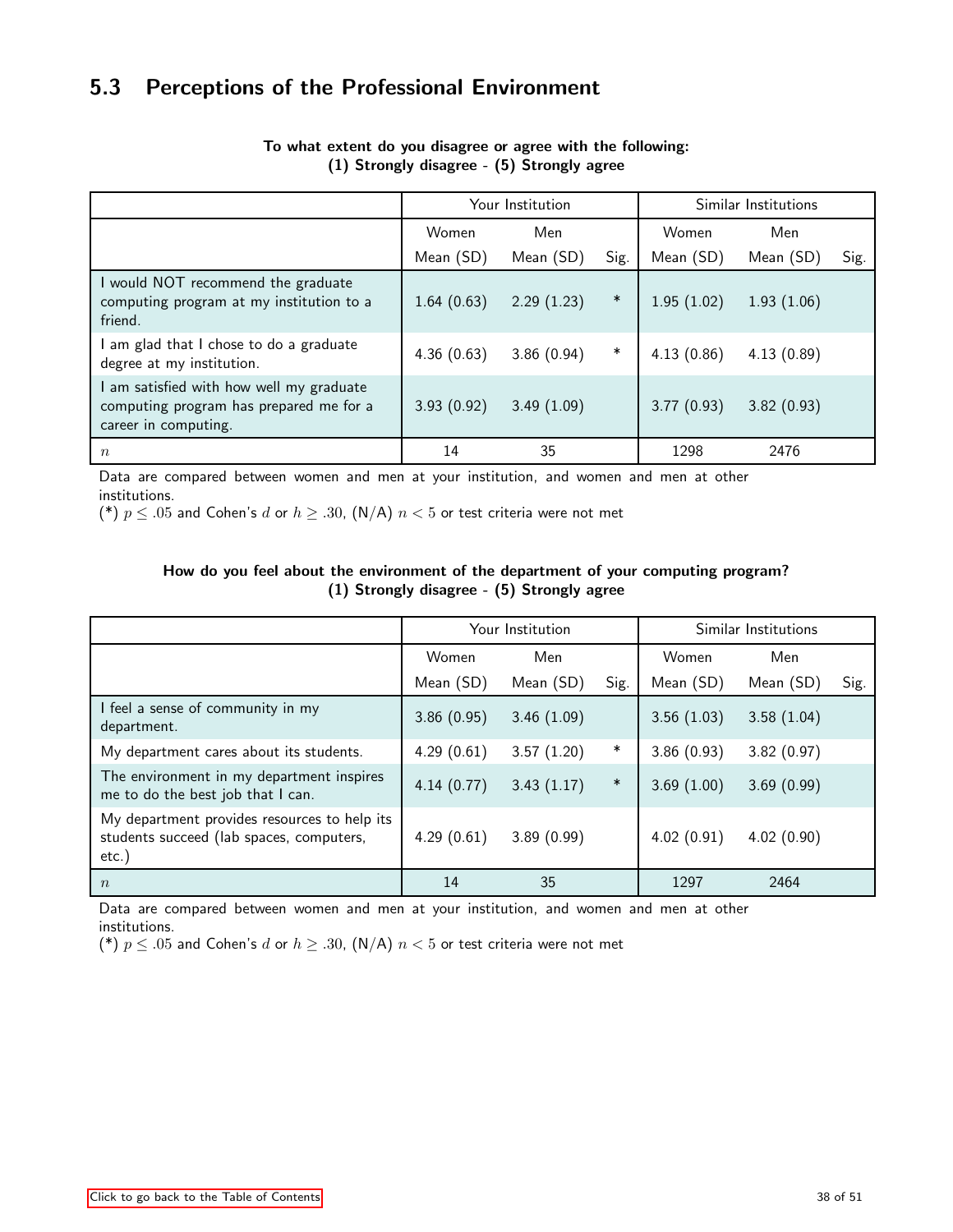### Within your computing department and/or classes, how often do you feel that: (1) Never - (5) Always

|                                                                                                          |            | Your Institution | Similar Institutions |            |            |      |
|----------------------------------------------------------------------------------------------------------|------------|------------------|----------------------|------------|------------|------|
|                                                                                                          | Women      | Men              |                      | Women      | Men        |      |
|                                                                                                          | Mean (SD)  | Mean (SD)        | Sig.                 | Mean (SD)  | Mean (SD)  | Sig. |
| People tend to attribute your success to<br>special treatment or luck rather than to your<br>competence. | 2.36(1.22) | 2.03(0.98)       |                      | 2.01(1.08) | 1.76(1.04) |      |
| You are talked down to by classmates,<br>instructors, or advisors.                                       | 1.86(1.03) | 1.91(1.04)       |                      | 1.85(1.04) | 1.62(0.96) |      |
| Your ideas or opinions are minimized or<br>ignored.                                                      | 1.86(1.10) | 1.74(0.95)       |                      | 1.80(0.97) | 1.65(0.94) |      |
| $\boldsymbol{n}$                                                                                         | 14         | 35               |                      | 1297       | 2466       |      |

Data are compared between women and men at your institution, and women and men at other

institutions.

(\*)  $p \leq .05$  and Cohen's d or  $h \geq .30$ , (N/A)  $n < 5$  or test criteria were not met

## <span id="page-38-0"></span>5.4 Support Structures

|                                                                                          | (1) ivot at all - (5) very much |                  |        |                      |            |      |
|------------------------------------------------------------------------------------------|---------------------------------|------------------|--------|----------------------|------------|------|
|                                                                                          |                                 | Your Institution |        | Similar Institutions |            |      |
|                                                                                          | Women                           | Men              |        | Women                | Men        |      |
|                                                                                          | Mean (SD)                       | Mean (SD)        | Sig.   | Mean (SD)            | Mean (SD)  | Sig. |
| Shows compassion for concerns and feelings<br>you discussed with them?                   | 4.21(0.70)                      | 3.53(1.31)       | $\ast$ | 3.51(1.33)           | 3.30(1.37) |      |
| Shares personal experiences as an alternative<br>perspective to your problems?           | 4.00(0.68)                      | 3.46(1.36)       |        | 3.30(1.38)           | 3.18(1.39) |      |
| Informed you about opportunities that would<br>help you build skills or enhance your CV? | 4.00(0.78)                      | 3.57(1.29)       |        | 3.41(1.37)           | 3.23(1.41) |      |
| $\boldsymbol{n}$                                                                         | 14                              | 35               |        | 1289                 | 2451       |      |

### To what extent do you have a mentor who: (1) Not at all - (5) Very much

Data are compared between women and men at your institution, and women and men at other institutions.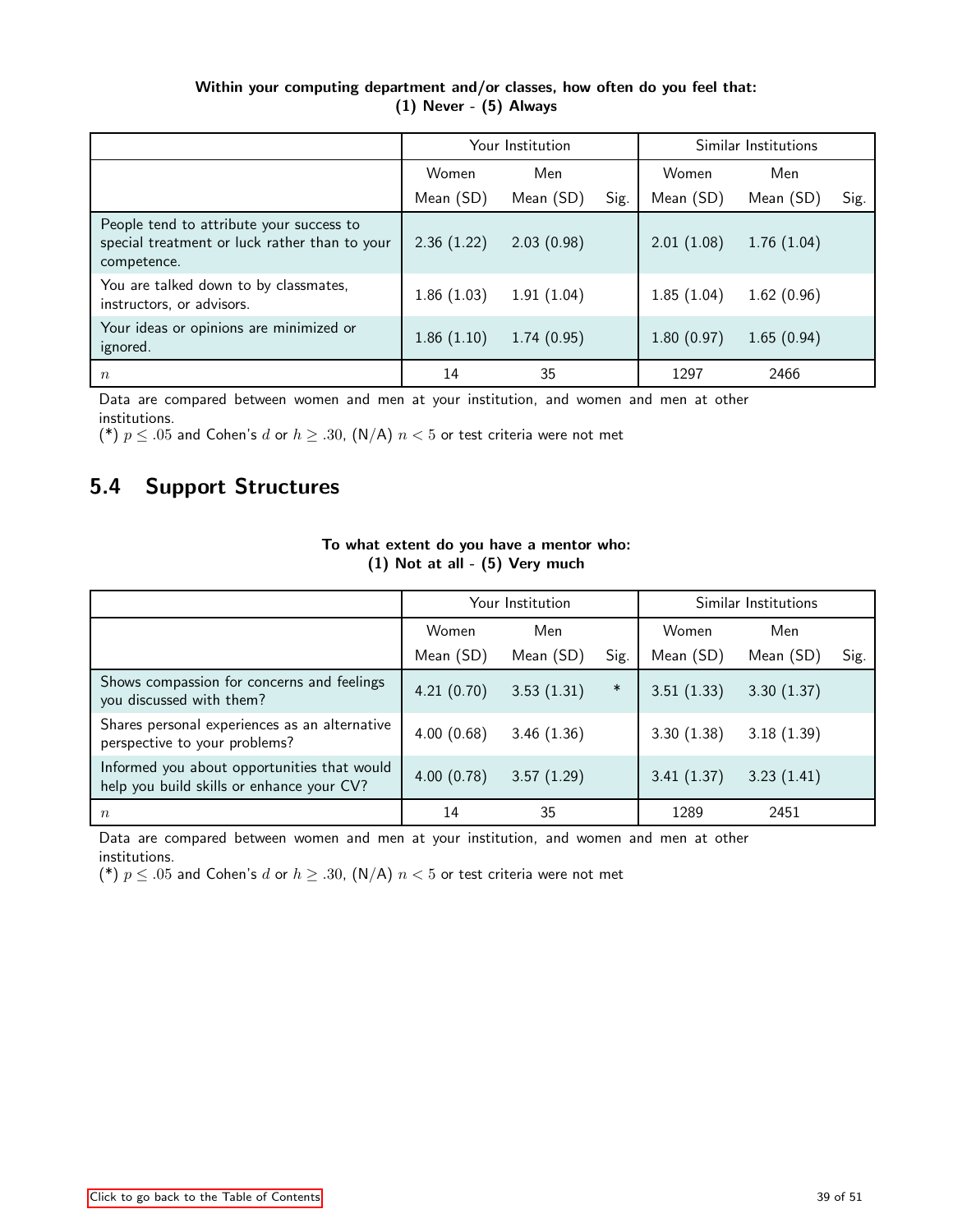### How often is each of the following kinds of support available to you from other students in your computing program if you need it?

|                                                               |            | Your Institution | Similar Institutions |            |            |      |
|---------------------------------------------------------------|------------|------------------|----------------------|------------|------------|------|
|                                                               | Women      | Men              |                      | Women      | Men        |      |
|                                                               | Mean (SD)  | Mean (SD)        | Sig.                 | Mean (SD)  | Mean (SD)  | Sig. |
| Someone to confide in or talk to about your<br>problems.      | 3.29(1.14) | 3.11(1.11)       |                      | 3.21(1.22) | 3.07(1.24) |      |
| Someone to get class assignments for you if<br>you were sick. | 2.57(1.28) | 2.80(1.26)       |                      | 3.14(1.38) | 2.98(1.38) |      |
| Someone to help you solve difficult technical<br>problems.    | 3.36(0.84) | 3.17(1.18)       |                      | 3.20(1.17) | 3.22(1.17) |      |
| $\boldsymbol{n}$                                              | 14         | 35               |                      | 1287       | 2454       |      |

(1) Not at all - (5) Very much

Data are compared between women and men at your institution, and women and men at other

institutions.

(\*)  $p \leq .05$  and Cohen's d or  $h \geq .30$ , (N/A)  $n < 5$  or test criteria were not met

## <span id="page-39-0"></span>5.5 Publication Record

Which of the following professional experiences have you had during your graduate training? Select all that apply.

|                                                            | Your Institution |        |      | Similar Institutions |         |      |
|------------------------------------------------------------|------------------|--------|------|----------------------|---------|------|
|                                                            | Women            | Men    |      | Women                | Men     |      |
|                                                            | $(\%)$           | $(\%)$ | Sig. | $(\% )$              | $(\% )$ | Sig. |
| Author on a journal publication                            | 29%              | 29%    | N/A  | 23%                  | 21%     |      |
| Author on a refereed conference paper                      | 36%              | 40%    |      | 35%                  | 31%     |      |
| Author on a non-refereed conference paper                  | 14%              | 23%    | N/A  | 18%                  | 14%     |      |
| Author on a paper or presentation currently<br>in progress | 36%              | 60%    |      | 45%                  | 36%     |      |
| $\boldsymbol{n}$                                           | 14               | 35     |      | 1290                 | 2470    |      |

Data are compared between women and men at your institution, and women and men at other institutions.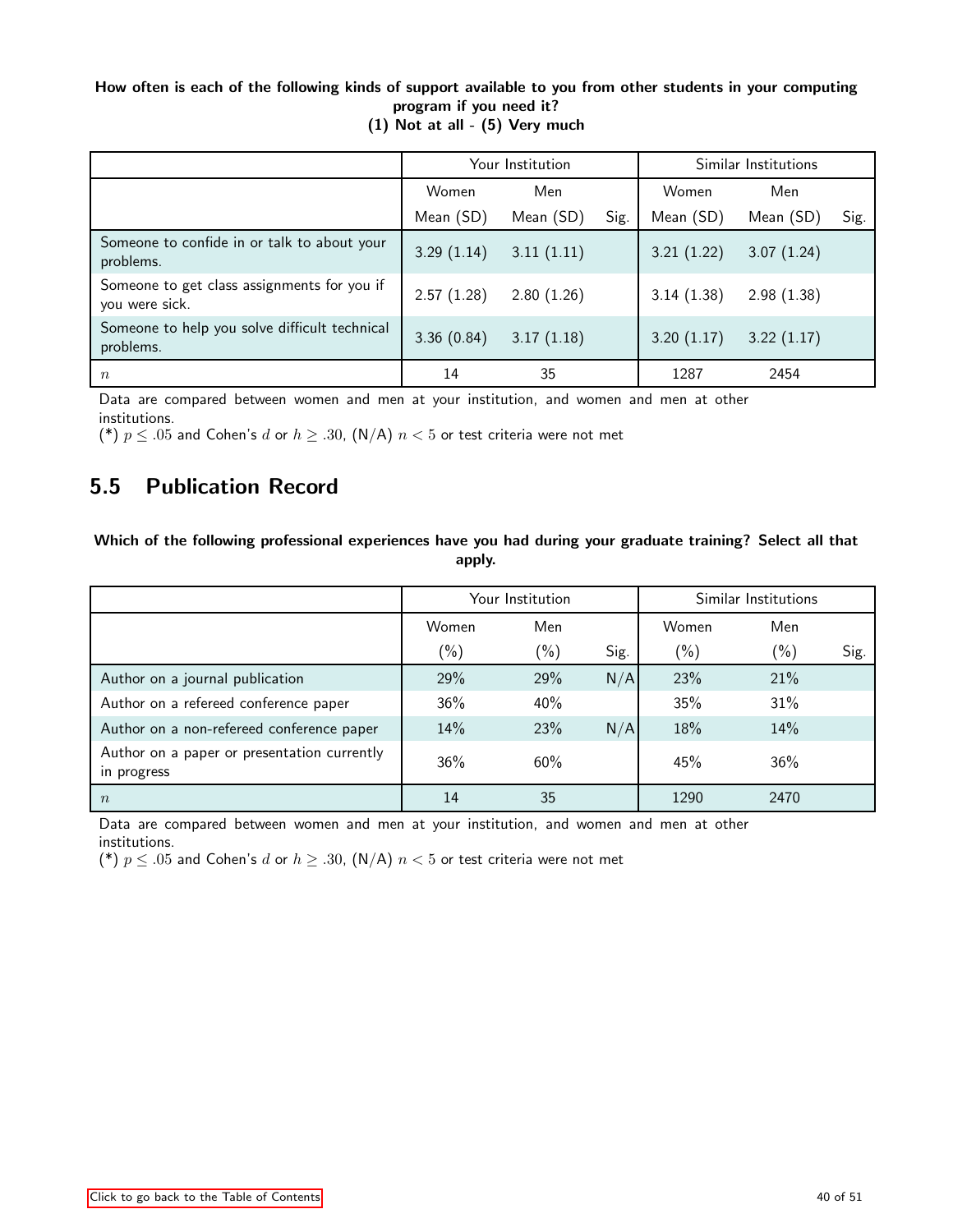## <span id="page-40-0"></span>5.6 Career Interests

|                                                                       |            | Your Institution |      |            | Similar Institutions |        |
|-----------------------------------------------------------------------|------------|------------------|------|------------|----------------------|--------|
|                                                                       | Women      | Men              |      | Women      | Men                  |        |
|                                                                       | Mean (SD)  | Mean (SD)        | Sig. | Mean (SD)  | Mean (SD)            | Sig.   |
| Tenured faculty in a computing department<br>at a research university | 2.86(1.56) | 3.71(1.41)       |      | 3.28(1.45) | 3.35(1.41)           |        |
| Tenured faculty in a computing department<br>at a teaching college    | 2.69(1.25) | 3.11(1.23)       |      | 3.01(1.40) | 2.94(1.37)           |        |
| Non-tenured computing researcher at a<br>university                   | 2.86(1.17) | 2.80(1.18)       |      | 2.77(1.30) | 2.77(1.31)           |        |
| Non-tenured computing teaching faculty at a<br>college/university     | 2.71(1.14) | 2.57(1.22)       |      | 2.60(1.29) | 2.52(1.29)           |        |
| Computing researcher in industry                                      | 4.00(1.47) | 3.86(1.44)       |      | 4.04(1.19) | 4.14(1.10)           |        |
| Computing researcher in a government lab                              | 4.00(1.47) | 3.74(1.38)       |      | 3.59(1.29) | 3.62(1.24)           |        |
| Non-research position in industry                                     | 3.71(1.27) | 3.91(1.12)       |      | 3.45(1.39) | 3.66(1.26)           |        |
| Non-research position in a government lab                             | 3.57(0.94) | 3.34(1.28)       |      | 2.93(1.37) | 3.01(1.31)           |        |
| Entrepreneur (computing related)                                      | 3.14(1.41) | 3.54(1.17)       |      | 3.28(1.37) | 3.71(1.27)           | $\ast$ |
| Non-computing career                                                  | 2.14(1.03) | 2.17(1.12)       |      | 2.16(1.22) | 2.14(1.21)           |        |
| Middle/high school computing teacher                                  | 1.71(0.83) | 1.74(1.07)       |      | 2.21(1.24) | 2.05(1.18)           |        |
| $\boldsymbol{n}$                                                      | 14         | 35               |      | 1283       | 2457                 |        |

### How interested are you in having the types of jobs listed below after you finish you highest degree? (1) Very uninterested - (5) Very interested

Data are compared between women and men at your institution, and women and men at other institutions.

(\*)  $p \leq .05$  and Cohen's d or  $h \geq .30$ , (N/A)  $n < 5$  or test criteria were not met

## <span id="page-40-1"></span>5.7 Degree Plans

### What is the highest degree you plan to attain? (For Terminal M.S. Students)

|                                         | Your Institution |               |      | Similar Institutions |         |      |
|-----------------------------------------|------------------|---------------|------|----------------------|---------|------|
|                                         | Women            | Men           |      | Women                | Men     |      |
|                                         | $(\%)$           | $\frac{1}{2}$ | Sig. | $(\% )$              | $(\% )$ | Sig. |
| Master's degree                         | 71%              | 69%           | N/A  | 76%                  | 77%     |      |
| Doctoral degree                         | 29%              | 31%           | N/A  | 23%                  | 22%     |      |
| Professional degree (MD, JD, Ed.D, etc) | $0\%$            | $0\%$         | N/A  | $1\%$                | $1\%$   |      |
| Other                                   | $0\%$            | $0\%$         | N/A  | $1\%$                | $0\%$   | N/A  |
| $\boldsymbol{n}$                        |                  | 13            |      | 640                  | 1470    |      |

Data are compared between women and men at your institution, and women and men at other institutions.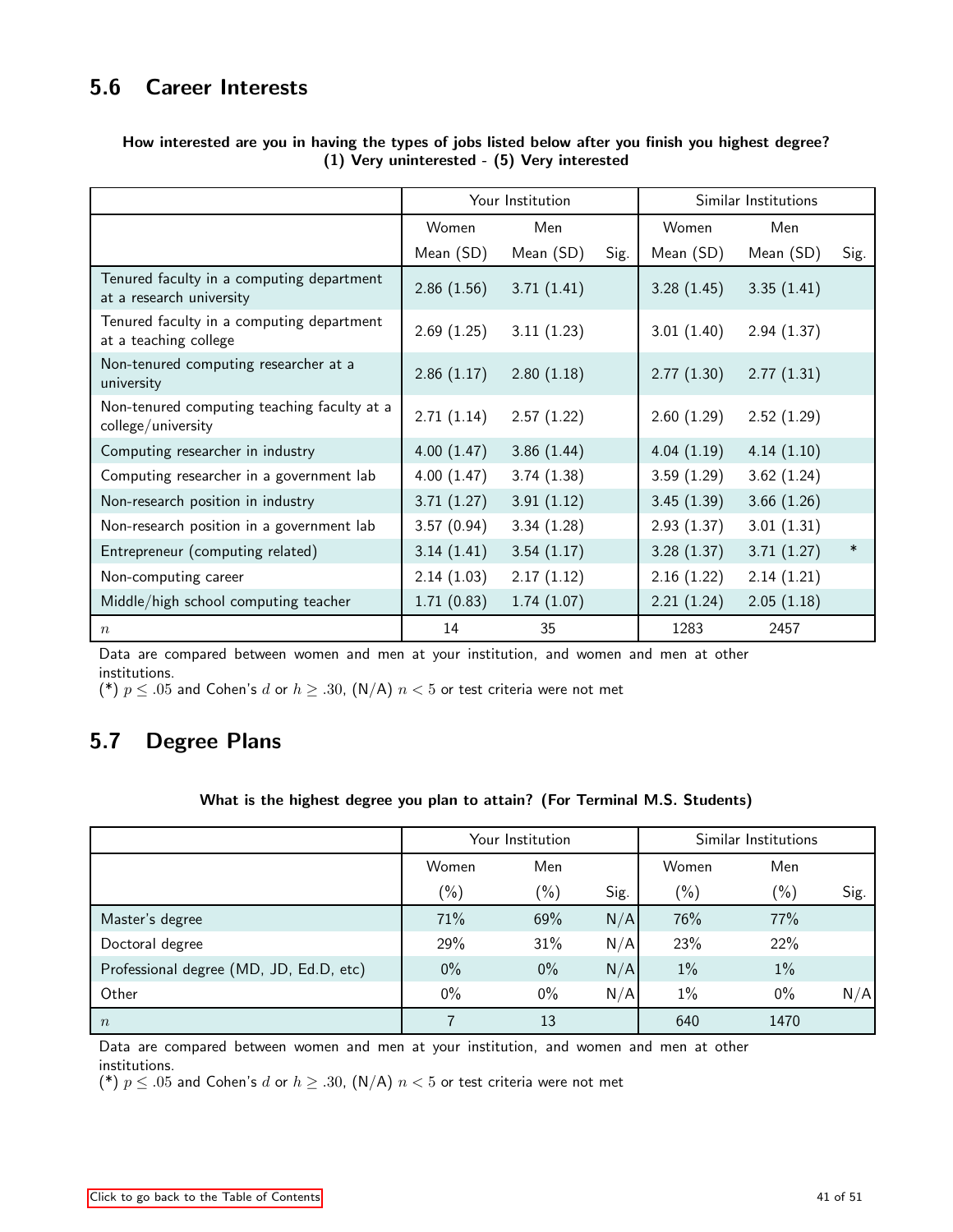### In which field do you plan to attain your highest degree? Select all that apply. (For Terminal M.S. Students)

|                         | Your Institution |        |      | Similar Institutions |         |      |
|-------------------------|------------------|--------|------|----------------------|---------|------|
|                         | Women            | Men    |      | Women                | Men     |      |
|                         | $(\% )$          | $(\%)$ | Sig. | $(\% )$              | $(\% )$ | Sig. |
| Computing related field | 50%              | 37%    |      | 44%                  | 57%     |      |
| Non-computing field     | $0\%$            | $0\%$  | N/A  | 6%                   | 5%      |      |
| $\boldsymbol{n}$        | 14               | 35     |      | 1310                 | 2501    |      |

Data are compared between women and men at your institution, and women and men at other institutions.

(\*)  $p \leq .05$  and Cohen's d or  $h \geq .30$ , (N/A)  $n < 5$  or test criteria were not met

### During your academic career, have you ever seriously considered leaving your graduate program?

|        | Your Institution |               |      | Similar Institutions |         |      |
|--------|------------------|---------------|------|----------------------|---------|------|
|        | Women            | Men           |      | Women                | Men     |      |
|        | $(\% )$          | $\frac{1}{2}$ | Sig. | $(\% )$              | $(\% )$ | Sig. |
| Yes    | 7%               | 26%           | N/A  | 26%                  | 19%     |      |
| $\, n$ | 14               | 35            |      | 1310                 | 2501    |      |

Data are compared between women and men at your institution, and women and men at other institutions.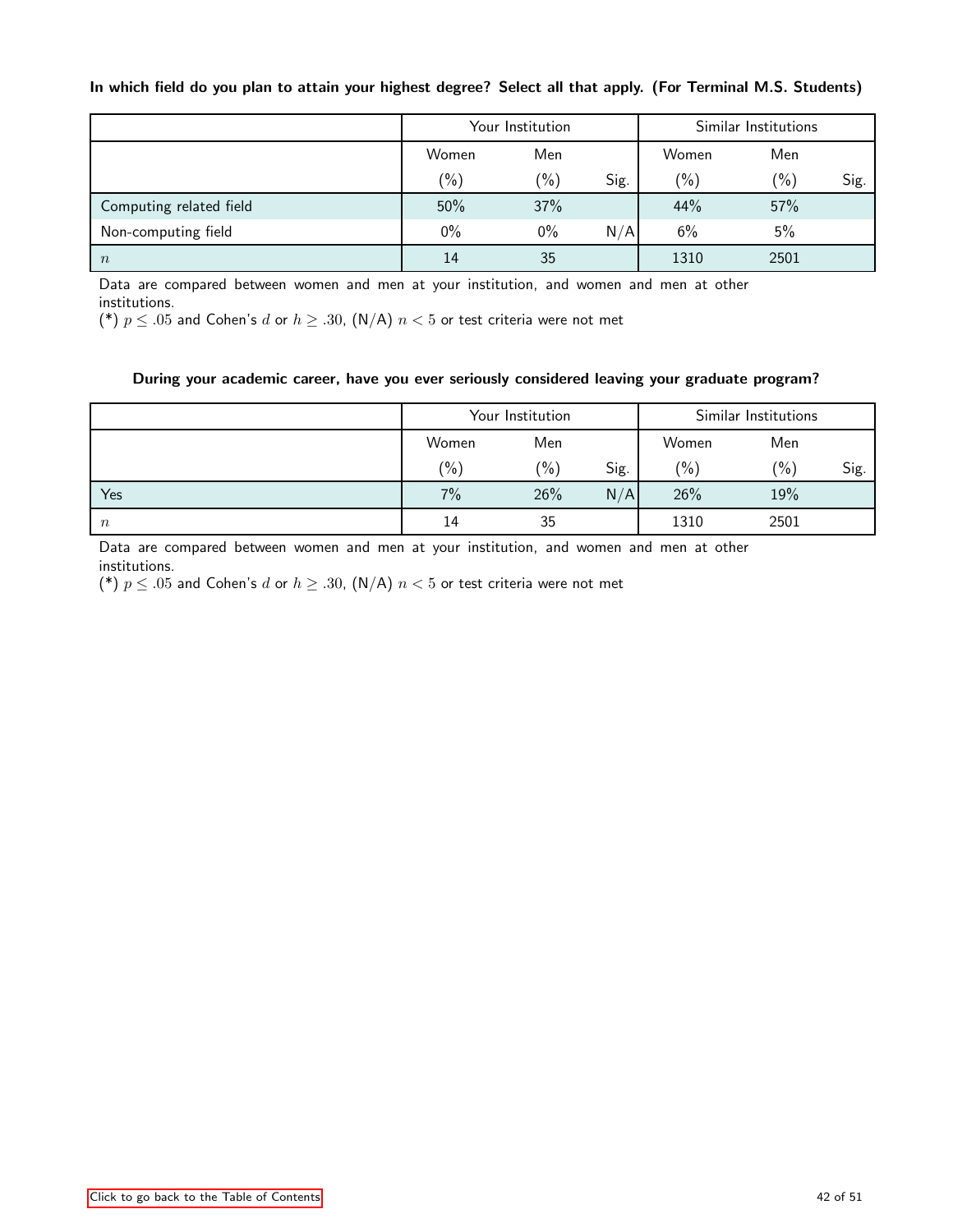## <span id="page-42-0"></span>Chapter 6

# Graduate Students: Results by Race/Ethnicity

### <span id="page-42-1"></span>6.1 Student Background

|                            | Your Institution |            |      | Similar Institutions |            |        |
|----------------------------|------------------|------------|------|----------------------|------------|--------|
|                            | Majority         | <b>URM</b> |      | Majority             | <b>URM</b> |        |
|                            | $(\%)$           | $(\%)$     | Sig. | $(\% )$              | $(\% )$    | Sig.   |
| Joint Bachelor's/Master's  | 9%               | 7%         | N/A  | 10%                  | 6%         |        |
| Master's only              | 36%              | 27%        | N/A  | 48%                  | 31%        | $\ast$ |
| Master's (intending Ph.D.) | 3%               | $0\%$      | N/A  | 4%                   | 5%         |        |
| Ph.D.                      | 52%              | 67%        |      | 37%                  | 58%        | $\ast$ |
| $\boldsymbol{n}$           | 33               | 15         |      | 3261                 | 508        |        |

### In what type of degree program are you currently enrolled?

Data are compared between majority students and URM students at your institution, and majority students and URM students at other institutions.

(\*)  $p \leq .05$  and Cohen's d or  $h \geq .30$ , (N/A)  $n < 5$  or test criteria were not met

#### In what field is your graduate program?

|                                                  | Your Institution |               |      | Similar Institutions |            |      |
|--------------------------------------------------|------------------|---------------|------|----------------------|------------|------|
|                                                  | Majority         | <b>URM</b>    |      | Majority             | <b>URM</b> |      |
|                                                  | $(\%)$           | $\frac{1}{2}$ | Sig. | $(\% )$              | $(\%)$     | Sig. |
| Computer Science                                 | 82%              | 80%           | N/A  | 79%                  | 66%        |      |
| Computer/ Electrical and Computer<br>Engineering | $9\%$            | 13%           | N/A  | $4\%$                | 6%         |      |
| Computing Information Systems                    | 3%               | $0\%$         | N/A  | 5%                   | 9%         |      |
| Other computing field                            | 6%               | 7%            | N/A  | 10%                  | 15%        |      |
| Non-computing field                              | $0\%$            | $0\%$         | N/A  | 2%                   | 3%         |      |
| $\, n$                                           | 33               | 15            |      | 3259                 | 508        |      |

Data are compared between majority students and URM students at your institution, and majority students and URM students at other institutions.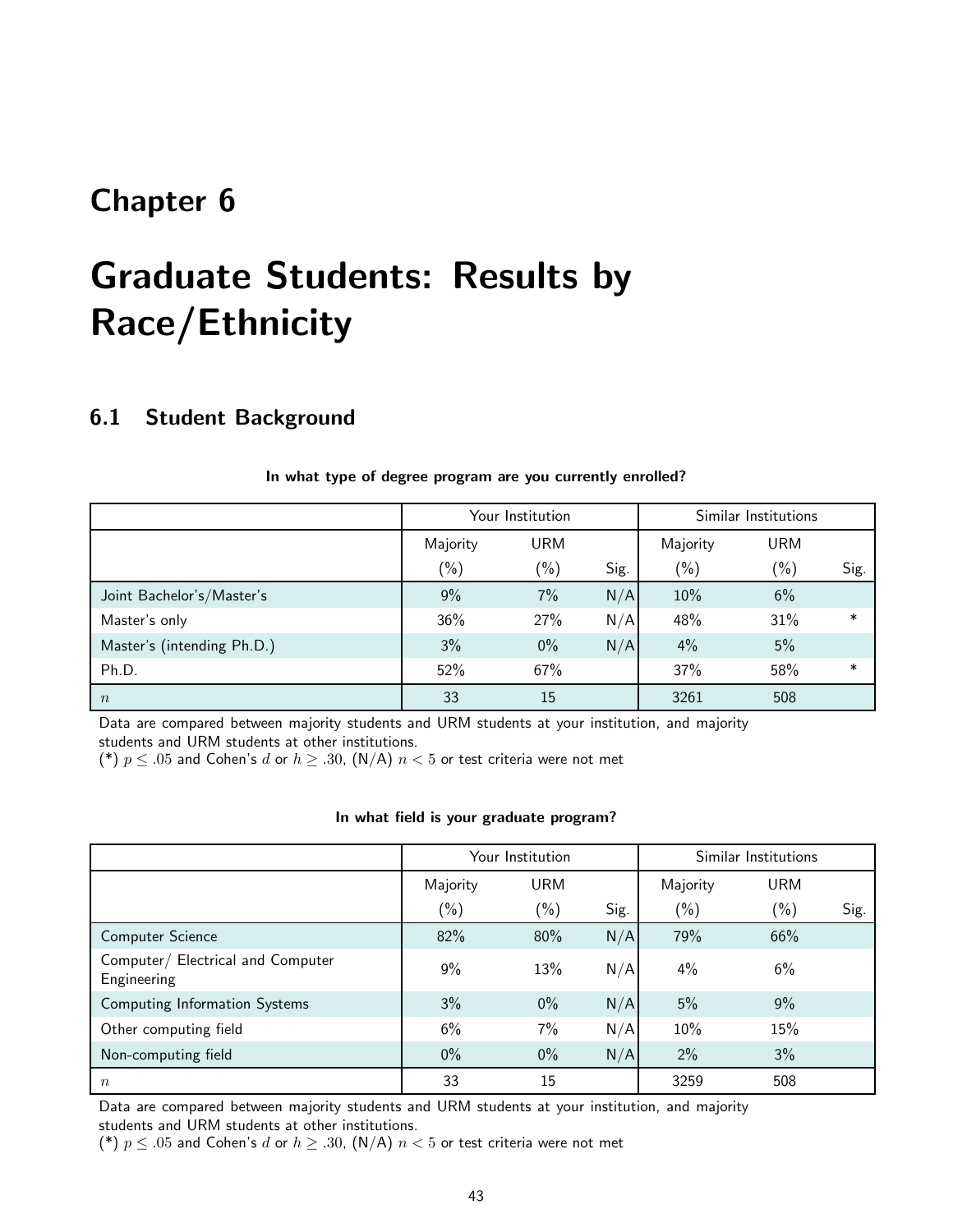|                       | Your Institution |            |      | Similar Institutions |            |      |
|-----------------------|------------------|------------|------|----------------------|------------|------|
|                       | Majority         | <b>URM</b> |      | Majority             | <b>URM</b> |      |
|                       | $(\%)$           | $(\%)$     | Sig. | $(\%)$               | $(\%)$     | Sig. |
| First year            | 48%              | 50%        |      | 43%                  | 36%        |      |
| Second year           | 24%              | 30%        | N/A  | 31%                  | 28%        |      |
| Third year            | 20%              | $0\%$      | N/A  | 13%                  | 17%        |      |
| Fourth year           | 4%               | 10%        | N/A  | 8%                   | 13%        |      |
| Fifth year or greater | 4%               | 10%        | N/A  | 7%                   | 6%         |      |
| $\,n$                 | 25               | 10         |      | 2674                 | 408        |      |

### What year are you in your current degree program?

Data are compared between majority students and URM students at your institution, and majority students and URM students at other institutions.

(\*)  $p \leq .05$  and Cohen's d or  $h \geq .30$ , (N/A)  $n < 5$  or test criteria were not met

### Have you ever attended community college?

|                  | Your Institution |               |      | Similar Institutions |            |      |
|------------------|------------------|---------------|------|----------------------|------------|------|
|                  | Majority         | <b>URM</b>    |      | Majority             | <b>URM</b> |      |
|                  | $(\% )$          | $\frac{9}{6}$ | Sig. | $(\% )$              | (%)        | Sig. |
| Yes              | $0\%$            | 27%           | N/A  | 12%                  | 19%        |      |
| $\boldsymbol{n}$ | 31               | 15            |      | 3109                 | 470        |      |

Data are compared between majority students and URM students at your institution, and majority students and URM students at other institutions.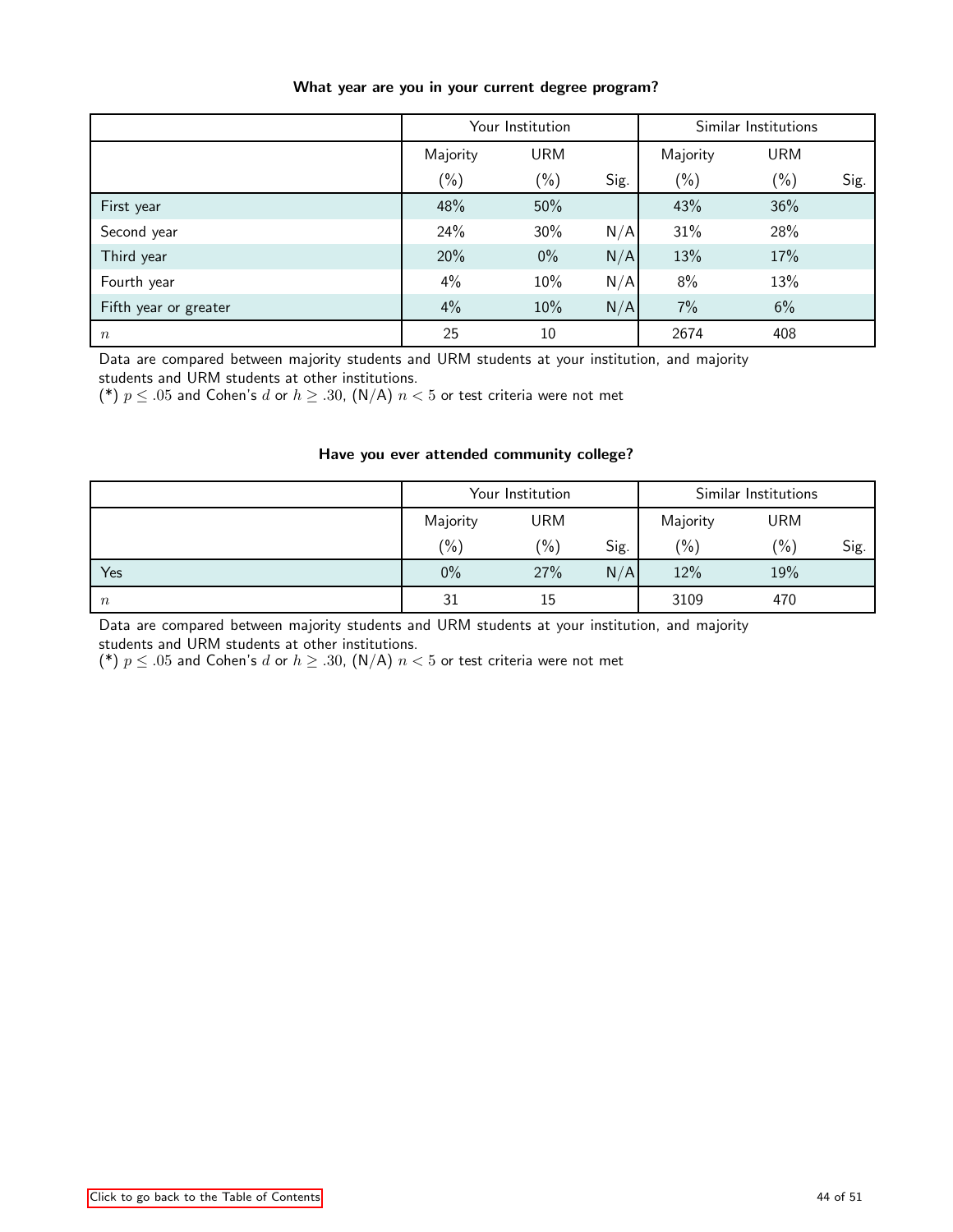|                                        | Your Institution |            |      | Similar Institutions |            |        |
|----------------------------------------|------------------|------------|------|----------------------|------------|--------|
|                                        | Majority         | <b>URM</b> |      | Majority             | <b>URM</b> |        |
|                                        | $(\% )$          | $(\% )$    | Sig. | $(\% )$              | $(\% )$    | Sig.   |
| Federal student loans                  | 6%               | 20%        | N/A  | 10%                  | 14%        |        |
| Private student loans                  | 12%              | $0\%$      | N/A  | 18%                  | 4%         | $\ast$ |
| Personal savings                       | 24%              | 13%        | N/A  | 29%                  | 17%        |        |
| Scholarship, fellowship, grant, or aid | 18%              | 47%        |      | 24%                  | 38%        | $\ast$ |
| Full-time work                         | 6%               | $0\%$      | N/A  | 12%                  | 15%        |        |
| Part-time work                         | 9%               | $7\%$      | N/A  | 13%                  | 10%        |        |
| Family support                         | 24%              | $0\%$      | N/A  | 29%                  | 11%        | $\ast$ |
| Credit                                 | 18%              | 7%         | N/A  | 5%                   | 5%         |        |
| Research Assistantship                 | 42%              | 27%        | N/A  | 25%                  | 34%        |        |
| Teaching Assistantship                 | 45%              | 47%        |      | 19%                  | 24%        |        |
| Employer support                       | 3%               | $0\%$      | N/A  | 8%                   | 9%         |        |
| Military/Veterans benefits/assistance  | $0\%$            | $0\%$      | N/A  | $1\%$                | 1%         |        |
| Other                                  | $0\%$            | 13%        | N/A  | 3%                   | 5%         |        |
| $\,n$                                  | 33               | 15         |      | 3261                 | 508        |        |

How are you paying for your education? Select all that apply.

Data are compared between majority students and URM students at your institution, and majority students and URM students at other institutions.

(\*)  $p \leq .05$  and Cohen's d or  $h \geq .30$ , (N/A)  $n < 5$  or test criteria were not met

## <span id="page-44-0"></span>6.2 Confidence

|                                                                                                    | Your Institution |            |        | Similar Institutions |            |      |
|----------------------------------------------------------------------------------------------------|------------------|------------|--------|----------------------|------------|------|
|                                                                                                    | Majority         | <b>URM</b> |        | Majority             | <b>URM</b> |      |
|                                                                                                    | Mean (SD)        | Mean (SD)  | Sig.   | Mean (SD)            | Mean (SD)  | Sig. |
| Become an expert in my field.                                                                      | 4.42(0.56)       | 4.60(0.74) |        | 4.24(0.81)           | 4.39(0.77) |      |
| Complete my department's milestones<br>towards earning my degree in a timely<br>manner             | 4.27(0.80)       | 4.67(0.49) | $\ast$ | 4.42(0.80)           | 4.39(0.87) |      |
| Publish in the top journals in my field                                                            | 3.85(1.20)       | 4.00(1.00) |        | 3.55(1.12)           | 3.77(1.14) |      |
| Discuss theory with senior members of your<br>field                                                | 3.88(1.11)       | 3.87(1.36) |        | 3.80(1.03)           | 3.81(1.10) |      |
| Articulate thoughtful answers to theoretical<br>questions about your work during a<br>presentation | 4.21(0.70)       | 3.93(1.22) |        | 4.04(0.89)           | 4.01(0.92) |      |
| $\boldsymbol{n}$                                                                                   | 33               | 15         |        | 3192                 | 497        |      |

### I am confident that I can: (1) Strongly disagree - (5) Strongly agree

Data are compared between majority students and URM students at your institution, and majority students and URM students at other institutions.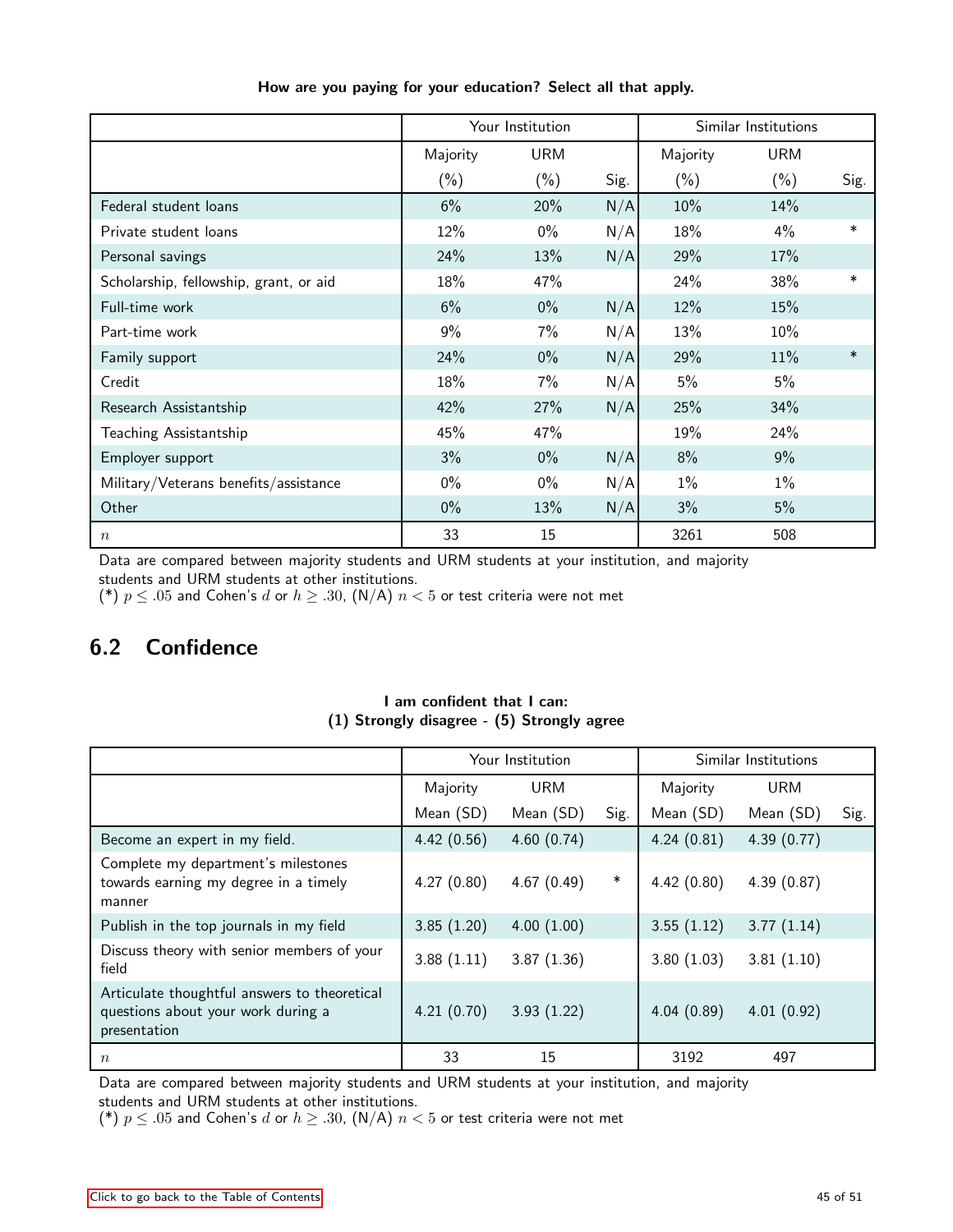## <span id="page-45-0"></span>6.3 Perceptions of the Professional Environment

|                                                                                                           |            | Your Institution | Similar Institutions |            |            |      |
|-----------------------------------------------------------------------------------------------------------|------------|------------------|----------------------|------------|------------|------|
|                                                                                                           | Majority   | <b>URM</b>       |                      | Majority   | <b>URM</b> |      |
|                                                                                                           | Mean (SD)  | Mean (SD)        | Sig.                 | Mean (SD)  | Mean (SD)  | Sig. |
| I would NOT recommend the graduate<br>computing program at my institution to a<br>friend.                 | 1.85(0.87) | 2.47(1.30)       |                      | 1.92(1.03) | 2.04(1.14) |      |
| am glad that I chose to do a graduate<br>degree at my institution.                                        | 4.21(0.65) | 3.73(0.96)       |                      | 4.15(0.85) | 4.04(1.00) |      |
| am satisfied with how well my graduate<br>computing program has prepared me for a<br>career in computing. | 3.91(0.80) | 3.13(1.19)       | $\ast$               | 3.82(0.91) | 3.74(1.02) |      |
| $\boldsymbol{n}$                                                                                          | 33         | 15               |                      | 3231       | 501        |      |

### To what extent do you disagree or agree with the following: (1) Strongly disagree - (5) Strongly agree

Data are compared between majority students and URM students at your institution, and majority students and URM students at other institutions.

(\*)  $p \leq .05$  and Cohen's d or  $h \geq .30$ , (N/A)  $n < 5$  or test criteria were not met

### How do you feel about the environment of the department of your computing program? (1) Strongly disagree - (5) Strongly agree

|                                                                                                      | Your Institution |            |      | Similar Institutions |            |      |
|------------------------------------------------------------------------------------------------------|------------------|------------|------|----------------------|------------|------|
|                                                                                                      | Majority         | <b>URM</b> |      | Majority             | <b>URM</b> |      |
|                                                                                                      | Mean (SD)        | Mean (SD)  | Sig. | Mean (SD)            | Mean (SD)  | Sig. |
| I feel a sense of community in my<br>department.                                                     | 3.58(1.09)       | 3.53(1.06) |      | 3.60(1.02)           | 3.41(1.11) |      |
| My department cares about its students.                                                              | 3.85(1.06)       | 3.80(1.01) |      | 3.85(0.93)           | 3.70(1.06) |      |
| The environment in my department inspires<br>me to do the best job that I can.                       | 3.76(1.00)       | 3.40(1.35) |      | 3.71(0.98)           | 3.58(1.06) |      |
| My department provides resources to help its<br>students succeed (lab spaces, computers,<br>$etc.$ ) | 4.06(0.90)       | 3.93(0.96) |      | 4.02(0.90)           | 3.97(0.94) |      |
| $\boldsymbol{n}$                                                                                     | 33               | 15         |      | 3218                 | 502        |      |

Data are compared between majority students and URM students at your institution, and majority students and URM students at other institutions.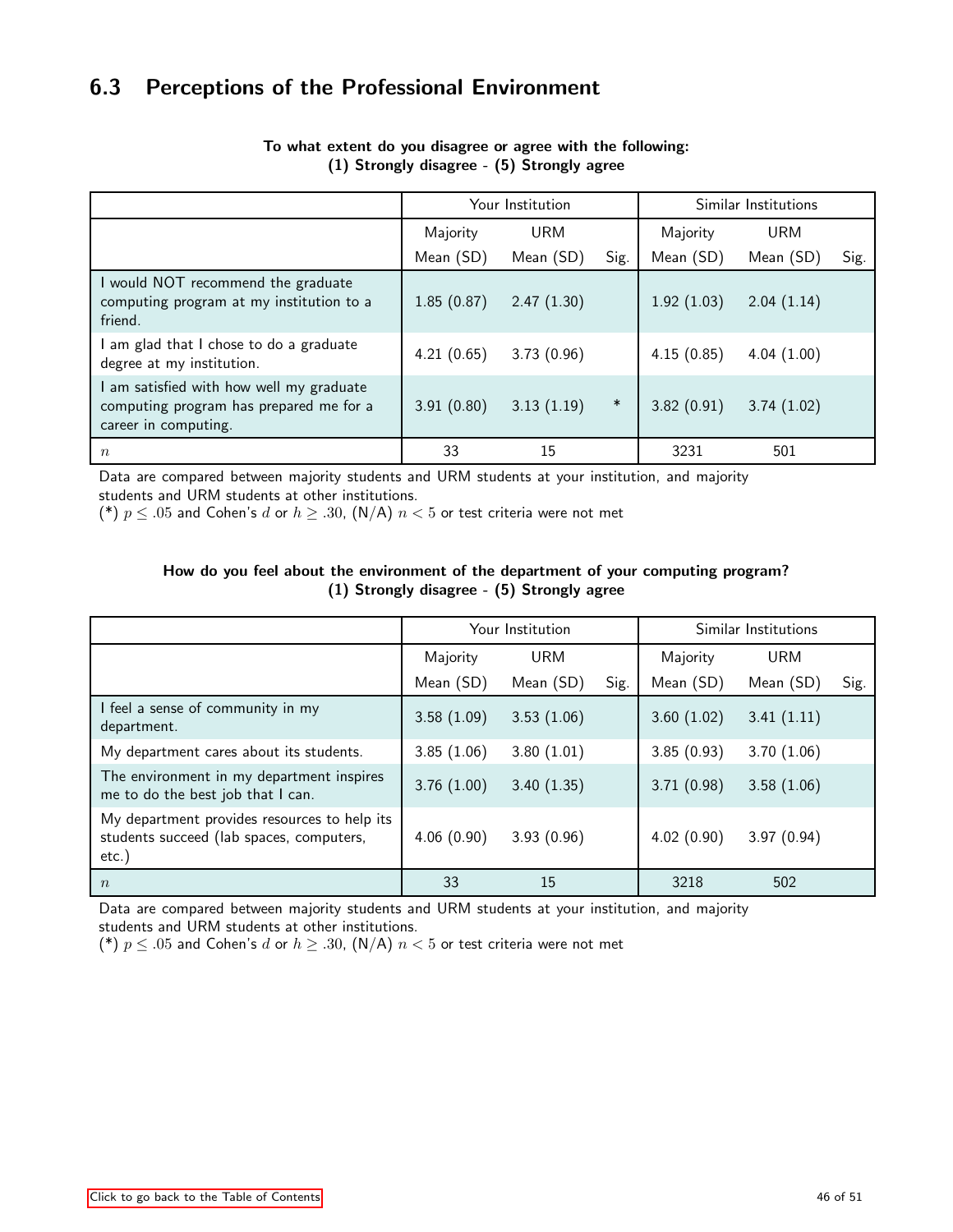### Within your computing department and/or classes, how often do you feel that: (1) Never - (5) Always

|                                                                                                          |            | Your Institution | Similar Institutions |            |            |      |
|----------------------------------------------------------------------------------------------------------|------------|------------------|----------------------|------------|------------|------|
|                                                                                                          | Majority   | <b>URM</b>       |                      | Majority   | <b>URM</b> |      |
|                                                                                                          | Mean (SD)  | Mean (SD)        | Sig.                 | Mean (SD)  | Mean (SD)  | Sig. |
| People tend to attribute your success to<br>special treatment or luck rather than to your<br>competence. | 2.33(1.05) | 1.67(0.98)       | $\ast$               | 1.84(1.06) | 1.87(1.06) |      |
| You are talked down to by classmates,<br>instructors, or advisors.                                       | 1.94(1.03) | 1.73(1.03)       |                      | 1.69(0.99) | 1.79(1.07) |      |
| Your ideas or opinions are minimized or<br>ignored.                                                      | 1.76(1.00) | 1.87(0.99)       |                      | 1.69(0.95) | 1.80(1.01) |      |
| $\it n$                                                                                                  | 33         | 15               |                      | 3220       | 502        |      |

Data are compared between majority students and URM students at your institution, and majority students and URM students at other institutions.

(\*)  $p \leq .05$  and Cohen's d or  $h \geq .30$ , (N/A)  $n < 5$  or test criteria were not met

## <span id="page-46-0"></span>6.4 Support Structures

|                                                                                          |            | Your Institution | Similar Institutions |            |            |      |
|------------------------------------------------------------------------------------------|------------|------------------|----------------------|------------|------------|------|
|                                                                                          | Majority   | <b>URM</b>       |                      | Majority   | <b>URM</b> |      |
|                                                                                          | Mean (SD)  | Mean (SD)        | Sig.                 | Mean (SD)  | Mean (SD)  | Sig. |
| Shows compassion for concerns and feelings<br>you discussed with them?                   | 3.72(1.05) | 3.93(1.33)       |                      | 3.39(1.34) | 3.26(1.46) |      |
| Shares personal experiences as an alternative<br>perspective to your problems?           | 3.58(1.09) | 3.87(1.36)       |                      | 3.23(1.37) | 3.12(1.46) |      |
| Informed you about opportunities that would<br>help you build skills or enhance your CV? | 3.76(1.00) | 3.73(1.39)       |                      | 3.31(1.38) | 3.17(1.51) |      |
| $\, n$                                                                                   | 33         | 15               |                      | 3202       | 497        |      |

### To what extent do you have a mentor who: (1) Not at all - (5) Very much

Data are compared between majority students and URM students at your institution, and majority students and URM students at other institutions.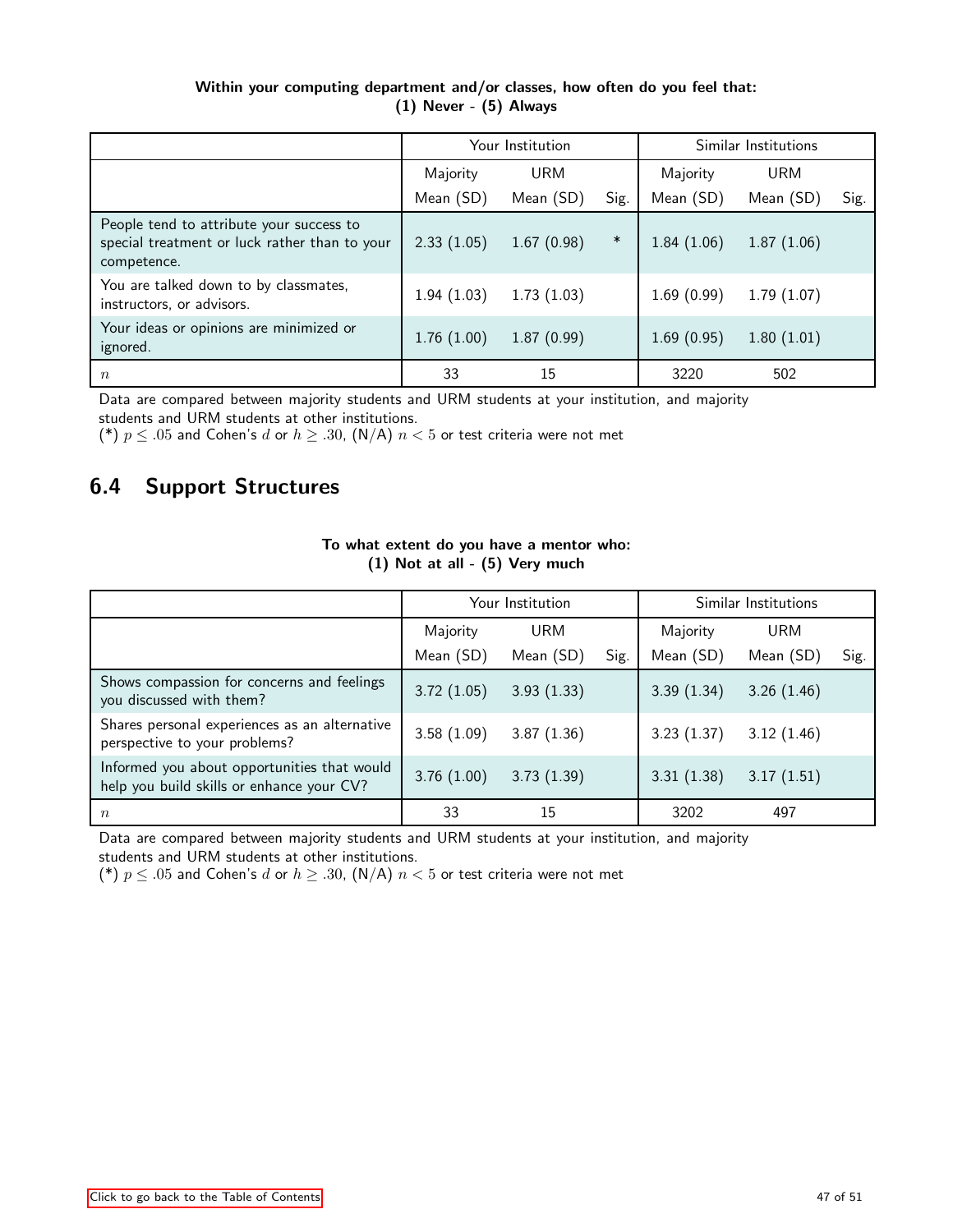### How often is each of the following kinds of support available to you from other students in your computing program if you need it?

|                                                               |            | Your Institution | Similar Institutions |            |            |      |
|---------------------------------------------------------------|------------|------------------|----------------------|------------|------------|------|
|                                                               | Majority   | <b>URM</b>       |                      | Majority   | <b>URM</b> |      |
|                                                               | Mean (SD)  | Mean (SD)        | Sig.                 | Mean (SD)  | Mean (SD)  | Sig. |
| Someone to confide in or talk to about your<br>problems.      | 3.15(1.09) | 3.13(1.19)       |                      | 3.14(1.22) | 2.95(1.32) |      |
| Someone to get class assignments for you if<br>you were sick. | 2.73(1.28) | 2.73(1.28)       |                      | 3.05(1.38) | 2.98(1.40) |      |
| Someone to help you solve difficult technical<br>problems.    | 3.27(0.98) | 3.07(1.33)       |                      | 3.23(1.15) | 3.06(1.25) |      |
| $\boldsymbol{n}$                                              | 33         | 15               |                      | 3203       | 498        |      |

(1) Not at all - (5) Very much

Data are compared between majority students and URM students at your institution, and majority students and URM students at other institutions.

(\*)  $p \leq .05$  and Cohen's d or  $h \geq .30$ , (N/A)  $n < 5$  or test criteria were not met

## <span id="page-47-0"></span>6.5 Publication Record

Which of the following professional experiences have you had during your graduate training? Select all that apply.

|                                                            | Your Institution |            |      | Similar Institutions |            |        |
|------------------------------------------------------------|------------------|------------|------|----------------------|------------|--------|
|                                                            | Majority         | <b>URM</b> |      | Majority             | <b>URM</b> |        |
|                                                            | $(\%)$           | $(\%)$     | Sig. | $(\% )$              | $(\%)$     | Sig.   |
| Author on a journal publication                            | 33%              | 20%        | N/A  | 22%                  | 27%        |        |
| Author on a refereed conference paper                      | 42%              | 33%        |      | 31%                  | 40%        |        |
| Author on a non-refereed conference paper                  | 15%              | 33%        |      | 14%                  | 24%        |        |
| Author on a paper or presentation currently<br>in progress | 55%              | 53%        |      | 37%                  | 52%        | $\ast$ |
| $\boldsymbol{n}$                                           | 33               | 15         |      | 3217                 | 501        |        |

Data are compared between majority students and URM students at your institution, and majority students and URM students at other institutions.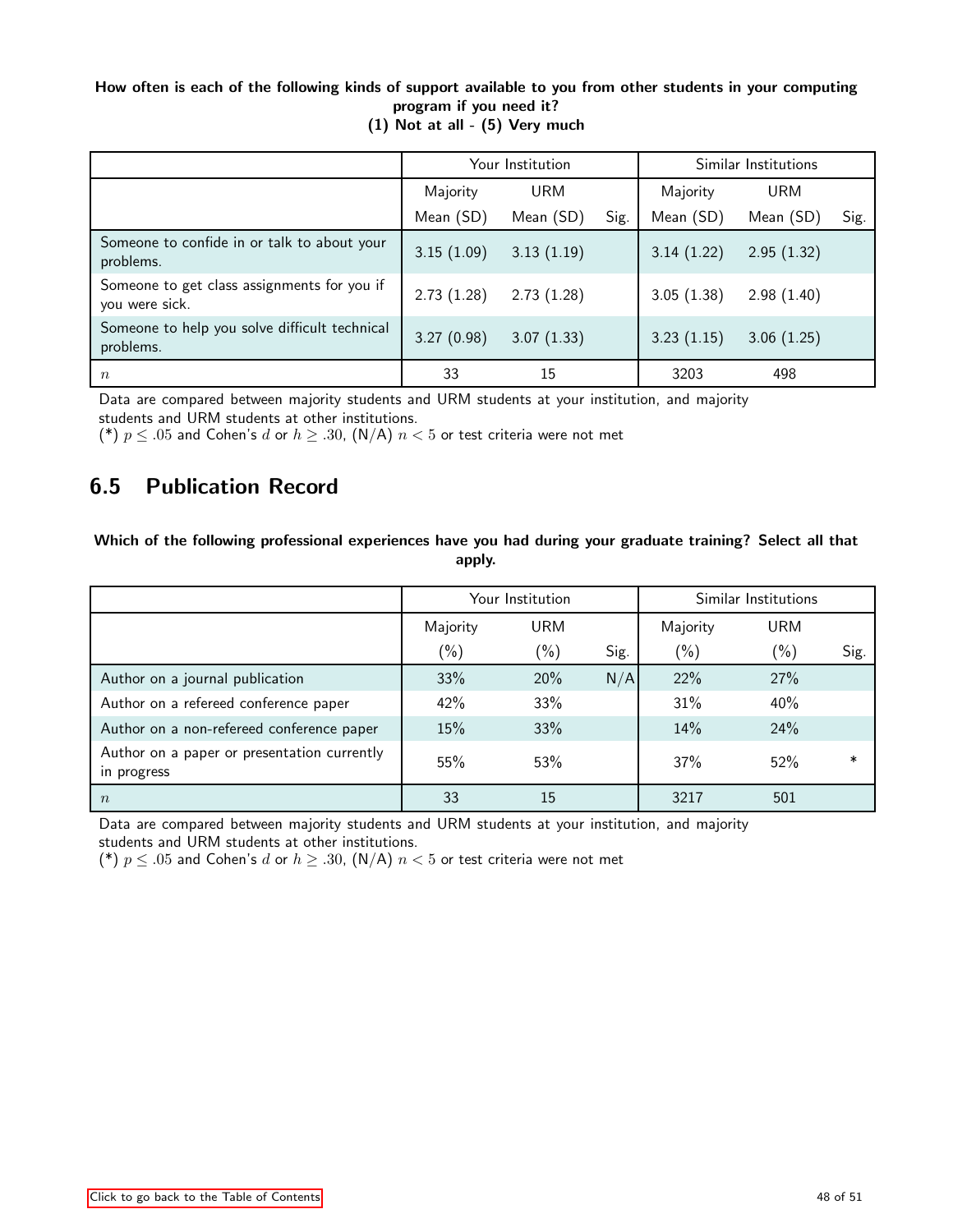## <span id="page-48-0"></span>6.6 Career Interests

|                                                                       | Your Institution |            |        | Similar Institutions |            |      |
|-----------------------------------------------------------------------|------------------|------------|--------|----------------------|------------|------|
|                                                                       | Majority         | <b>URM</b> |        | Majority             | <b>URM</b> |      |
|                                                                       | Mean (SD)        | Mean (SD)  | Sig.   | Mean (SD)            | Mean (SD)  | Sig. |
| Tenured faculty in a computing department<br>at a research university | 3.39(1.48)       | 3.67(1.59) |        | 3.30(1.42)           | 3.45(1.48) |      |
| Tenured faculty in a computing department<br>at a teaching college    | 2.91(1.16)       | 3.21(1.48) |        | 2.94(1.37)           | 3.09(1.42) |      |
| Non-tenured computing researcher at a<br>university                   | 2.76(1.15)       | 2.93(1.28) |        | 2.76(1.30)           | 2.79(1.31) |      |
| Non-tenured computing teaching faculty at a<br>college/university     | 2.67(1.11)       | 2.47(1.41) |        | 2.54(1.29)           | 2.58(1.30) |      |
| Computing researcher in industry                                      | 3.70(1.55)       | 4.53(0.64) | $\ast$ | 4.10(1.14)           | 4.12(1.11) |      |
| Computing researcher in a government lab                              | 3.67(1.45)       | 4.27(1.16) |        | 3.61(1.26)           | 3.56(1.25) |      |
| Non-research position in industry                                     | 3.79(1.19)       | 3.93(1.10) |        | 3.62(1.30)           | 3.41(1.34) |      |
| Non-research position in a government lab                             | 3.45(1.18)       | 3.40(1.24) |        | 2.99(1.33)           | 2.91(1.34) |      |
| Entrepreneur (computing related)                                      | 3.39(1.34)       | 3.47(1.06) |        | 3.56(1.32)           | 3.53(1.36) |      |
| Non-computing career                                                  | 2.18(1.07)       | 2.13(1.19) |        | 2.17(1.22)           | 2.01(1.18) |      |
| Middle/high school computing teacher                                  | 1.94(1.06)       | 1.33(0.72) | $\ast$ | 2.11(1.20)           | 2.10(1.24) |      |
| $\boldsymbol{n}$                                                      | 33               | 15         |        | 3203                 | 496        |      |

### How interested are you in having the types of jobs listed below after you finish you highest degree? (1) Very uninterested - (5) Very interested

Data are compared between majority students and URM students at your institution, and majority students and URM students at other institutions.

(\*)  $p \leq .05$  and Cohen's d or  $h \geq .30$ , (N/A)  $n < 5$  or test criteria were not met

## <span id="page-48-1"></span>6.7 Degree Plans

### What is the highest degree you plan to attain? (For Terminal M.S. Students)

|                                         | Your Institution |               |      | Similar Institutions |            |      |
|-----------------------------------------|------------------|---------------|------|----------------------|------------|------|
|                                         | Majority         | <b>URM</b>    |      | Majority             | <b>URM</b> |      |
|                                         | $(\%)$           | $\frac{1}{2}$ | Sig. | $(\% )$              | $(\% )$    | Sig. |
| Master's degree                         | 73%              | 60%           | N/A  | 78%                  | 66%        |      |
| Doctoral degree                         | 27%              | 40%           | N/A  | 21%                  | 30%        |      |
| Professional degree (MD, JD, Ed.D, etc) | $0\%$            | $0\%$         | N/A  | $1\%$                | 2%         | N/A  |
| Other                                   | $0\%$            | $0\%$         | N/A  | $0\%$                | 2%         | N/A  |
| $\boldsymbol{n}$                        | 15               | 5             |      | 1906                 | 191        |      |

Data are compared between majority students and URM students at your institution, and majority

students and URM students at other institutions.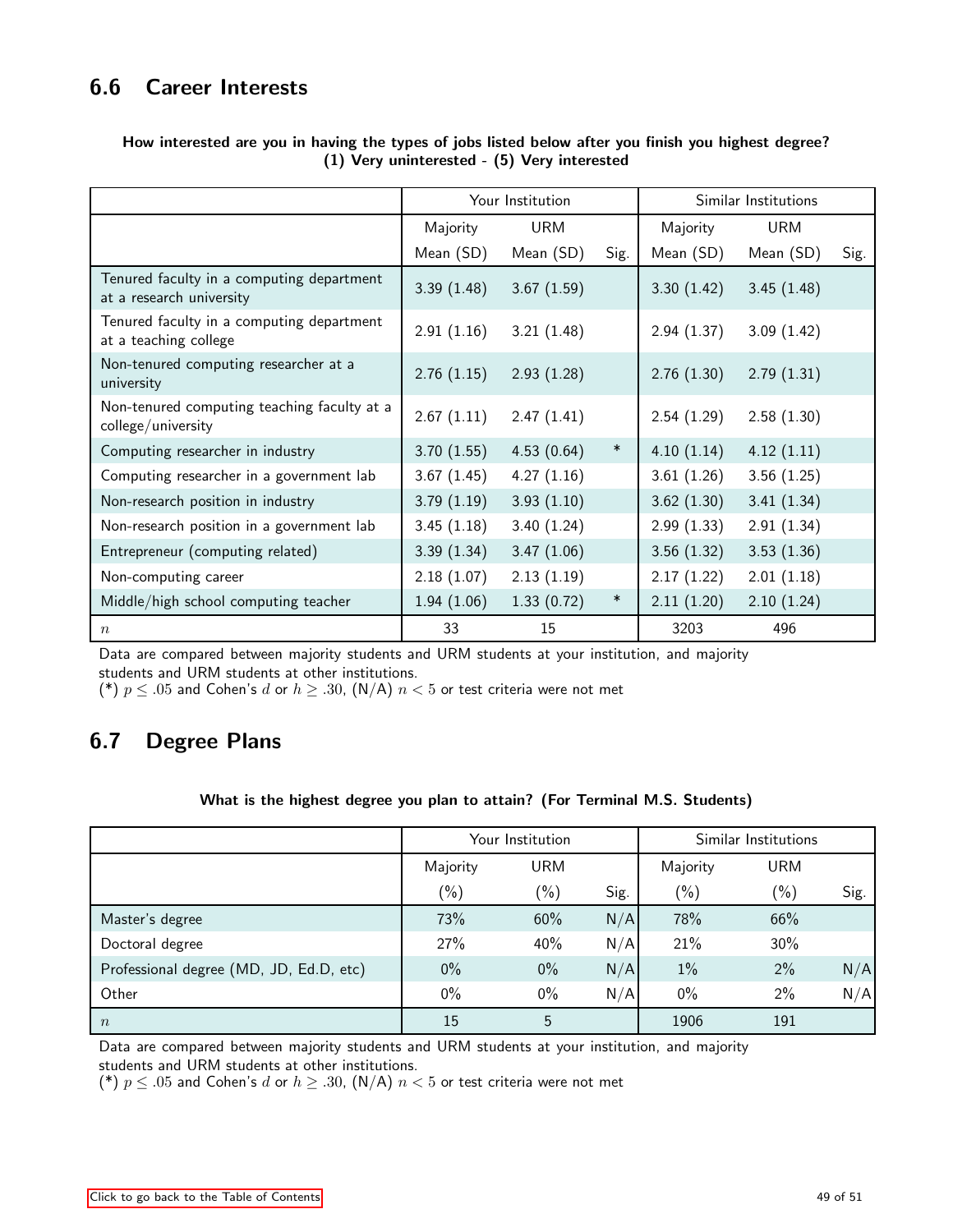### In which field do you plan to attain your highest degree? Select all that apply. (For Terminal M.S. Students)

|                         | Your Institution |            |      | Similar Institutions |            |        |
|-------------------------|------------------|------------|------|----------------------|------------|--------|
|                         | Majority         | <b>URM</b> |      | Majority             | <b>URM</b> |        |
|                         | $(\% )$          | $(\%)$     | Sig. | $(\% )$              | $(\% )$    | Sig.   |
| Computing related field | 45%              | 33%        |      | 56%                  | 34%        | $\ast$ |
| Non-computing field     | $0\%$            | $0\%$      | N/A  | 5%                   | 6%         |        |
| $\boldsymbol{n}$        | 33               | 15         |      | 3261                 | 508        |        |

Data are compared between majority students and URM students at your institution, and majority students and URM students at other institutions.

(\*)  $p \leq .05$  and Cohen's d or  $h \geq .30$ , (N/A)  $n < 5$  or test criteria were not met

### During your academic career, have you ever seriously considered leaving your graduate program?

<span id="page-49-0"></span>

|                  | Your Institution |               |      | Similar Institutions |            |      |
|------------------|------------------|---------------|------|----------------------|------------|------|
|                  | Majority         | <b>URM</b>    |      | Majority             | <b>URM</b> |      |
|                  | $(\% )$          | $\frac{1}{2}$ | Sig. | $(\% )$              | $(\% )$    | Sig. |
| Yes              | 12%              | 33%           | N/A  | 20%                  | 30%        |      |
| $\boldsymbol{n}$ | 33               | 15            |      | 3261                 | 508        |      |

Data are compared between majority students and URM students at your institution, and majority students and URM students at other institutions.